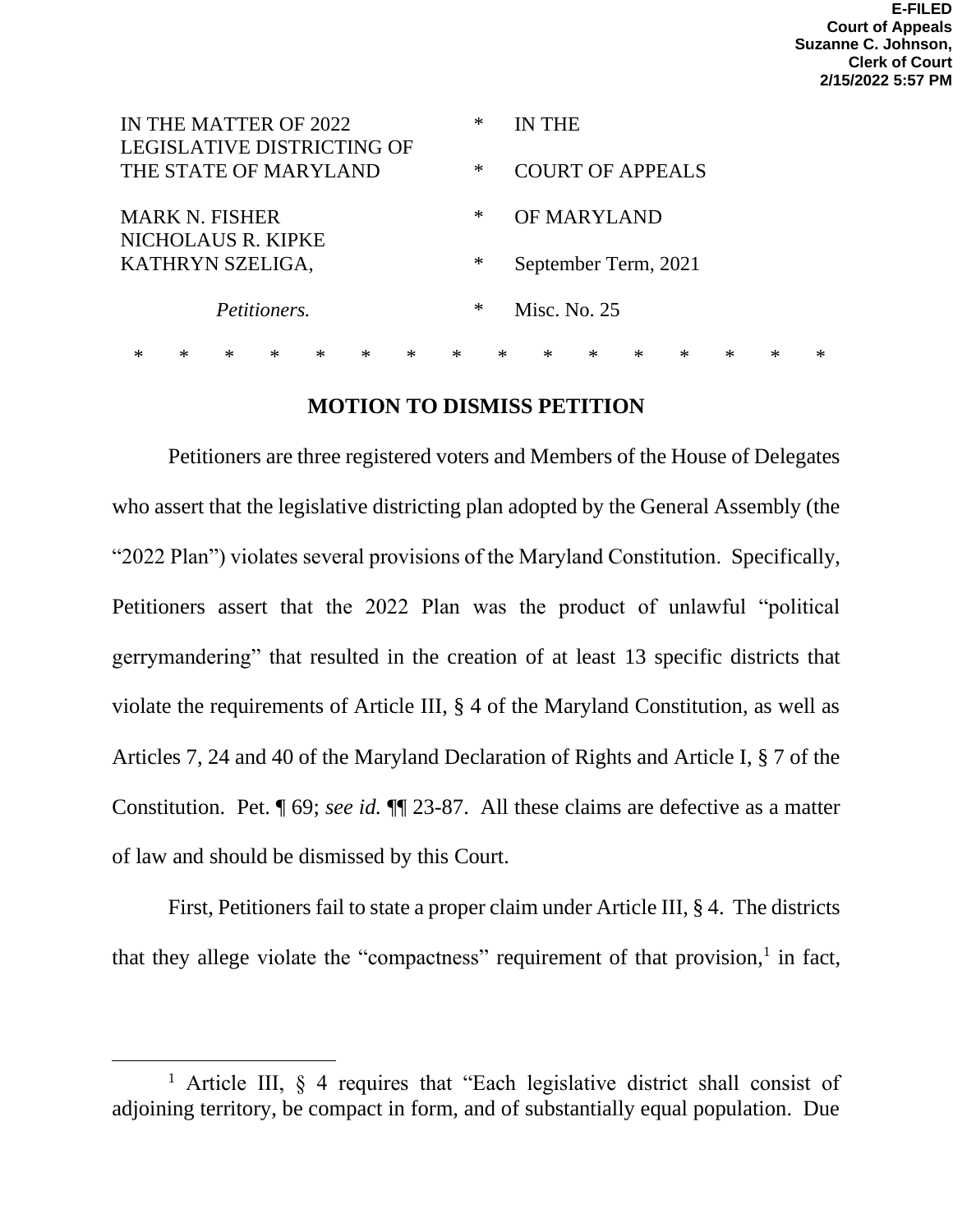score *higher* on the mathematical tests for measuring geographical compactness than the lowest-scoring district in the Petitioners' preferred plan—the plan developed by Governor Hogan's Maryland Citizens' Redistricting Commission and presented by the Governor to the General Assembly (the "Governor's Plan"). Meanwhile, the districts that Petitioners allege impermissibly cross political boundaries, *see* Pet. ¶¶ 28, 31, 32, 36, 41, 44, 45, 52, 58, 62, 67, in general do not, because "towns and localities," *e.g.*, Pet. ¶¶ 31, 41, 45, 67, do not constitute political subdivisions for purposes of Article III, § 4. And where districts do cross county boundaries, they do so out of necessity to equalize population between districts. These conclusions, which are based on facts referenced in the Petition or subject to judicial notice by this Court, are dispositive and require dismissal of Petitioner's claims under Article III, § 4.

Second, Petitioners' remaining claims fail, because Article III, § 4 establishes the exclusive constitutional avenue for challenging legislative districts on the ground that they were drawn based on impermissible political considerations. The framers of that provision struck a careful balance in recognizing that some pursuit of political objectives in districting was permissible, so long as it took place within the guardrails of the "compact[ness]," "adjoining territory," and "due regard" for the

regard shall be given to natural boundaries and the boundaries of political subdivisions." Md. Const. art. III, § 4.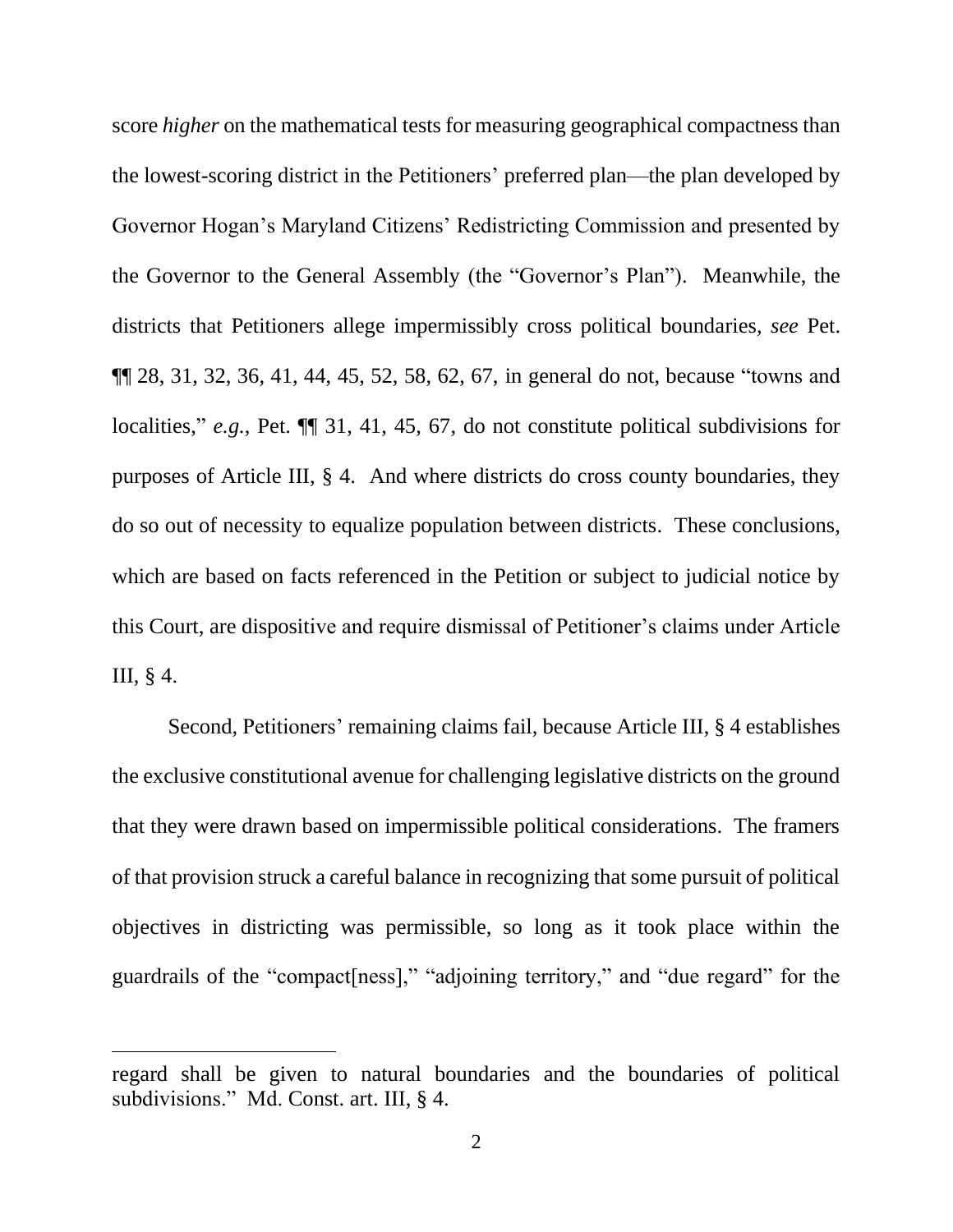"natural boundaries and the boundaries of political subdivisions" requirements set out in Article III, § 4. Allowing claims like Petitioners' to proceed under other provisions of the Constitution would upset this balance struck by the framers to moderate—but not eliminate—the degree to which political considerations may be used in creating State legislative districts.

Moreover, even if Petitioners could somehow overcome the Maryland Constitution's fundamental choice to regulate political gerrymandering in Article III, § 4 alone, each of these other claims should be dismissed for lack of any legal support.

Petitioners' claims under Article 7 of the Declaration of Rights are deficient, because that provision's guarantee that "Elections shall be free and frequent," Decl. of Rights art. 7, was never intended to encompass districting, as both the history of its enactment and the cases interpreting it make clear.

The Constitution's intended meaning similarly precludes Petitioners' claims under Article I, § 7. The legislative history and case law interpreting this provision confirm that it was not conceived as a restriction, but instead directs the General Assembly to exercise its inherent authority to "pass Laws necessary for the preservation of the purity of Elections" as it deems appropriate, and thereby to regulate the mechanics of administering elections in a manner that ensures that those who are entitled to vote are able to do so, free of corruption or fraud. Article I,  $\S 7$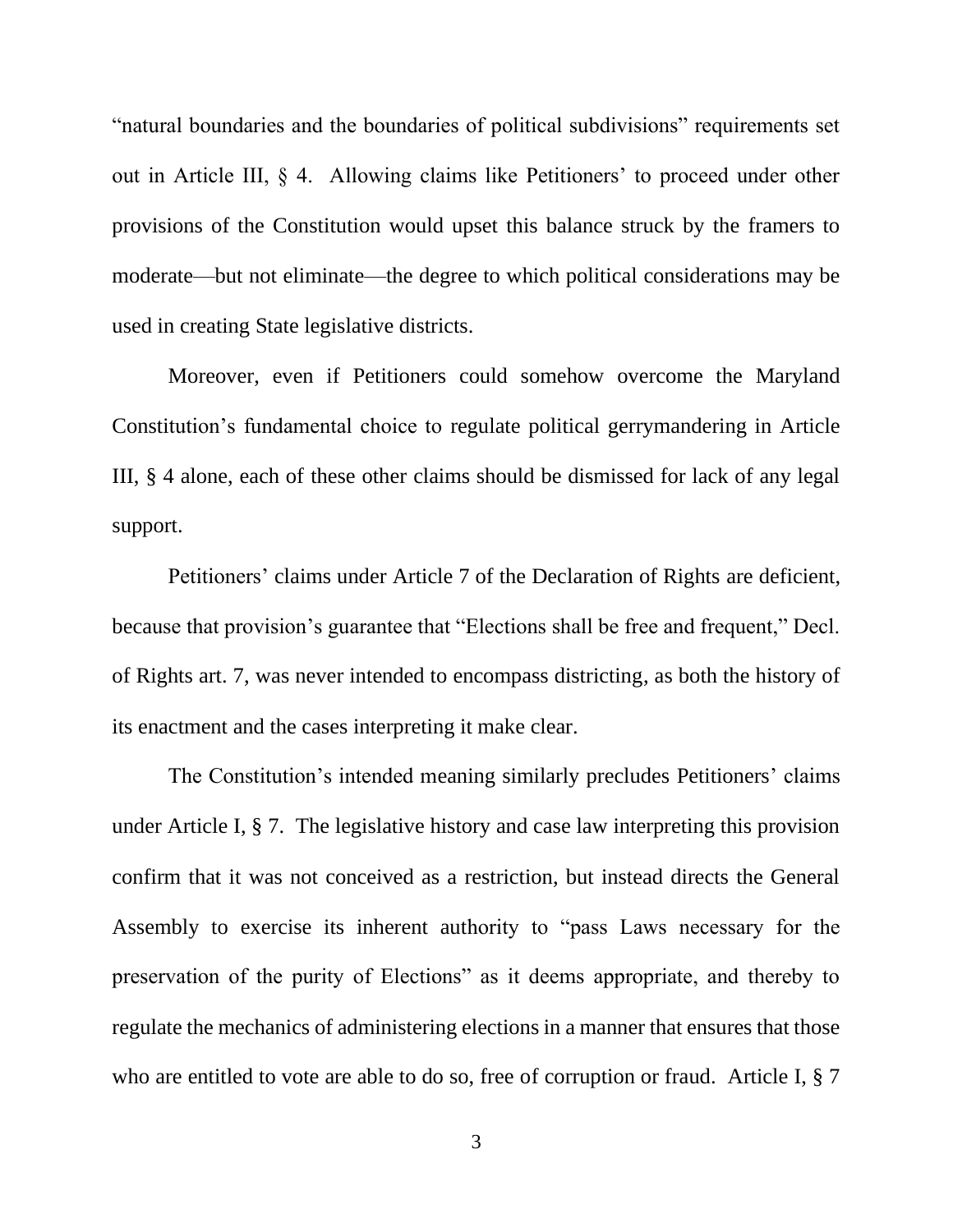has never once been used, by any court, to strike down an Act of the General Assembly for undermining the "purity of elections."

Finally, Petitioners' claims under Articles 24 and 40 of the Declaration of Rights purport to assert equal protection and free speech claims that, as to parallel provisions of the United States Constitution, the Supreme Court has rejected in the redistricting context as non-justiciable political questions. *See Rucho v. Common Cause*, 139 S. Ct. 2484 (2019). Because the Court of Appeals has generally treated the rights enshrined under Articles 24 and 40 as "coextensive" with their federal counterparts and has specifically adhered to Supreme Court guidance regarding partisan gerrymandering claims, and because nothing in the Petition suggests the existence of any "judicially manageable" "legal standards discernible in the Constitution" or applicable statutes for adjudicating such claims, *id.* at 2499-500, the Article 24 and Article 40 claims should be dismissed.

### **STATEMENT OF FACTS**

### **The Constitutional Districting Process**

The Maryland Constitution prescribes a process and establishes parameters for the creation of State legislative districts. Article III, § 3 establishes that the State shall be divided into legislative districts for the election of one Senator and three Delegates from each district, and that districts may be subdivided into singlemember or mixed single- and double-member districts for Delegates. Md. Const.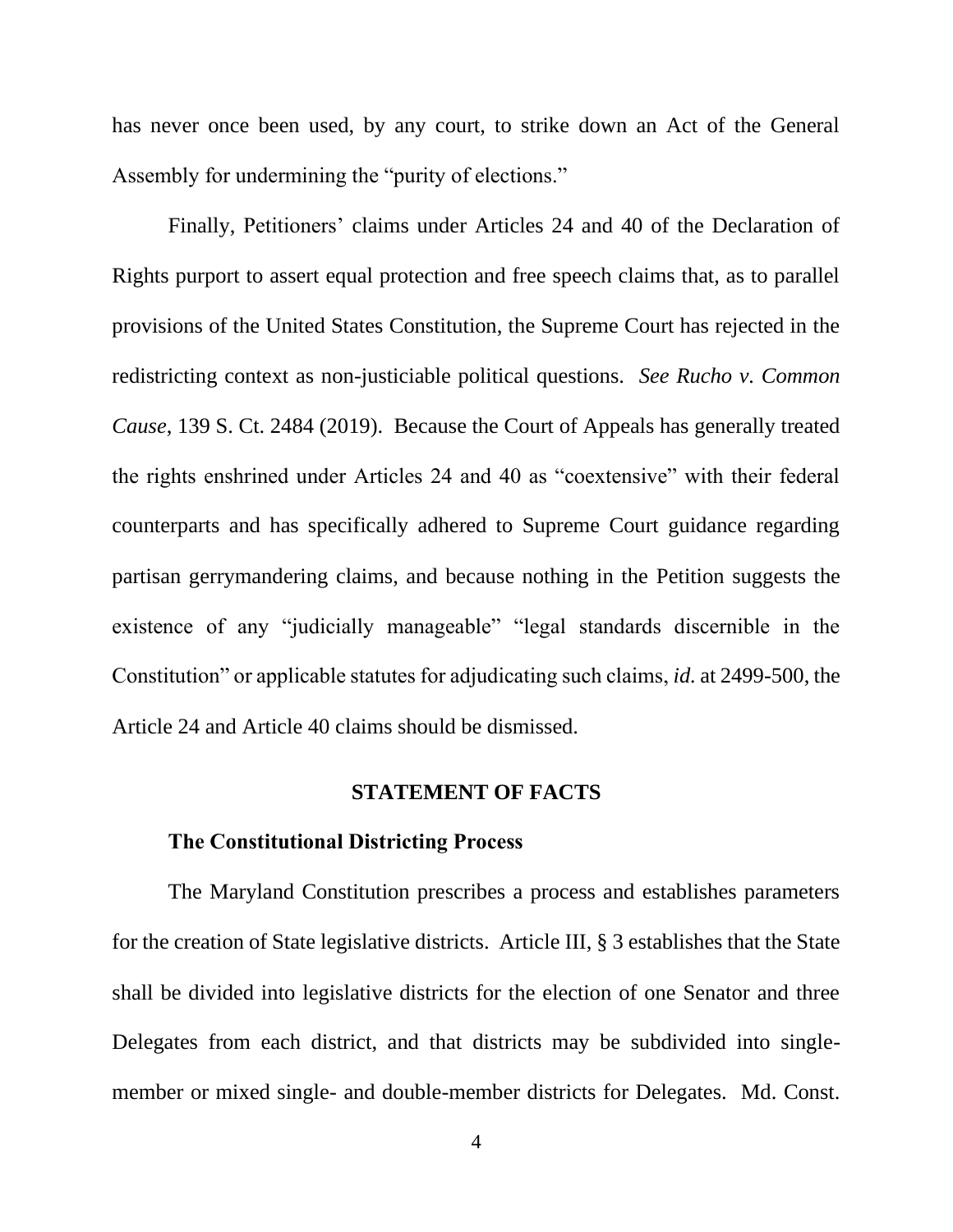art. III, § 3. Article III, § 4 requires that State legislative districts "consist of adjoining territory, be compact in form, and of substantially equal population," and that "due regard . . . be given to natural boundaries and the boundaries of political subdivisions" in their creation. *Id.* art. III, § 4. The "compactness" requirement, in particular, was "intended to prevent political gerrymandering," *Matter of Legislative Districting of State* ("*1984 Legislative Districting*"), 299 Md. 658, 687 (1984), although the framers of that provision understood that it did not completely foreclose consideration of political objectives in the districting process. Article III, § 5, establishes the process for adopting a new legislative districting plan "following each decennial census of the United States." The Governor is required to hold "public hearings" and "prepare a plan" setting forth the boundaries of the districts, and present that plan to the leadership of the General Assembly "not later than" the first day of the legislative session in the second year following the census. Md. Const. art. III, § 5. The General Assembly may adopt its own plan, but unless this is done within 45 days after the opening of the regular session in that second year following the census, the Governor's plan becomes law. *Id.*

### **Allegations in the Petition**

Petitioners allege that the 2022 Plan is invalid under the Maryland Constitution because it is the product of unlawful political gerrymandering. Pet. ¶ 5. They allege that the 2022 Plan was produced by a "purportedly bipartisan"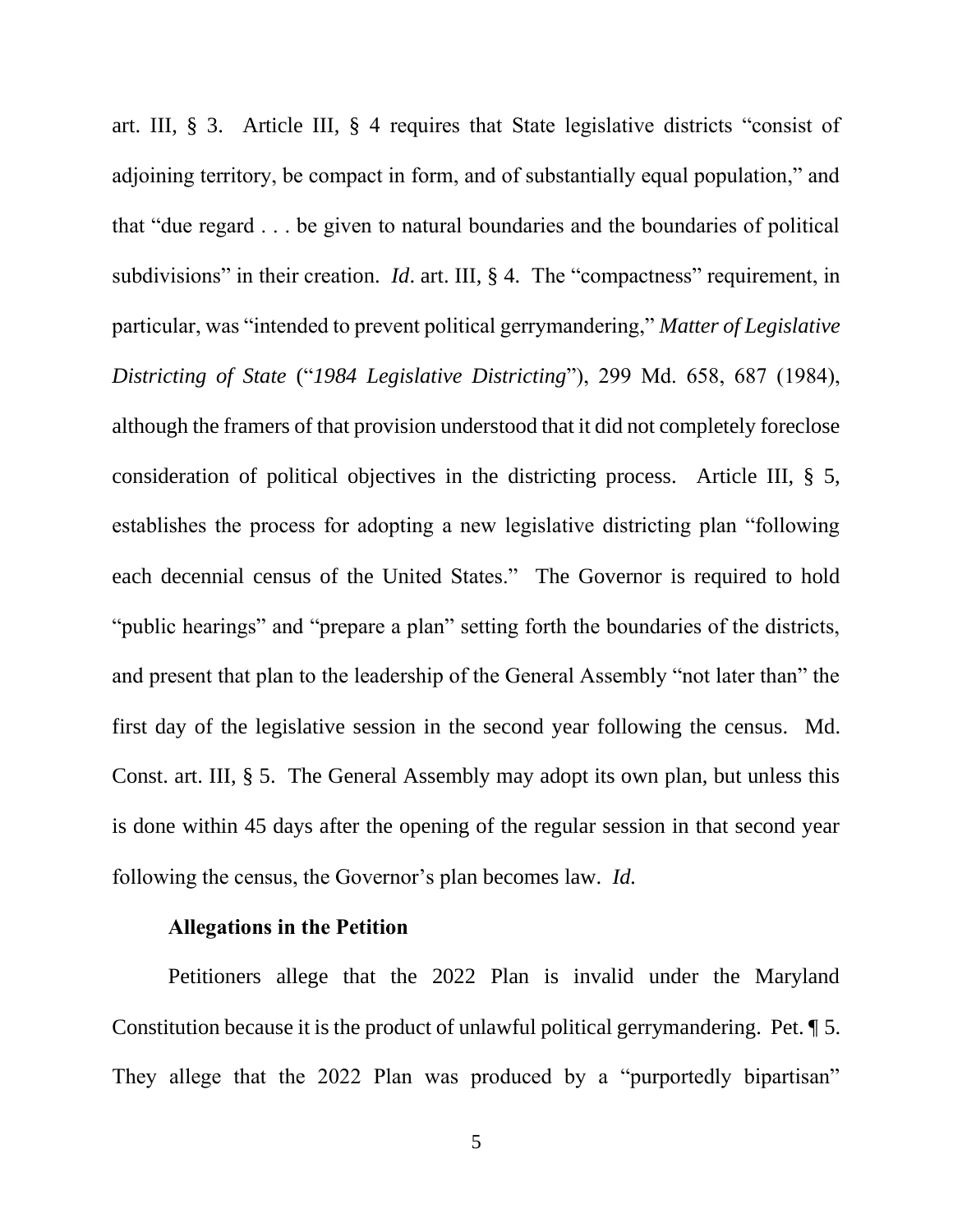Legislative Redistricting Advisory Commission ("LRAC") that, in fact, was "controlled by its Democratic members."  $Id$ .  $\P$  16.<sup>2</sup> The LRAC-developed plan "moved swiftly through committee" and, on January 27, 2022, was passed by the General Assembly. *Id.* ¶ 18; *see* H.J. Res. 2/S.J. Res. 2. 3

Petitioners allege that "non-constitutional political considerations were the primary criteria underlying the creation" of at least 13 districts, while the requirements of Article III, § 4 were "either ignored or subordinated to these nonconstitutional considerations." *Id.* ¶ 23. Specifically, Petitioners contend that:

- Districts 7, 9, 12, 21 22, 23, 24, 25, 31, 33, 42 and 47—and, in many cases, their sub-divided Delegate Districts—violate the "compactness" requirement of Article III, § 4 because of their appearance (*e.g.*, "simple eye test," "shaped like a boomerang," or "defies easy explanation," *see*  Pet. ¶¶ 25, 31, 39) or their scores on mathematical tests for measuring geographical compactness known as the "Reock" or "Polsby-Popper" tests. *See* Pet. ¶¶ 25-27 (District 12), 31 (District 21), 34-35 (District 31), 39-40 (District 33), 49-51 (District 7), 55-57 (District 42), 61 (District 9), 64-66 (Districts 22, 23, 24, 25, and 47).
- Districts 7, 9, 12, 21, 22, 23, 24, 25, 27, 31, 33, 42 and 47 violate the "due regard" for "political subdivisions" requirement by crossing county lines, *see* Pet. ¶¶ 28 (District 12), 32 (District 21), 44 (District 27), 52 (District 7), 58 (District 42), 62 (District 9), and/or dividing towns and localities, *see id.* Pet. ¶¶ 28 (District 12), 32 (District 21), 36

<sup>2</sup> The Commission was Chaired by Karl S. Aro, and the rest of its members were President Ferguson, Speaker Jones, Senate President Pro Tempore Melony Griffith; House Majority Leader Eric G. Luedtke; Senate Minority Leader Bryan W. Simonaire; and House Minority Leader Jason C. Buckel. Pet. ¶ 15

<sup>&</sup>lt;sup>3</sup> The Governor's Districting Plan was also introduced on January 12, 2022, as House Joint Resolution 1/Senate Joint Resolution 3.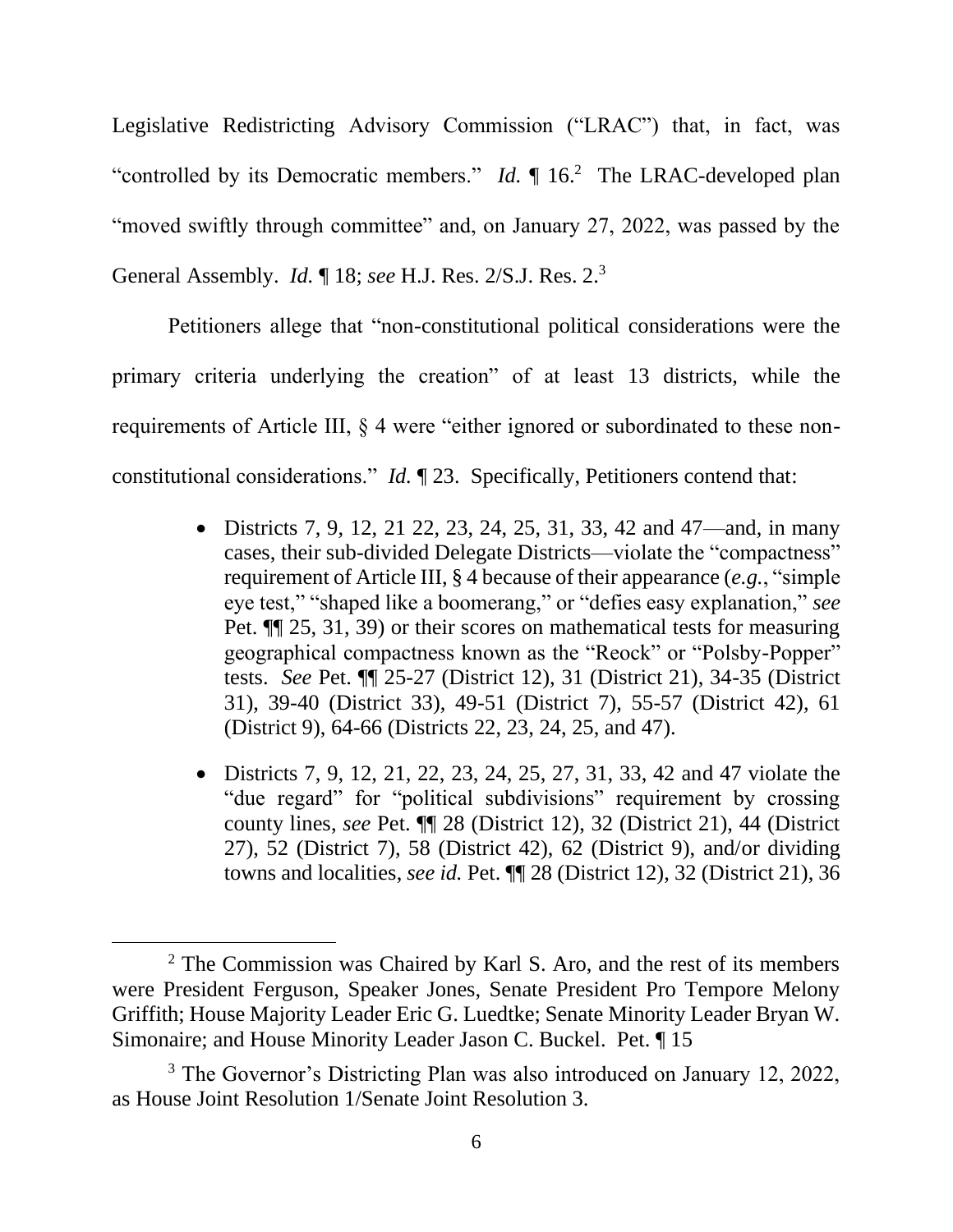(District 31), 41 (District 33), 45 (District 27), 52 (District 7), 58 (District 42), 62 (District 9), and 67 (Districts 22, 23, 24, 25 and 47).

• District 27 "gives no regard for natural boundaries" because "it crosses" the Patuxent River to combine Calvert, Charles, and Prince George's Counties." *Id.* ¶ 46.

Petitioners claim (usually "upon information and belief") that all of these alleged violations of Article III, § 4, were undertaken to accomplish a political objective. *See id.* ¶¶ 29, 33, 37, 42, 47, 53, 59, 63, 68.

In addition to violating the requirements of Article III, § 4, Petitioners contend that the "political[] gerrymander[ing]" reflected in these districts also violates the Maryland Constitution and Declaration of Rights in four other ways. First, they allege that the 2022 Plan violates the "free and frequent elections" clause of Article 7 of the Maryland Declaration of Rights, because "[a]ny district map created through political gerrymandering and with the intent to dilute votes on a partisan basis is not free." Pet. ¶ 74. Second, they allege that the Plan violates the requirement in Article I, § 7 of the Maryland Constitution that the General Assembly "pass laws necessary for the preservation of the purity of Elections," because, in Petitioners' view, the 2022 Plan "is not fair or evenhanded" and instead "legalizes political corruption." *Id.* **[1]** 75-77. Third, they allege that the 2022 Plan violates their equal protection rights under Article 24 of the Declaration of Rights, by discriminating against them as Republican voters. *Id*. ¶¶ 78-81. Finally, they allege that the 2022 Plan violates their freedom of speech rights under Article 40 of the Declaration of Rights by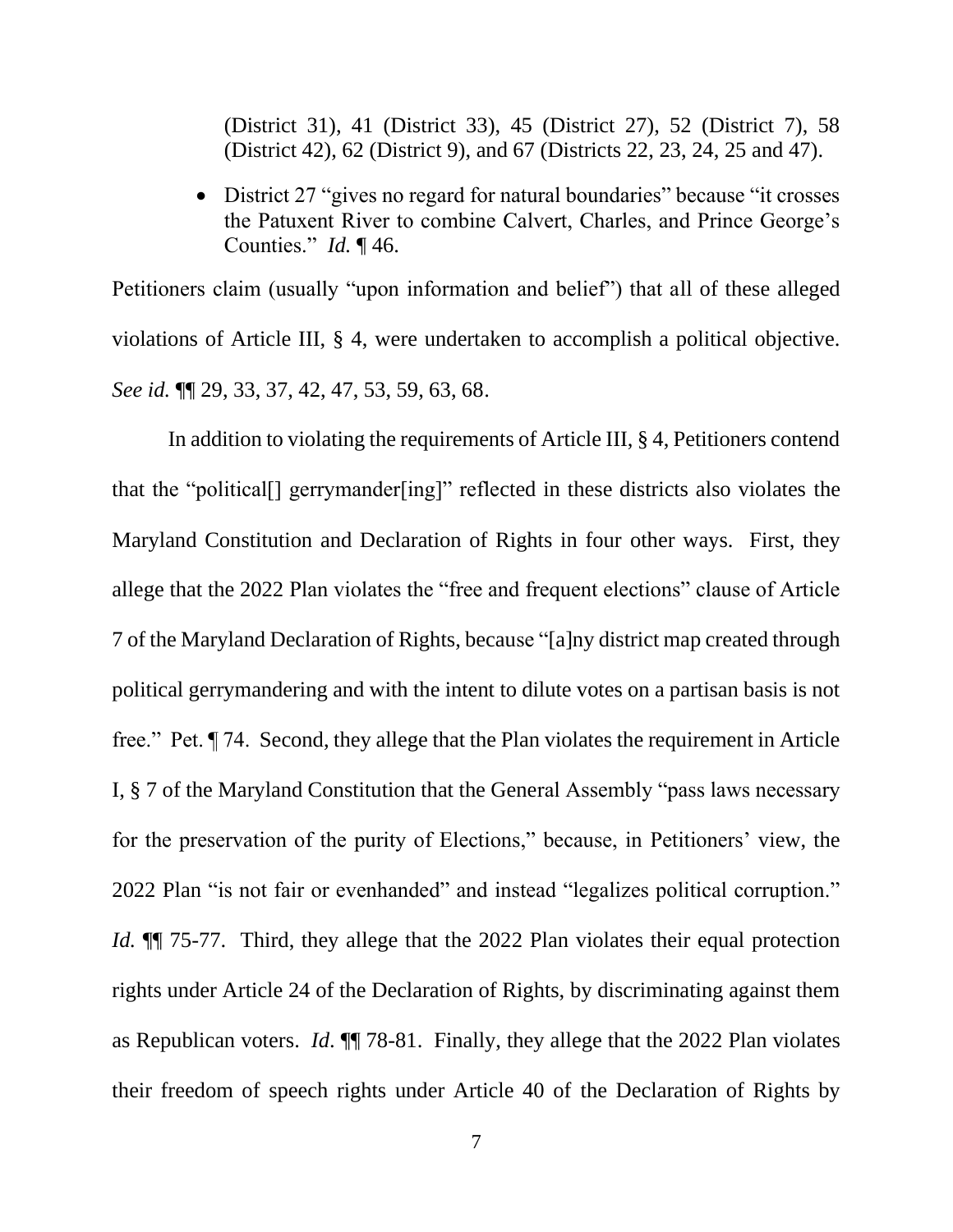diluting their votes and depriving them of their ability to elect a candidate who shares their views, as well as by retaliating against them on the basis of their political viewpoints. *Id.* ¶¶ 82-87.

### **The LRAC Process and the Development of the 2022 Plan**

After its establishment in July 2021, the LRAC held 10 in-person hearings across the State as well as 3 virtual statewide hearings, hearing from over 150 witnesses and receiving over 530 pieces of testimony and 20 maps.<sup>4</sup> The LRAC-produced plan was introduced as House Joint Resolution 2/Senate Joint Resolution 2 on the first day of the regular session, January 12, 2022. Senate Joint Resolution 2 became the Enacted Plan on February 1, 2022.

Mr. Aro, the LRAC's Chair and the former Executive Director of the nonpartisan Department of Legislative Services ("DLS"), has 32 years of redistricting experience, including serving as an expert in legislative and judicial oversight for Maryland redistricting. Press Release, Office of the Speaker and Office of the Senate President, "Senate President, Speaker of the House Announce Legislative Redistricting Advisory Commission," July 8, 2021.<sup>5</sup> Mr. Aro testified during the

<sup>4</sup> Senate Proceeding No. 6, January 19, 2022, statement by Senate President Pro Tem; video available at *Floor Actions - [Senate \(maryland.gov\)](https://mgaleg.maryland.gov/mgawebsite/FloorActions/Media/senate-6-?year=2022RS)*, at 54:12.

<sup>5</sup> *See also* Bennett Leckrone, *Maryland Matters*, "Ferguson and Jones Announce Legislative Redistricting Commission, July 8, 2021, available at *[Ferguson and Jones](https://www.marylandmatters.org/2021/07/08/ferguson-and-jones-announce-legislative-redistricting-commission/)  [Announce Legislative Redistricting Commission -](https://www.marylandmatters.org/2021/07/08/ferguson-and-jones-announce-legislative-redistricting-commission/) Maryland Matters.*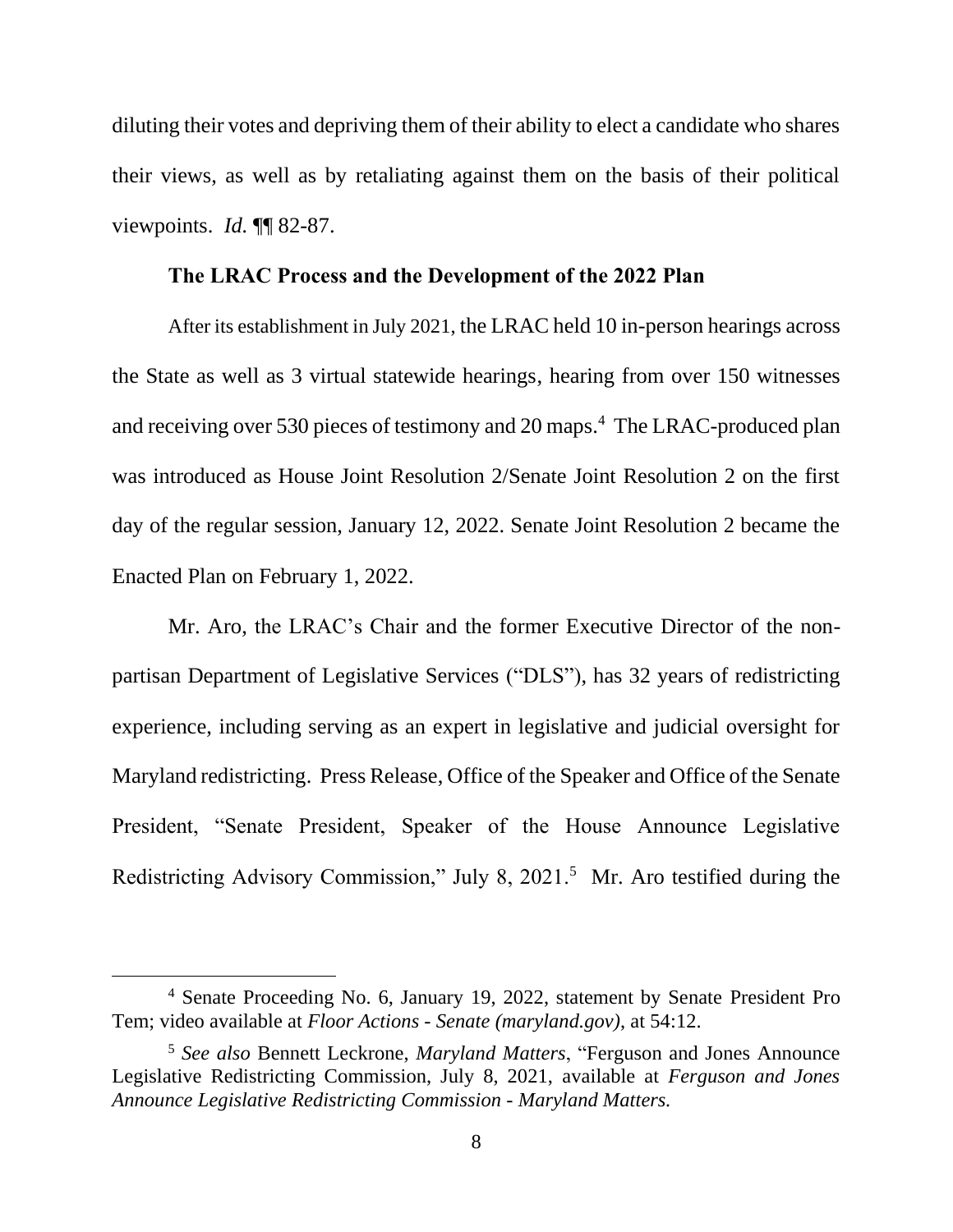January 18, 2022 hearing before the Senate Reapportionment and Redistricting Committee that the approach of the LRAC was to start with the existing districts to the extent practicable.<sup>6</sup> At the same time, the LRAC members understood that consideration of existing districts as communities of interest, while important, was secondary to legal requirements imposed by the State and federal Constitutions and other federal law, including the Voting Rights Act. Indeed, the members were briefed about these criteria during their first public meeting.<sup>7</sup> For this reason, DLS consistently presented 2020 census data at public meetings to show population changes from the 2010 census per county and per legislative district to inform the LRAC members and the public about where population changes needed to be addressed to meet equal population requirements.<sup>8</sup>

According to Maryland's updated census data, the ideal population for a Senatorial District was 131,391; for a two-member House District 87,594; and for a single-member House District 43,797. Based on these numbers, the greatest number of possible legislative district share per county was as follows:

<sup>6</sup> *Legislative Districting Plan of 2022: Hearing on S.J. 0002 Before the S. Reapportionment & Redistricting Comm.*, 2022 Sess. (Jan. 18, 2022) (testimony of Karl S. Aro, Chair, LRAC) ("Aro Testimony"), at 28:08, available at: [https://](https://mgaleg.maryland.gov/mgawebsite/Legislation/Details/sj0002) [mgaleg.maryland.gov/mgawebsite/Legislation/Details/sj0002.](https://mgaleg.maryland.gov/mgawebsite/Legislation/Details/sj0002)

<sup>7</sup> LRAC public hearing, August 31, 2021, available for viewing at *[RAC Committee](https://www.youtube.com/watch?v=JniSgVghOqA&t=139s)  [Session, 8/31/2021 #1 -](https://www.youtube.com/watch?v=JniSgVghOqA&t=139s) YouTube*.

<sup>&</sup>lt;sup>8</sup> *Id.*, Presentation by Michelle Davis, Department of Legislative Services, starting at 19:31.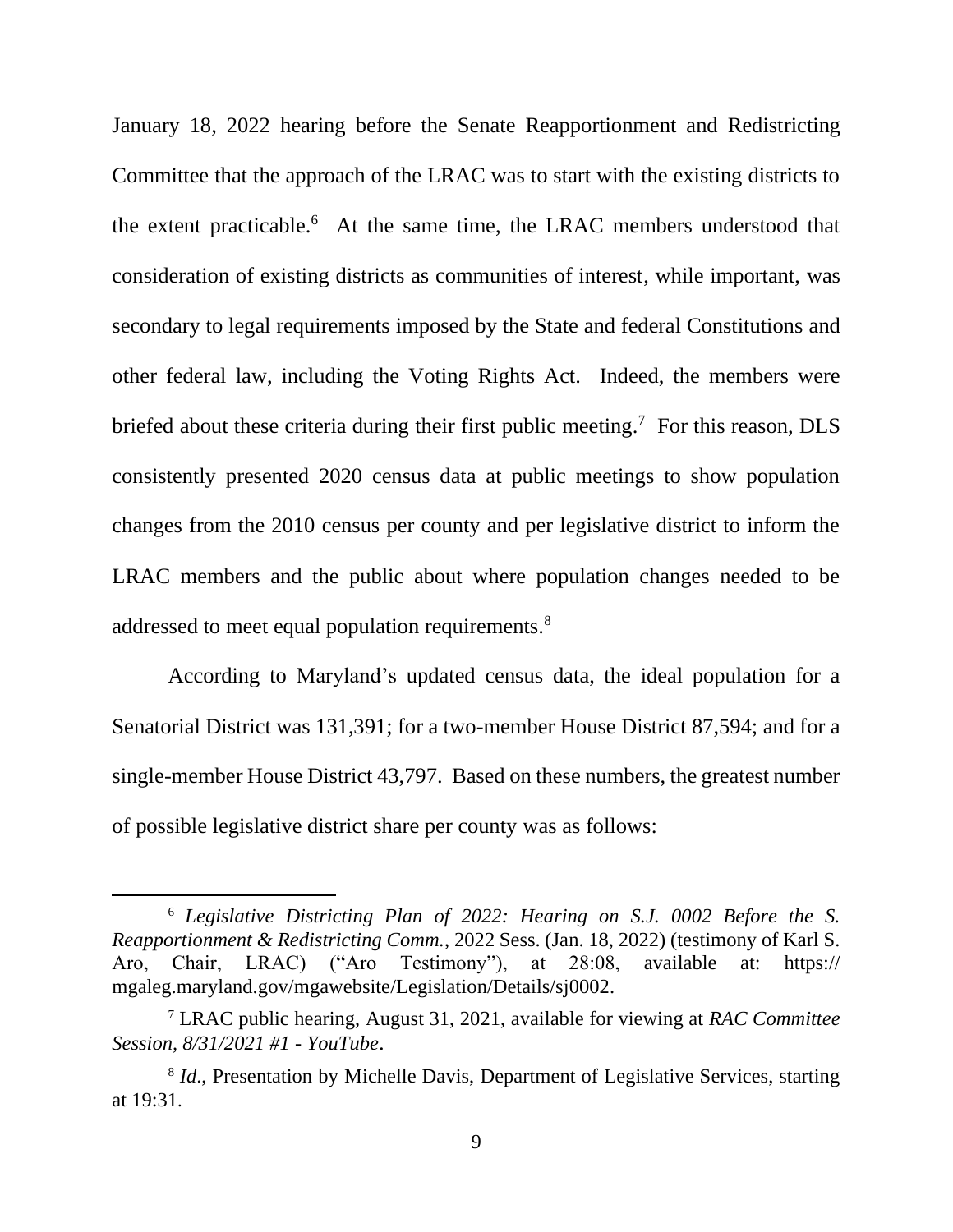| <b>County</b>         | <b>Possible Districts</b> |  |  |  |  |
|-----------------------|---------------------------|--|--|--|--|
| Montgomery            | 8.09                      |  |  |  |  |
|                       |                           |  |  |  |  |
| Prince George's       | 7.37                      |  |  |  |  |
| <b>Baltimore</b>      | 6.52                      |  |  |  |  |
| <b>Baltimore City</b> | 4.49                      |  |  |  |  |
| Anne Arundel          | 4.46                      |  |  |  |  |
| Howard                | 2.53                      |  |  |  |  |
| Frederick             | 2.07                      |  |  |  |  |
| Harford               | 1.99                      |  |  |  |  |
| Carroll               | 1.31                      |  |  |  |  |
| Charles               | 1.27                      |  |  |  |  |
| Washington            | 1.15                      |  |  |  |  |
| St. Mary's            | .87                       |  |  |  |  |
| Wicomico              | .79                       |  |  |  |  |
| Cecil                 | .79                       |  |  |  |  |
| Calvert               | .71                       |  |  |  |  |
| Allegany              | .50                       |  |  |  |  |
| Worcester             | .40                       |  |  |  |  |
| Queen Anne's          | .38                       |  |  |  |  |
| Talbot                | .29                       |  |  |  |  |
| Caroline              | .25                       |  |  |  |  |
| Dorchester            | .25                       |  |  |  |  |
| Garrett               | .22                       |  |  |  |  |
| Somerset              | .17                       |  |  |  |  |
| Kent                  | .15                       |  |  |  |  |

In the August 31, 2021 meeting of the LRAC, Mr. Aro described how the LRAC would take the standard approach in using the adjusted 2020 census data. That approach is to "work from the fringes into the center" to avoid having excess population with no district in which to be placed. LRAC Meeting of August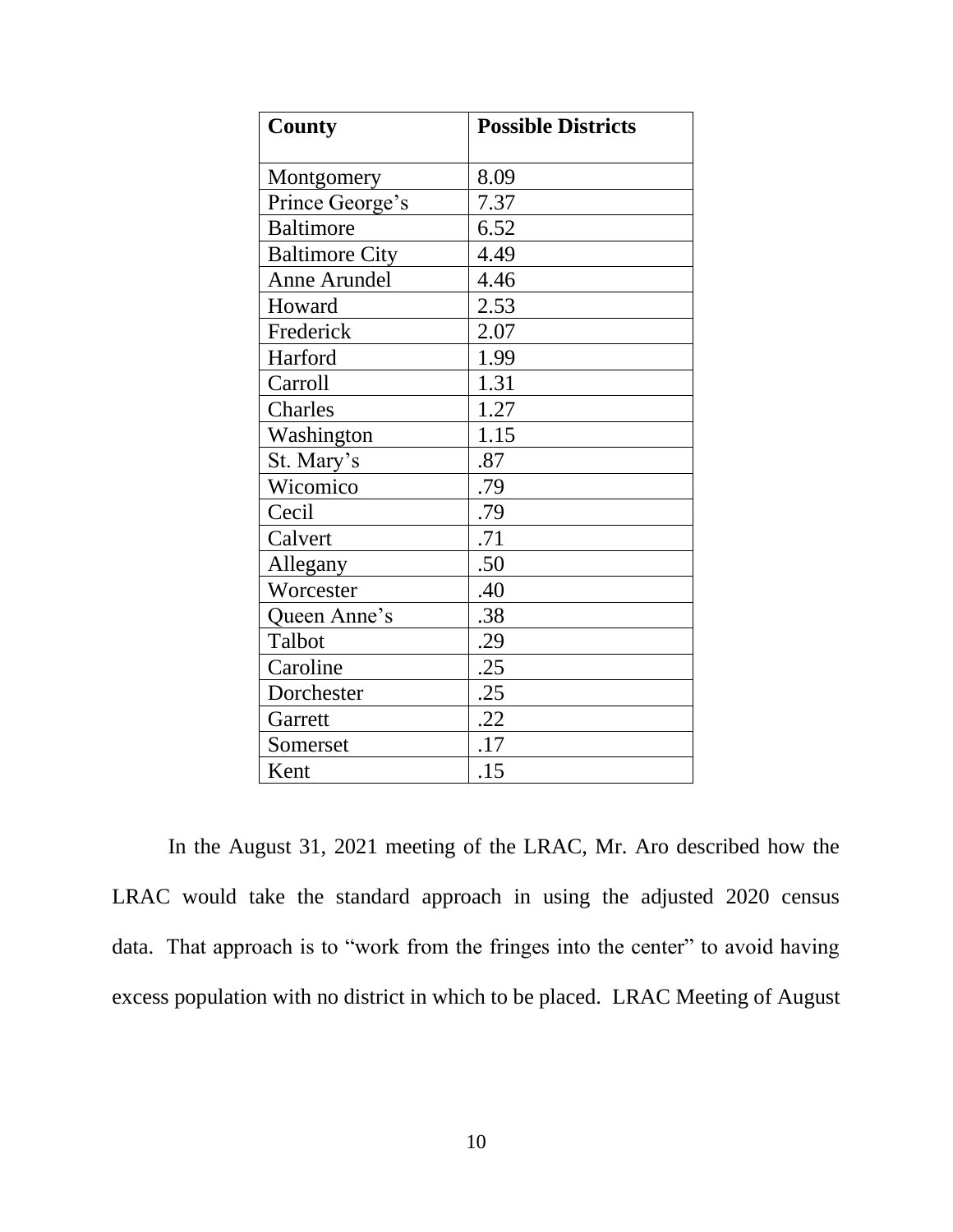31, 2021 2:08 to 2:17.<sup>9</sup> He also noted that population changes (plus and minus), which are uneven across the State, have a cascading effect on neighboring counties. *Id.* Further, Maryland's unique geography and shape present challenges to the redistricting process. *See In re Legislative Districting*, 299 Md. 658, 677-680 (1984) (discussing the effect of irregular geography on the requirement of compactness).

The 2022 Plan accordingly reflects necessary changes due to areas of population growth, such as in Central and Southern Maryland, as well as for population loss, such as in Baltimore City, Western Maryland, and the Eastern Shore. In order to make these changes, as well as to normalize district populations from county-to-county given uneven county populations, the Enacted Plan has 15 county crossings.<sup>10</sup> Even after making the required population adjustments, the Enacted Plan maintains a majority of Marylanders in their prior districts and contains subdistricts to ensure that political subdivisions have a resident legislator.

<sup>&</sup>lt;sup>9</sup> This hearing is archived at https://www.youtube.com/watch?v=JniSgVghOqA.

<sup>&</sup>lt;sup>10</sup> The Districts with county crossings are 1, 2, 5, 7, 9, 12, 21, 27, 29, 35, 36, 37, 38, 42, and 43. Petitioners object to the crossings in Districts 7, 9, 12, 21, 27 and 42.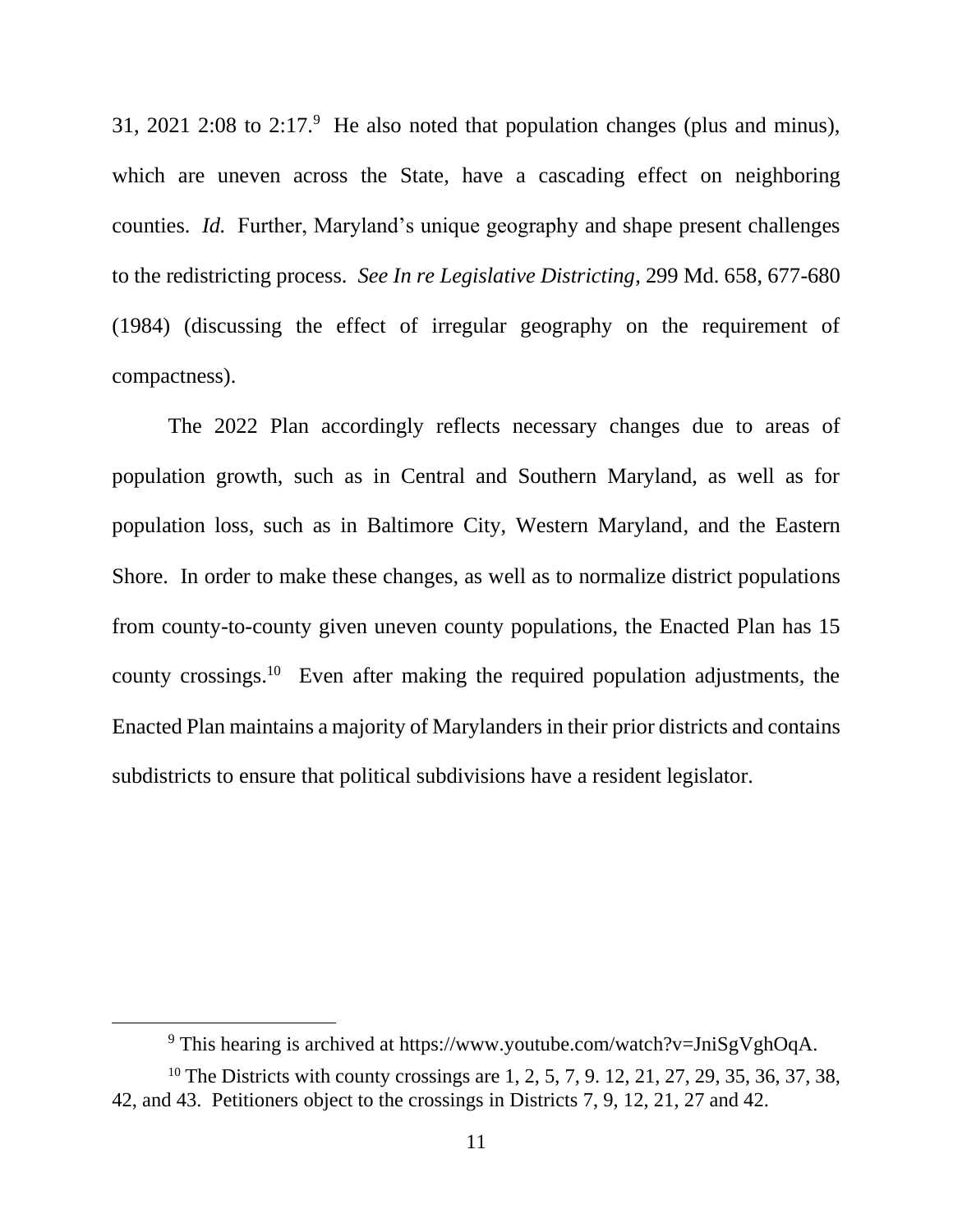#### **ARGUMENT**

### **I. STANDARD OF REVIEW**

The 2022 Legislative Districting Plan is a statute enacted by the General Assembly. Md. Code Ann., State Gov't §§ 2-201, 2-202. Therefore, "[t]he basic rule is that there is a presumption' that the statute is valid." *Whittington v. State*, 474 Md. 1, 19 (2021) (citation omitted). That is, '"enactments of the [General Assembly] are presumed to be constitutionally valid and [ ] this presumption prevails until it appears that the [statute] is invalid or obnoxious to the expressed terms of the Constitution or to the necessary implication afforded by, or flowing from, such expressed provisions.'" *In re Adoption/Guardianship of Dustin R*., 445 Md. 536, 579 (2015) (citation omitted; brackets in original). For this reason, this Court has held that "all challengers to a legislative reapportionment plan[] carry the burden of demonstrating the law's invalidity." *In re 2012 Legislative Districting*, 436 Md. 121, 137 (2013) (citation omitted). The State need make no showing unless "a proper challenge under Article III, § 4 is made and is supported by 'compelling evidence.'" *Id.* Only then will the State have "the burden of producing sufficient evidence to show that the districts are contiguous and compact, and that due regard was given to natural and political subdivision boundaries." *Id.* at 137-38. The petition is subject to dismissal if its allegations, assumed to be true, do not state "a proper challenge under Article III, § 4," *id.* at 137, and fail to show that the 2002 Legislative Districting Plan "is not consistent with requirements of either the Constitution of the United States of America, or the Constitution of Maryland," Md. Const. art. III, § 5.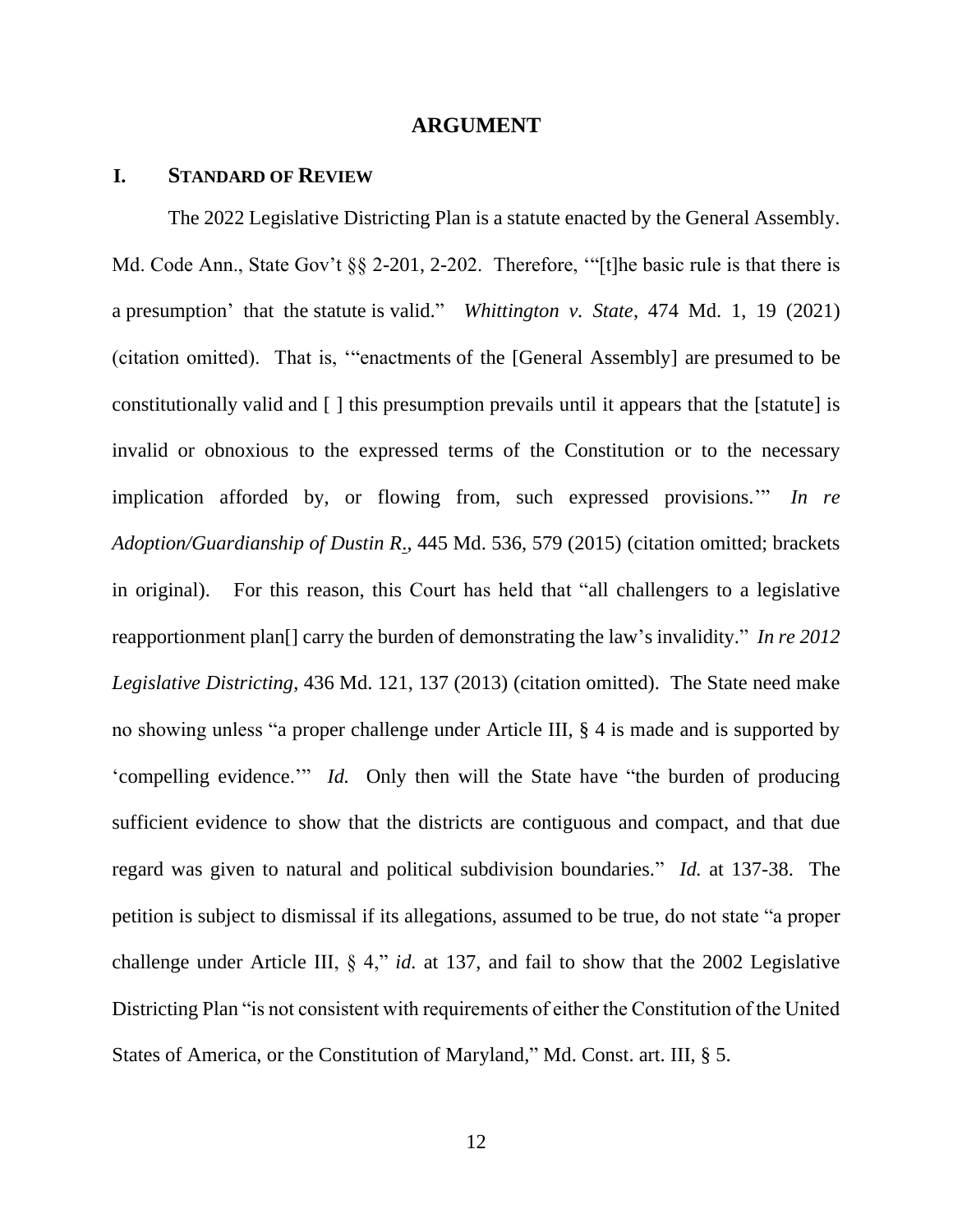In addressing the motion to dismiss, the Court may consider matters of which it may take judicial notice. *See* Md. Rule 5-201; *Faya v. Almaraz*, 329 Md. 435, 444 (1993) ("[I]n order to place a complaint in context, we may take judicial notice of additional facts that are either matters of common knowledge or capable of certain verification."). Because Rule 5-201 "governs only judicial notice of *adjudicative facts*," Rule 5-201(a) (emphasis added), and "does not regulate judicial notice of so-called 'legislative facts' (facts pertaining to social policy and their ramifications) or of law," Committee Note, Rule 5-201 (parentheses in original), the Court may consider legislative facts in deciding this motion without regard to the restrictions of Rule 5-201(a).

# **II. THE PETITIONERS FAIL TO STATE A PROPER CHALLENGE AND CANNOT SHOW THAT THE 2022 PLAN CONFLICTS WITH THE REQUIREMENTS OF ARTICLE III, § 4.**

At the outset, Petitioners' claims under Article III, § 4 are deficient as a matter of law. Article III, § 4 requires "[e]ach legislative district" to "consist of adjoining territory, be compact in form, and [be] of substantially equal population," and be drawn with "due regard . . . given to natural boundaries and the boundaries of political subdivisions." Md. Const. art. III, § 4. Petitioners contend that the 13 districts they have identified in the Petition fail the "compact[ness]" and "boundaries of political subdivisions" requirements of this provision. But these claims do not withstand scrutiny.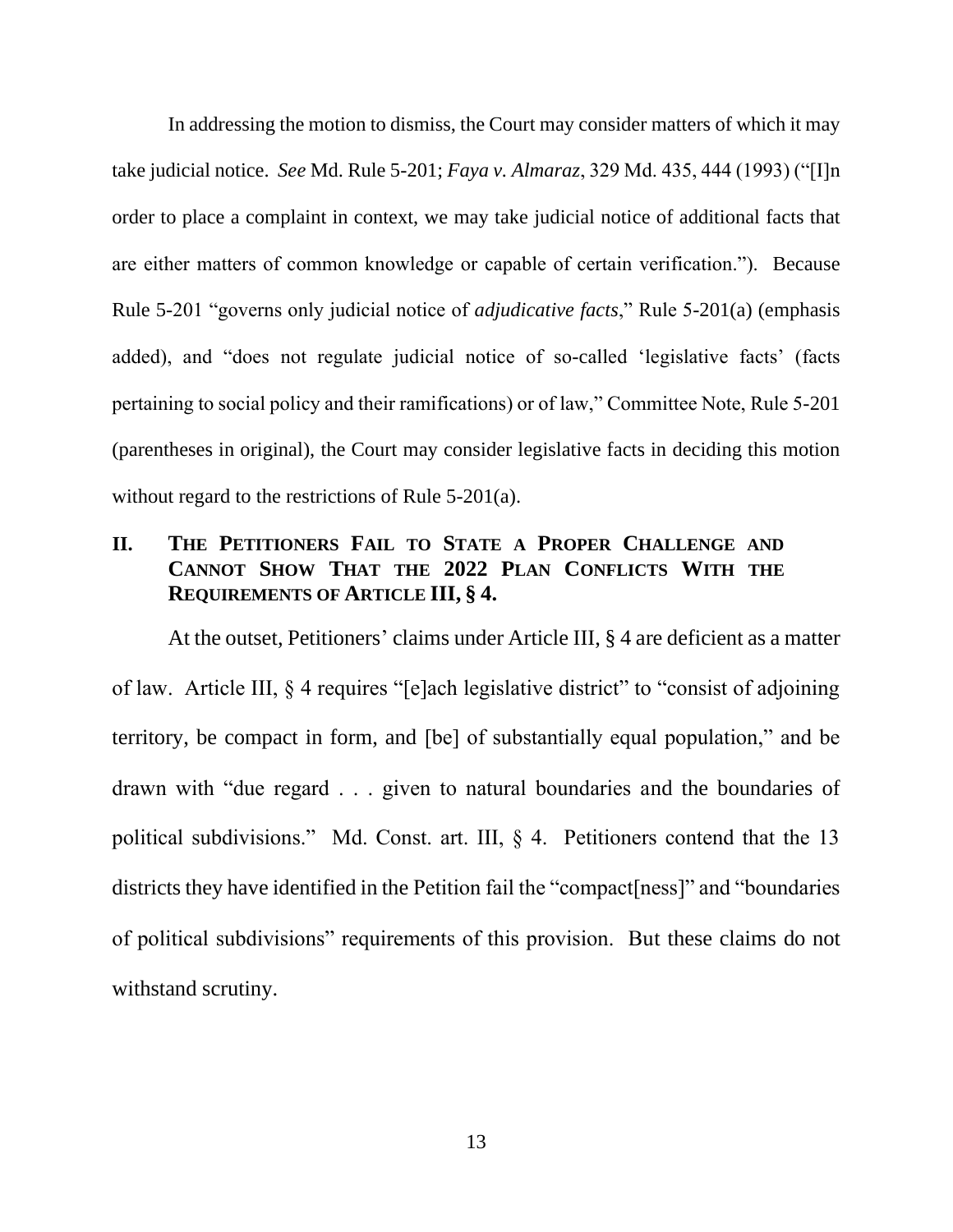# **A. The Challenged Districts Are "Compact" Because They Exceed the Mathematical Compactness Score of the Lowest-Scoring District on Petitioners' Preferred Map.**

Petitioners challenge 12 legislative districts (and their corresponding subdistricts) for an alleged lack of compactness. However, they provide no standard for judging when a district's alleged lack of compactness violates the Constitution. During the debates on the failed constitution of 1967, Delegate Francis X. Gallagher, the chair of the committee that introduced the compactness criteria since embodied in the state constitution, recognized the difficulty of objectively measuring compactness. He said, "we know what something is when it is contiguous. I am not sure that anyone knows how one can effectively apply the requirement of compactness."<sup>11</sup>

The problem identified by chairman Gallagher is reflected in the Petition. For the two compactness measures upon which petitioners rely, Reock and Polsby-Popper, the scores for the challenged districts vary widely.<sup>12</sup> Nevertheless, while Petitioners articulate no standard against which these scores should be judged, they identify an alternative plan that they have asked this Court to implement—the Governor's Plan. *See* Pet. § V(c). Comparing the Roeck and Polsby-Popper compactness scores for the challenged districts

<sup>&</sup>lt;sup>11</sup> Proceedings and Debates of the 1967 Constitutional Convention, Volume 104, page 10854, Archives of Maryland.

<sup>&</sup>lt;sup>12</sup> The Reock scores span a range of 0.36, and the Polsby-Popper scores span a range of 0.18.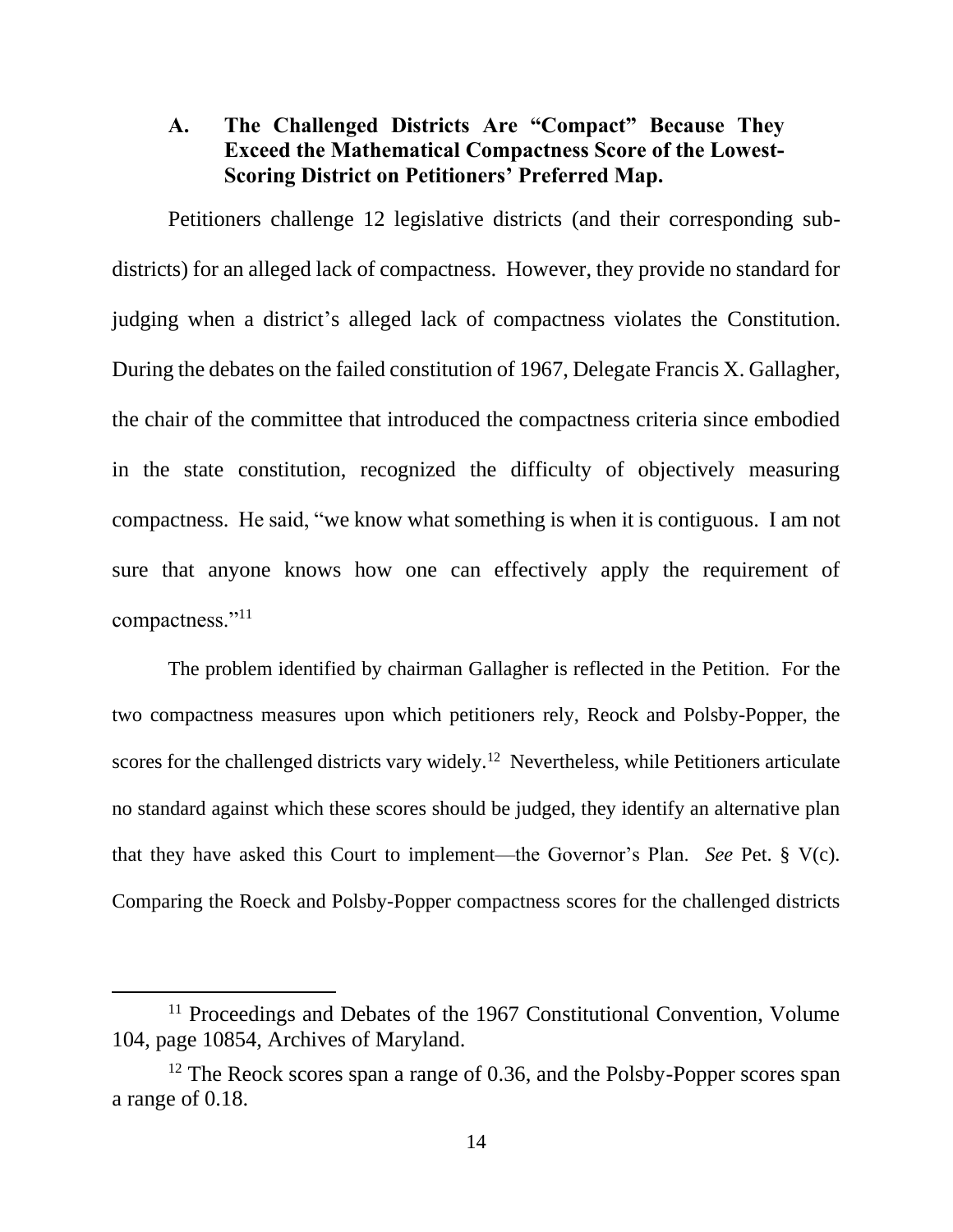with the minimum compactness scores for the Governor's Plan shows that the 2022 Plan is not meaningfully less "compact" than the Governor's Plan. For 20 of the 21 challenged districts and sub-districts, the Reock scores are higher than the minimum Reock score for districts in the Governor's Plan.<sup>13</sup> *See* Table 1.

| <b>COUNT</b>            | <b>CHALLENGED</b><br><b>DISTRICT</b> | <b>REOCK</b><br>SCORE <sup>14</sup> | <b>GOVERNOR'S PLAN</b><br><b>MINIMUM REOCK SCORE15</b> | <b>DIFFERENCE WITH</b><br><b>GOVERNOR'S PLAN</b> |
|-------------------------|--------------------------------------|-------------------------------------|--------------------------------------------------------|--------------------------------------------------|
|                         |                                      |                                     |                                                        |                                                  |
| $\mathbf{1}$            | 12                                   | .14                                 | .17                                                    | $-.03$                                           |
| $\overline{2}$          | <b>12A</b>                           | .25                                 | .17                                                    | $+.08$                                           |
| $\overline{\mathbf{3}}$ | 12B                                  | .23                                 | .17                                                    | $+.06$                                           |
| 4                       | 21                                   | .29                                 | .17                                                    | $+.12$                                           |
| 5                       | 31                                   | .30 <sub>2</sub>                    | .17                                                    | $+.13$                                           |
| 6                       | 33                                   | .34                                 | .17                                                    | $+.17$                                           |
| $\overline{7}$          | 33A                                  | .39                                 | .17                                                    | $+.22$                                           |
| 8                       | 33C                                  | .28                                 | .17                                                    | $+.11$                                           |
| 9                       | 27                                   | .36                                 | .17                                                    | $+.19$                                           |
| 10                      | $\overline{7}$                       | .24                                 | .17                                                    | $+.07$                                           |
| 11                      | <b>7A</b>                            | .36                                 | .17                                                    | $+.19$                                           |
| 12                      | <b>7B</b>                            | .19                                 | .17                                                    | $+.02$                                           |
| 13                      | 42                                   | .46                                 | .17                                                    | $+.29$                                           |
| 14                      | 42B                                  | .23                                 | .17                                                    | $+.06$                                           |
| 15                      | 42C                                  | .36                                 | .17                                                    | $+.19$                                           |
| 16                      | 9                                    | .26                                 | .17                                                    | $+.09$                                           |
| 17                      | 22                                   | .45                                 | .17                                                    | $+.28$                                           |
| 18                      | 23                                   | .23                                 | .17                                                    | $+.06$                                           |
| 19                      | 24                                   | .22                                 | .17                                                    | $+.05$                                           |
| 20                      | 25                                   | .45                                 | .17                                                    | $+.28$                                           |
| 21                      | 47                                   | .27                                 | .17                                                    | $+.10$                                           |

**TABLE 1** 

<sup>13</sup> For the one challenged district with a lower score, the Reock score is lower by a de-minimis -.03 (Senate District 12). *See* Table 1.

<sup>14</sup> The Petition does not provide a Reock score for District 27 or 31 or House Districts 33A or 33C. These calculations were added.

<sup>15</sup> The minimum Reock score for the Governor's Plan was obtained from Nathan Persily, Power Point Presentation.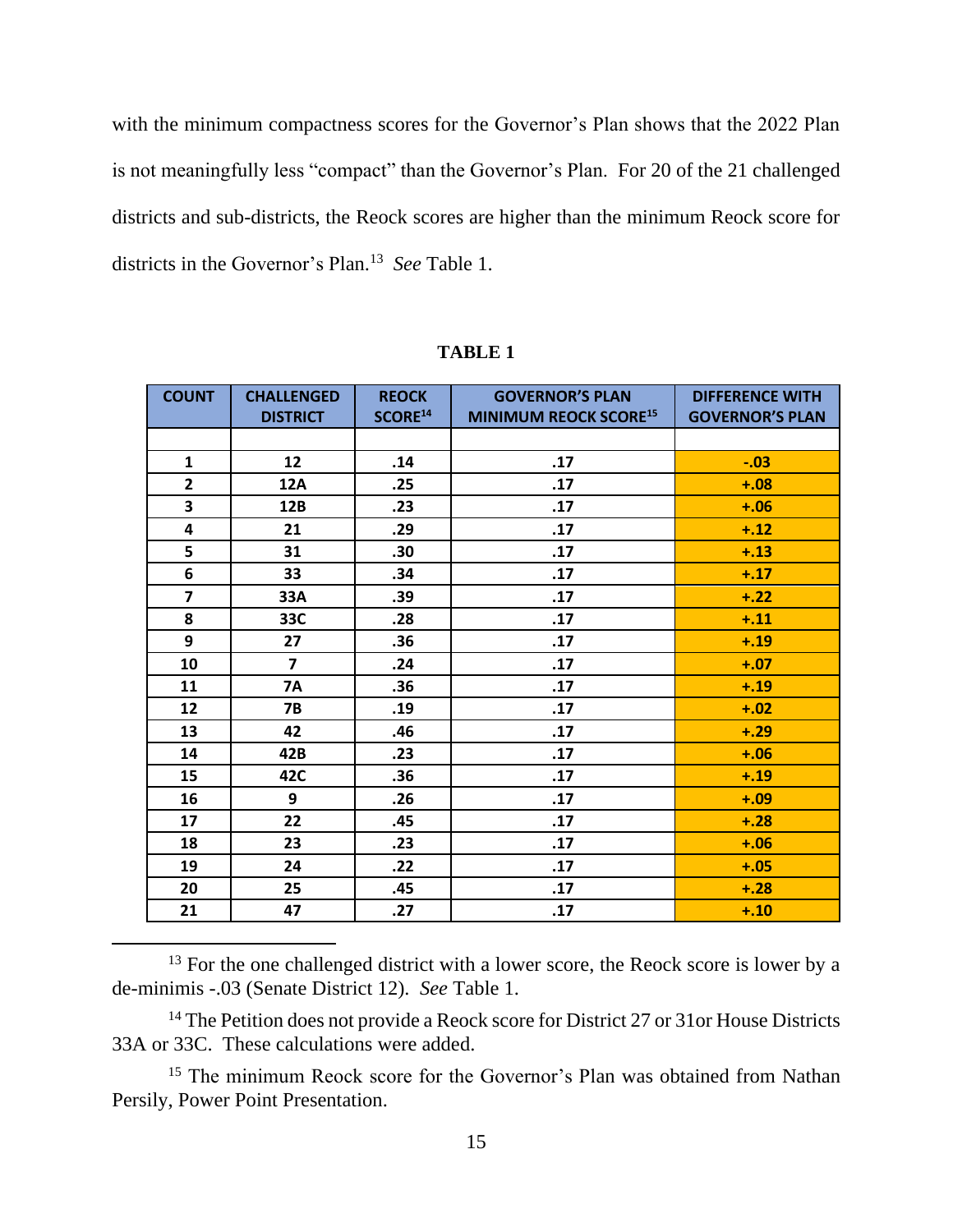And for 18 of the 21 challenged districts and sub-districts, the Polsby-Popper scores are higher than the minimum Polsby-Popper score for districts in the Governor's plan.<sup>16</sup> *See* Table 2.

| <b>COUNT</b>            | <b>CHALLENGED</b><br><b>DISTRICT</b> | <b>POLSBY-</b><br><b>POPPER</b><br>SCORE <sup>17</sup> | <b>GOVERNOR'S PLAN</b><br><b>MINIMUM POLSBY-POPPER</b><br>SCORE <sup>18</sup> | <b>DIFFERENCE WITH</b><br><b>GOVERNOR'S</b><br><b>PLAN</b> |
|-------------------------|--------------------------------------|--------------------------------------------------------|-------------------------------------------------------------------------------|------------------------------------------------------------|
|                         |                                      |                                                        |                                                                               |                                                            |
| 1                       | 12                                   | .11                                                    | .12                                                                           | $-.01$                                                     |
| $\overline{2}$          | 12A                                  | .22                                                    | .06                                                                           | $+.16$                                                     |
| 3                       | 12B                                  | .16                                                    | .06                                                                           | $+.10$                                                     |
| $\overline{\mathbf{4}}$ | 21                                   | .13                                                    | .12                                                                           | $+.01$                                                     |
| 5                       | 31                                   | .26                                                    | .12                                                                           | $+.14$                                                     |
| 6                       | 33                                   | .14                                                    | .12                                                                           | $+.02$                                                     |
| $\overline{7}$          | 33A                                  | .25                                                    | .12                                                                           | $+.13$                                                     |
| 8                       | 33C                                  | .29                                                    | .12                                                                           | $+.17$                                                     |
| 9                       | 27                                   | .29                                                    | .12                                                                           | $+.17$                                                     |
| 10                      | $\overline{7}$                       | .19                                                    | .12                                                                           | $+.07$                                                     |
| 11                      | <b>7A</b>                            | .25                                                    | .06                                                                           | $+.19$                                                     |
| 12                      | <b>7B</b>                            | .20                                                    | .06                                                                           | $+.14$                                                     |
| 13                      | 42                                   | .18                                                    | .12                                                                           | $+.06$                                                     |
| 14                      | 42B                                  | .13                                                    | .06                                                                           | $+.07$                                                     |
| 15                      | 42C                                  | .18                                                    | .06                                                                           | $+.12$                                                     |
| 16                      | 9                                    | .23                                                    | .12                                                                           | $+.11$                                                     |
| 17                      | 22                                   | .12                                                    | .12                                                                           | 0.0                                                        |
| 18                      | 23                                   | .13                                                    | .12                                                                           | $+.01$                                                     |
| 19                      | 24                                   | .08                                                    | .12                                                                           | $-.04$                                                     |
| 20                      | 25                                   | .18                                                    | .12                                                                           | $+.06$                                                     |
| 21                      | 47                                   | .13                                                    | .12                                                                           | $+.01$                                                     |

#### **TABLE 2**

<sup>16</sup> For one challenged district, the scores are identical. As further indicated in Table 2, for the two challenged districts with a lower score, the Polsby-Popper score is lower by the de-minimis margins of -0.01 (Senate District 12) and -0.04 (Senate District 24).

<sup>&</sup>lt;sup>17</sup> The Petition does not provide a Polsby-Popper score for District 27 or 31 or House Districts 33A or 33C. These calculations were added.

<sup>&</sup>lt;sup>18</sup> The minimum Polsby-Popper score for the Governor's Plan was obtained from the Power Point presentation made by Nathan Persily as part of his legislative testimony.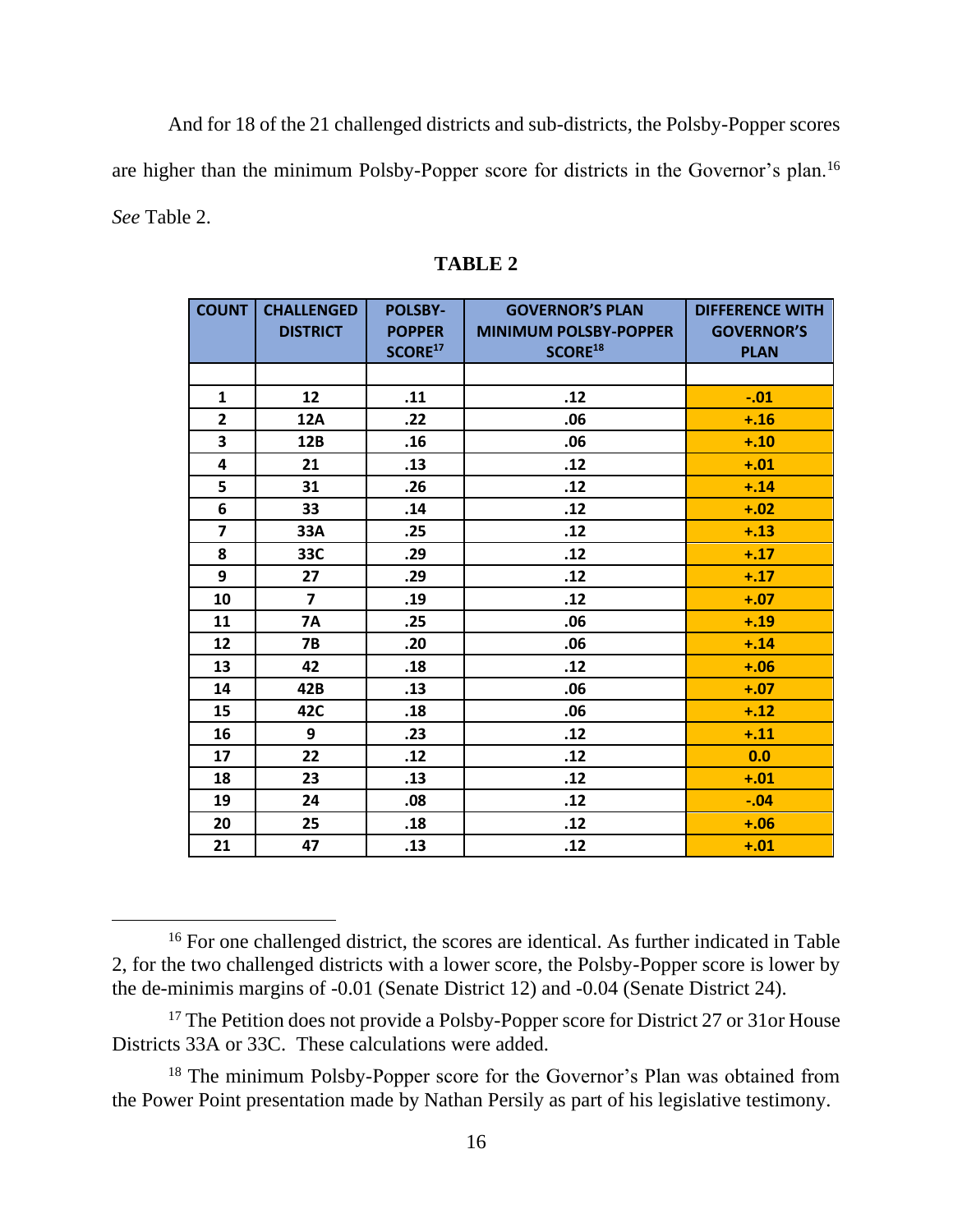## **B. The 2022 Plan Gives Due Regard to Natural Boundaries and Boundaries of Political Subdivisions.**

Article III, § 4 of the Maryland Constitution provides that "[d]ue regard shall be given to natural boundaries and the boundaries of political subdivisions." The districts that Petitioners allege impermissibly cross political boundaries, *see* Pet. ¶¶ 28, 29, 31, 32, 36, 41, 44, 45, 46, 52, 58, 62, 67, in general do not, because "towns and localities," *e.g.*, Pet.  $\P$  $[28, 31, 32, 36, 41, 45, 52, 58, 62, 67,$  do not constitute political subdivisions for purposes of Article III, § 4.<sup>19</sup>

In 1993, the Court of Appeals traced the requirement of due regard for political subdivisions to *Reynolds v. Sims*, 377 U.S. 533, 580-81 (1964), where the Supreme Court suggested that insuring "'some voice to political subdivisions, as political subdivisions'" could justify some deviations from population-based representation because "'[l]ocal government entities are frequently charged with various responsibilities incident to the operation of state government.'" *Legislative Redistricting Cases*, 331 Md. 574, 612 (1993) (quoting *Reynolds*). The Court has also described the primary intent of the "due regard" provision as "to preserve those fixed and known features which enable voters to maintain an orientation to their own territorial areas." *Matter of Legislative Districting*, 299 Md. 658, 681 (1984).

<sup>&</sup>lt;sup>19</sup> Petitioners object to the splitting of 50 "towns and localities"; only 3 of them, however, are municipalities. Those are Bel Air, Glenarden and Hyattsville.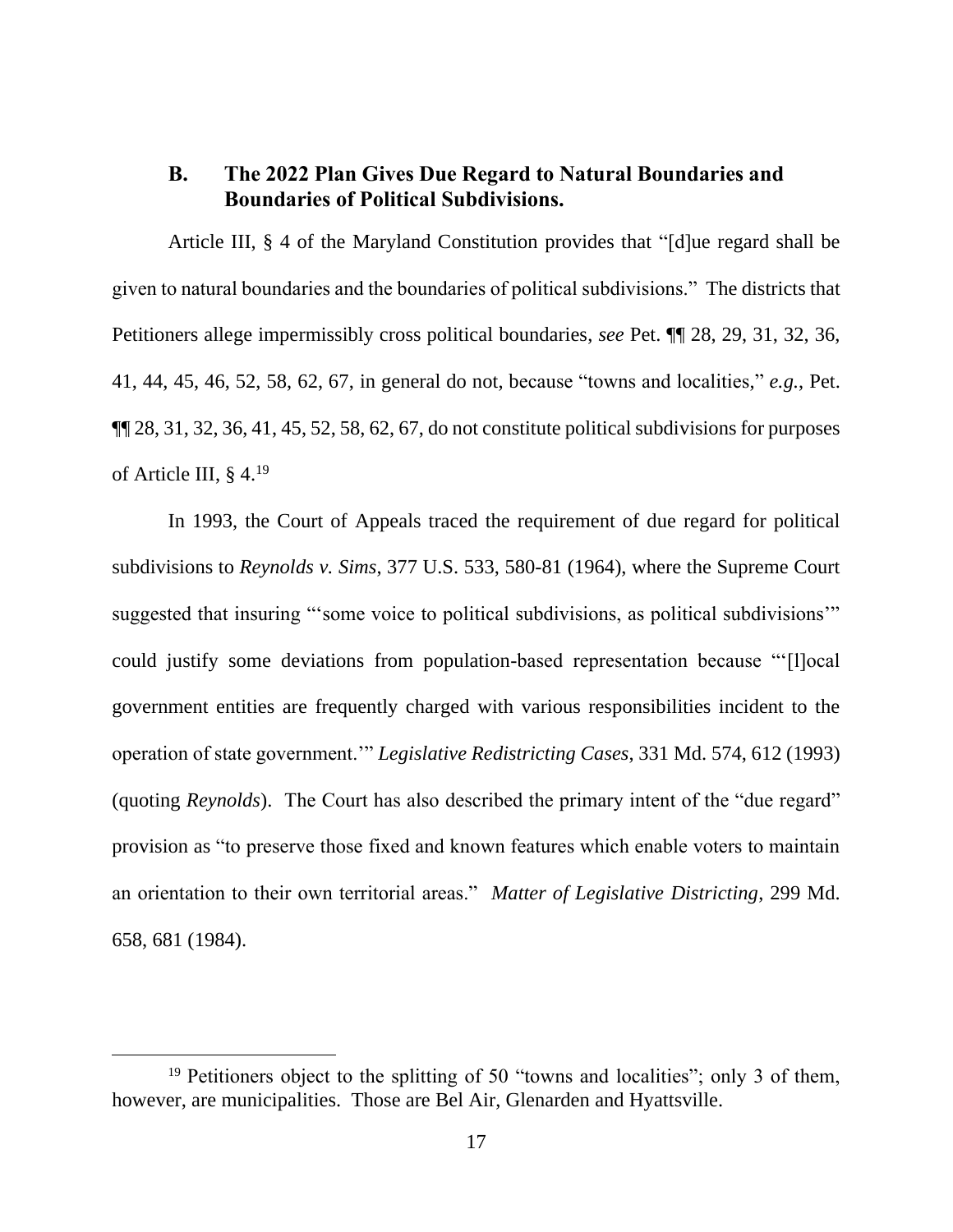The total number of crossings statewide does not matter, for purposes of complying with Article III, § 4, so long as the State is "able to show that each of the individual incursions was necessary to achieve population equality or to avoid a violation of the Voting Rights Act.'" *Matter of 2012 Legislative Districting*, 436 Md. 121, 154 (2012) (quoting the Special Master). Once a crossing was shown to be necessary, the decision as to where to put it is "quintessentially a political one, which requires judicial deference to be given to the political branches." *Id*. at 158. In making that determination the State can consider such matters as preservation of communities of interest, promotion of regionalism, helping or injuring incumbents or political parties, or achieving other social or political objectives. *Id*. at 133.

Petitioners challenge districts for crossing county and municipal lines. However, they fail to recognize that such crossings are necessary to adhere to the one-person-onevote standard for State legislative districts, which generally imposes a maximum total deviation of 10%. *2012 Legislative Districting*, 436 Md. at 156 (When "a political subdivision crossing will be necessary in order to achieve substantial equality in population," "the due regard requirement is subordinated to the Fourteenth Amendment requirement of substantially equal population across legislative districts."). The Enacted Plan falls within this range with a maximum deviation for any district of 3.99%. Although it is not in Petitioners' complaint, the Governor's Commission advisor, Dr. Nate Persily, acknowledged in his presentation to the legislature that the LRAC plan had the same number of county crossings as the Governor's Commission plan. As shown in the table below, both the Commission plan and the LRAC plan have 34 split counties for both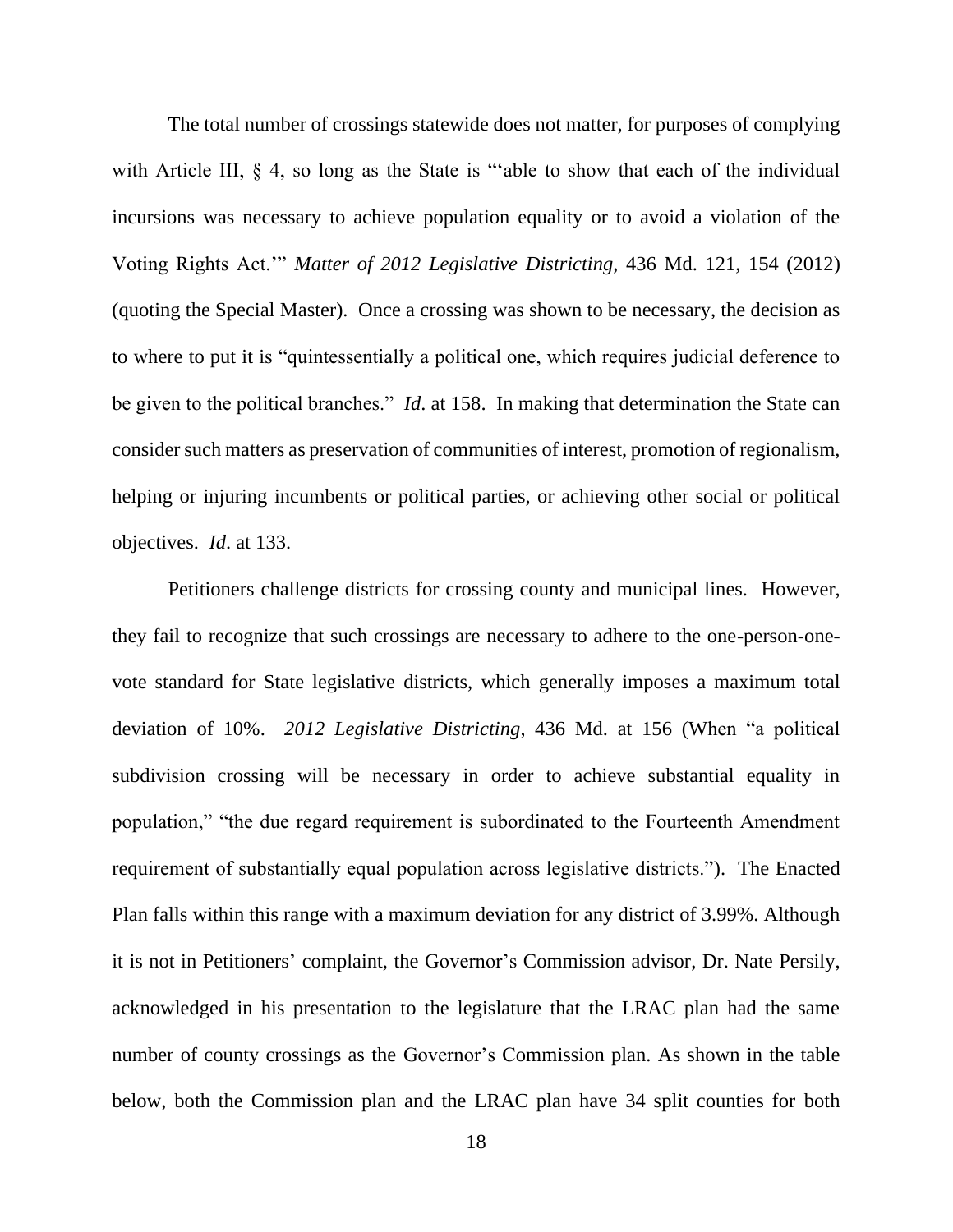chambers of the Maryland General Assembly. The Persily presentation did not compare the plans with respect to municipal crossings.

| <b>CHAMBER</b>                                                                        | <b>COMMISSION PLAN</b> | <b>LRAC PLAN</b> |  |  |  |  |
|---------------------------------------------------------------------------------------|------------------------|------------------|--|--|--|--|
|                                                                                       |                        |                  |  |  |  |  |
| <b>SENATE</b>                                                                         |                        | 15               |  |  |  |  |
|                                                                                       |                        |                  |  |  |  |  |
| <b>HOUSE</b>                                                                          | 20                     | 19               |  |  |  |  |
|                                                                                       |                        |                  |  |  |  |  |
| <b>BOTH</b>                                                                           | 34                     | 34               |  |  |  |  |
|                                                                                       |                        |                  |  |  |  |  |
| Testimony of Nathan Persily, Consultant, Maryland Citizen's Redistricting Commission. |                        |                  |  |  |  |  |

**SPLIT COUNTIES, GOVERNOR'S COMMISSION PLAN AND LRAC PLAN**

The Enacted Plan has  $15$  county crossings.<sup>20</sup> In addition, the Enacted Plan uses subdistricts to help ensure political subdivisions have a resident legislator. The population changes from the 2010 census to the 2020 census per county are illustrated in the map below.

<sup>&</sup>lt;sup>20</sup> The Districts with county crossings are 1, 2, 5, 7, 9. 12, 21, 27, 29, 35, 36, 37, 38, 42, and 43. Petitioners object to the crossings in Districts 7, 9, 12, 21, 27 and 42.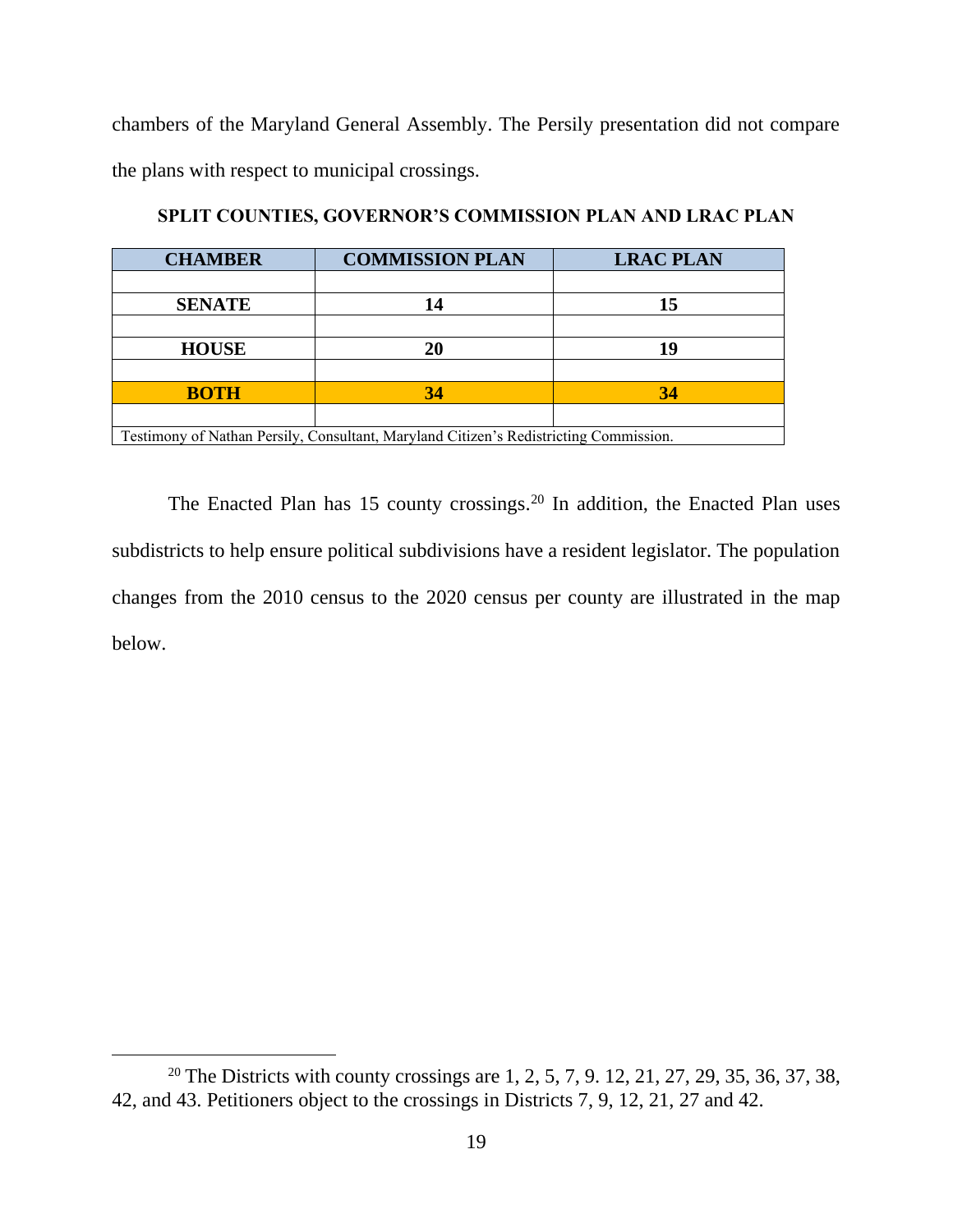

The impact of the population changes meant that many 2012 legislative districts needed adjustments to stay within the equal population requirements.

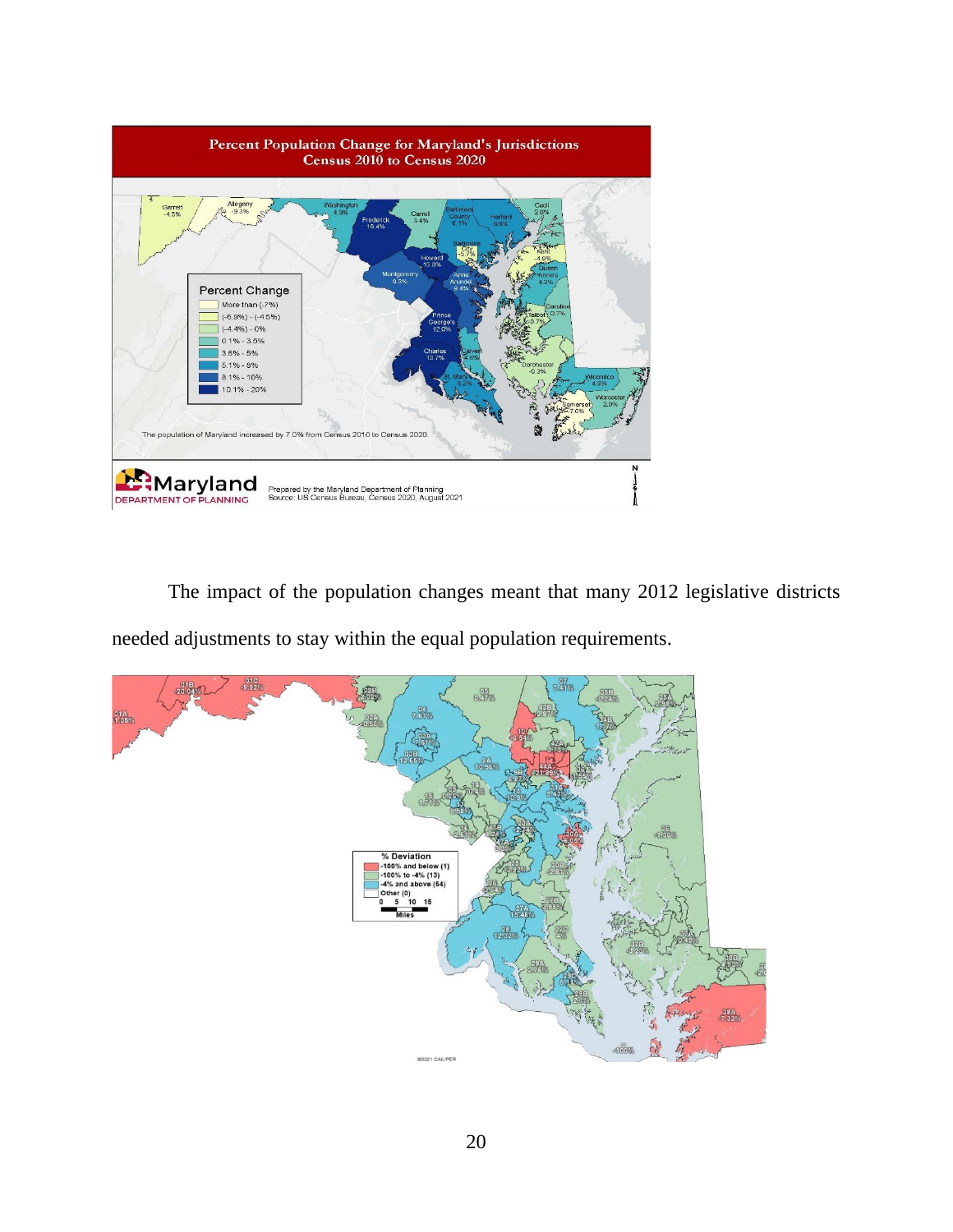Viewing the Enacted Plan starting in Western Maryland shows how the shared districts were necessary to comply with constitutional strictures. As can be seen, both Districts 1 and 2 had to move further east due to population  $loss<sub>1</sub><sup>21</sup>$  which additionally required District 2 to cross into Frederick County to add population. At the same time, Frederick County's population grew significantly from 2010, 16.4%. Both Frederick County Senate Districts in the 2012 plan had grown to exceed ideal district population size: District 3 exceeded ideal population by plus 12,554 persons and District 4 exceeded the ideal by plus 9,995 persons. To meet the equal population requirement, 15,757 persons were added from Frederick County to District 2 in the Enacted Plan. District 3 remains a Frederick County-only district and now, in the Enacted Plan, District 4 is only Frederick County. Moreover, all of Cumberland, a municipality, is in one single member district, District 1B, and another single member district is created to encompass all of Hagerstown, District 2A.

Continuing to scan eastward on the map, the Enacted Plan moves a small part of Frederick County (3,531 persons) into District 5 because the municipality of Mount Airy was moved into District 5. Unique among municipalities in the State, Mount Airy itself is split between Frederick County and Carroll County. Thus, in the Enacted Plan nearly all of District 5 remains in Carroll County. The Enacted Plan makes additional changes in Carroll County to account for a 3.4% population growth there, which makes it possible for

<sup>&</sup>lt;sup>21</sup> The population loss from 2010 to 2020 in 2012 District 1 resulted in a deviation from ideal district population amounting to minus 17,960 persons. The 2012 District 2A had a deviation of minus 493 persons per 2020 adjusted population.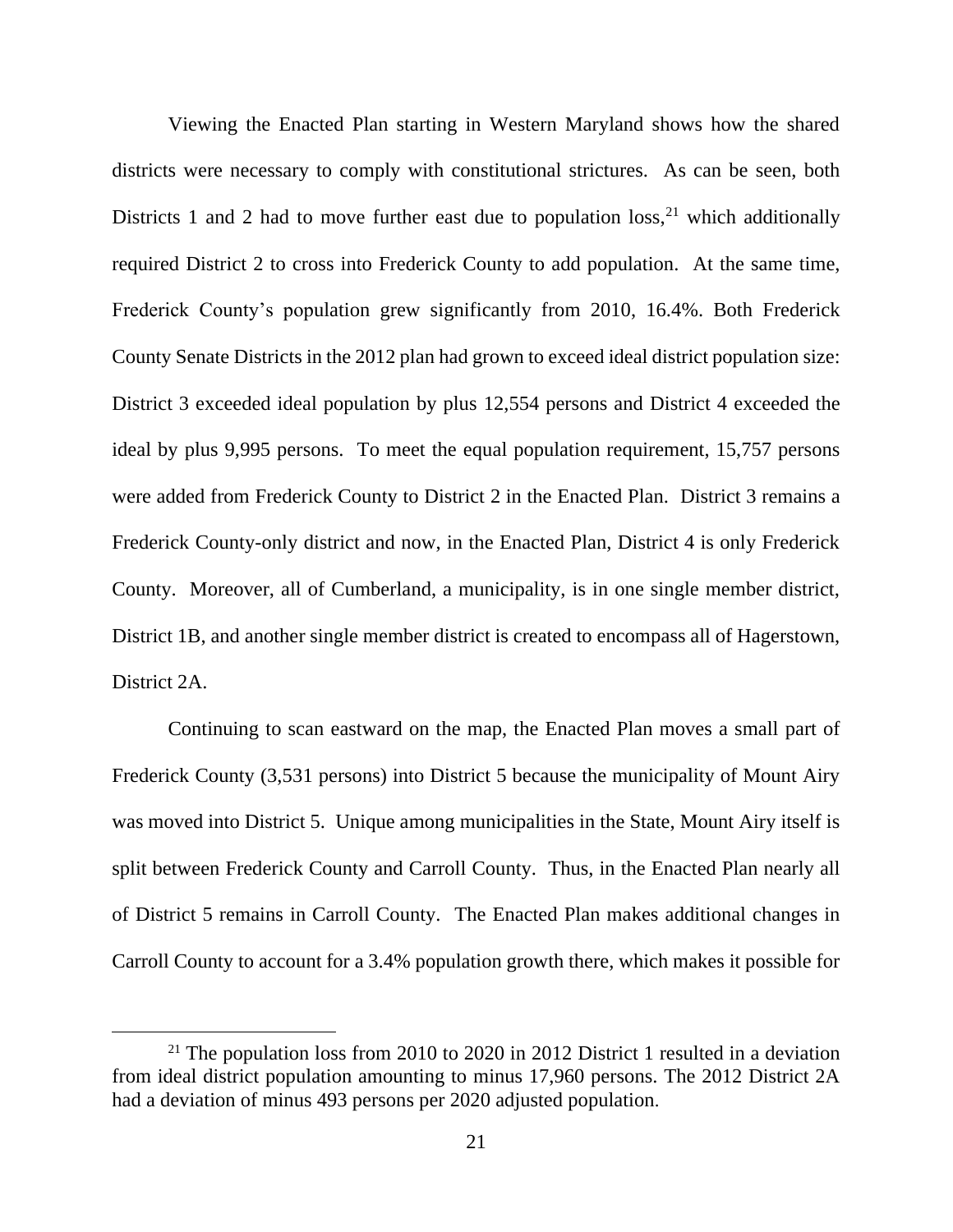Carroll County to have an additional single member district in the Enacted Plan, District 42C.

The Enacted Plan makes District 42 a shared district of Carroll County and Baltimore County as the result of necessary adjustments made because of population loss of 5.7% in Baltimore City (which as discussed below has one less Senate District in the Enacted Plan). In the Enacted Plan, the crossing of District 43 out of Baltimore City into Baltimore County contributed to the shift of District 42 population into Carroll County. The 2012 plan District 42A more or less becomes District 43B (with 42,217 persons) in the Enacted Plan. As a result, District 42 needed to add population. Because of the similarities in geography, natural boundaries, and the population growth of Carroll County, the Enacted Plan therefore adds 42,680 persons from Carroll County into District 42 so that Carroll County picks up the aforementioned single-member district along the Baltimore County border.

As stated previously, Baltimore City lost population, requiring that the number of Senators and Delegates in Baltimore City decrease. As a result, in the Enacted Plan a new district crosses into a surrounding jurisdiction, which is District 43 that follows the York Road corridor and has subdistricts for very diverse communities. The Enacted Plan configures the subdistricts so that these communities have an equal opportunity to elect the candidates of their choice. A further result of Baltimore City population loss is that District 44 is now entirely in Baltimore County. Additionally, in the Enacted Plan a new Voting Rights single-member district is created in Baltimore County, District 11A, which is 52.59% Black voting age population ("VAP").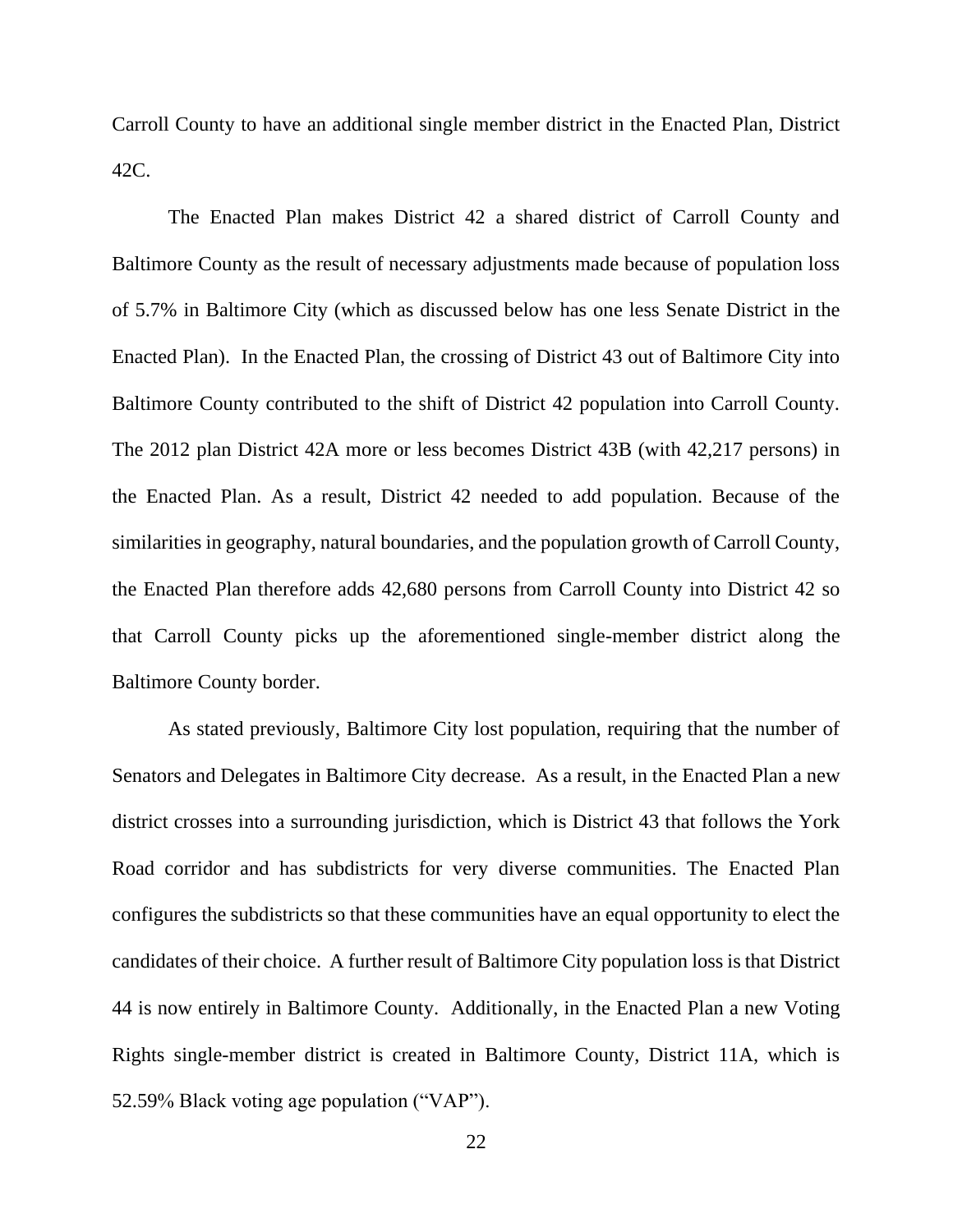Continuing the tour of the State map under the Enacted Plan and viewing it from another "corner" by traveling north up the Shore and turning west, the need for shared districts is evident. None of the Eastern Shore counties from Cecil County down has enough population to have a Senate District of their own. Moreover, several Shore counties lost population since the  $2010$  census.<sup>22</sup> Thus, in the Enacted Plan, the districts extend farther north to add population. District 38 remains with 3 single member districts and, despite Somerset County's population loss, each county (Somerset, Wicomico and Worcester) has the ability to elect its own delegate in the Enacted Plan. Also, by moving north, District 37 adds needed population.<sup>23</sup> Moreover, single-member district 37A remains minority-majority, 54% Black VAP, and District 37B in the Enacted Plan has more population from Caroline County to help ensure that Caroline County can elect its own delegate. District 36 also needed to move north and add population taken from it due to population loss on the lower Shore, as well as to make up for its own 2012 plan district population loss of 1,792 persons.

Similarly, District 35 extends north more into Cecil County, and continues to be a shared district with Harford County, with two subdistricts that help Cecil County have its own delegate. Harford County's population is short of population for 2 full Senate Districts. Harford County has its own Senate District 34 and in the Enacted Plan, Harford County

<sup>&</sup>lt;sup>22</sup> Kent lost 4.9%; Talbot lost 0.79%; Dorchester lost 0.3%; and Somerset lost 7%. As a result, the 2012 plan Districts 36, 37, and 38 had a combined deviation of minus 6,737 persons.

 $23$  2012 plan District 37 alone was minus 3,015 persons.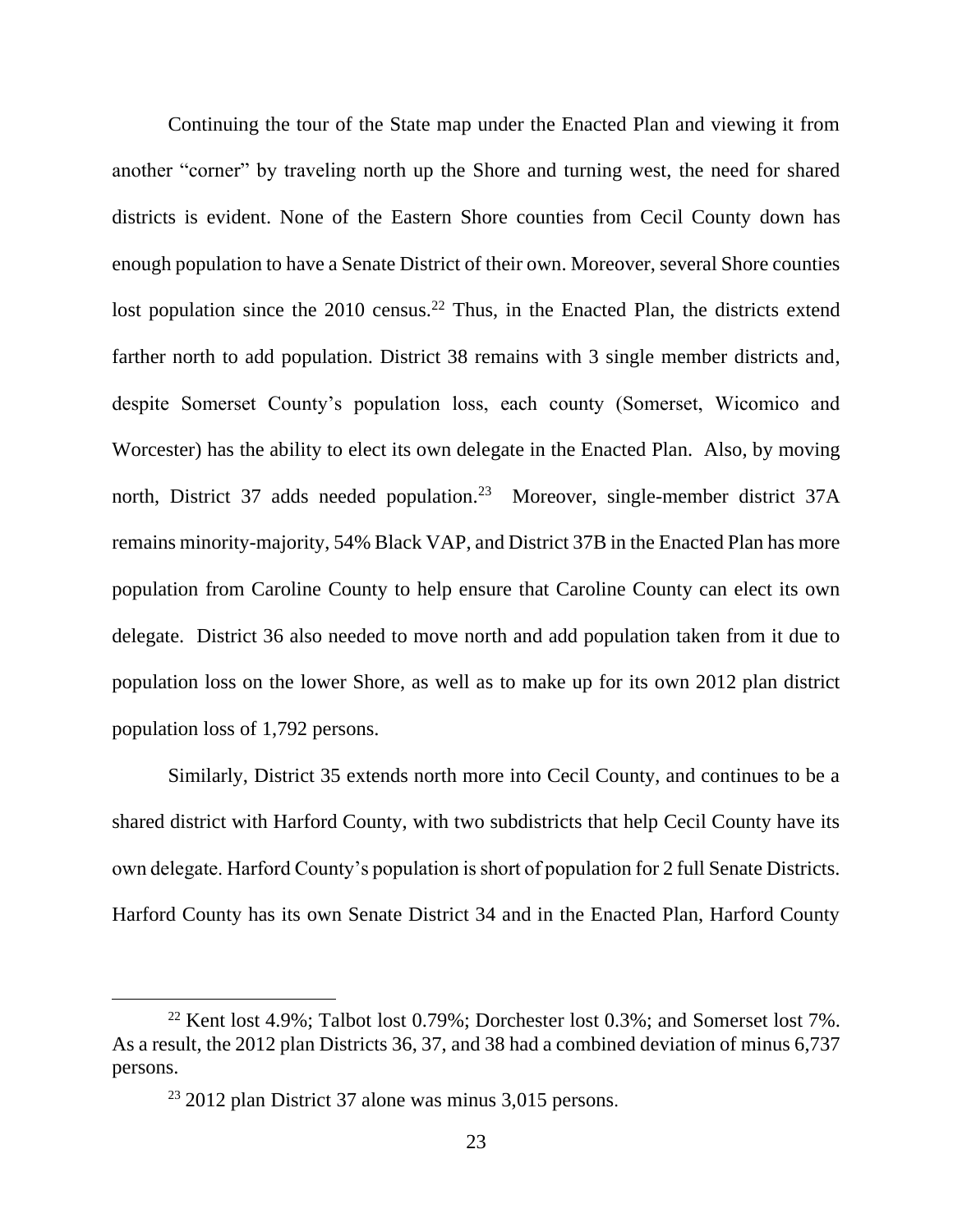has 2 subdistricts in 35B. District 7 remains a shared Senate District between Harford County and Baltimore County; one of the subdistricts in the Enacted Plan is configured along the county lines, giving Harford its own single member district, District 7B. The Enacted Plan has the municipality of Bel Air encompassed within a single member district, District 34B, with the exception of 132 persons. In the Enacted Plan, District 34B has a population of 45,371 persons, which is a deviation of plus 3.59%.

Moving next to the Southern Maryland peninsula, only Charles County has sufficient population for its own Senate District, which remains District 28 in the Enacted Plan. Neither Calvert County nor St. Mary's County have sufficient population for their own Senate Districts. Additionally, Charles County's population grew by a significant 13.7% over the previous decade, resulting in a 2012 district deviation of plus 16,190 persons. Therefore, District 28 needed to shrink in population and reassign people elsewhere to accommodate the growth. As a result, the Enacted Plan adds more population from Charles County to neighboring District 27, which is one of the shared county districts, into single member District 27A. District 27 remains shared between Calvert, Charles and Prince George's County in the area where the three counties converge and continues to have 3 single member districts so each county can elect its own delegate. District 27B in the Enacted Plan adds northern Calvert County due to the addition of excess population into District 27A from Charles County. District 27B and 27C are more compact in the Enacted Plan. District 29 is shared between St. Mary's County and Calvert County.

Petitioners note the District 27 parts of Charles and Prince George's counties. However, with a population of just 166,617 Charles had excess population that had to be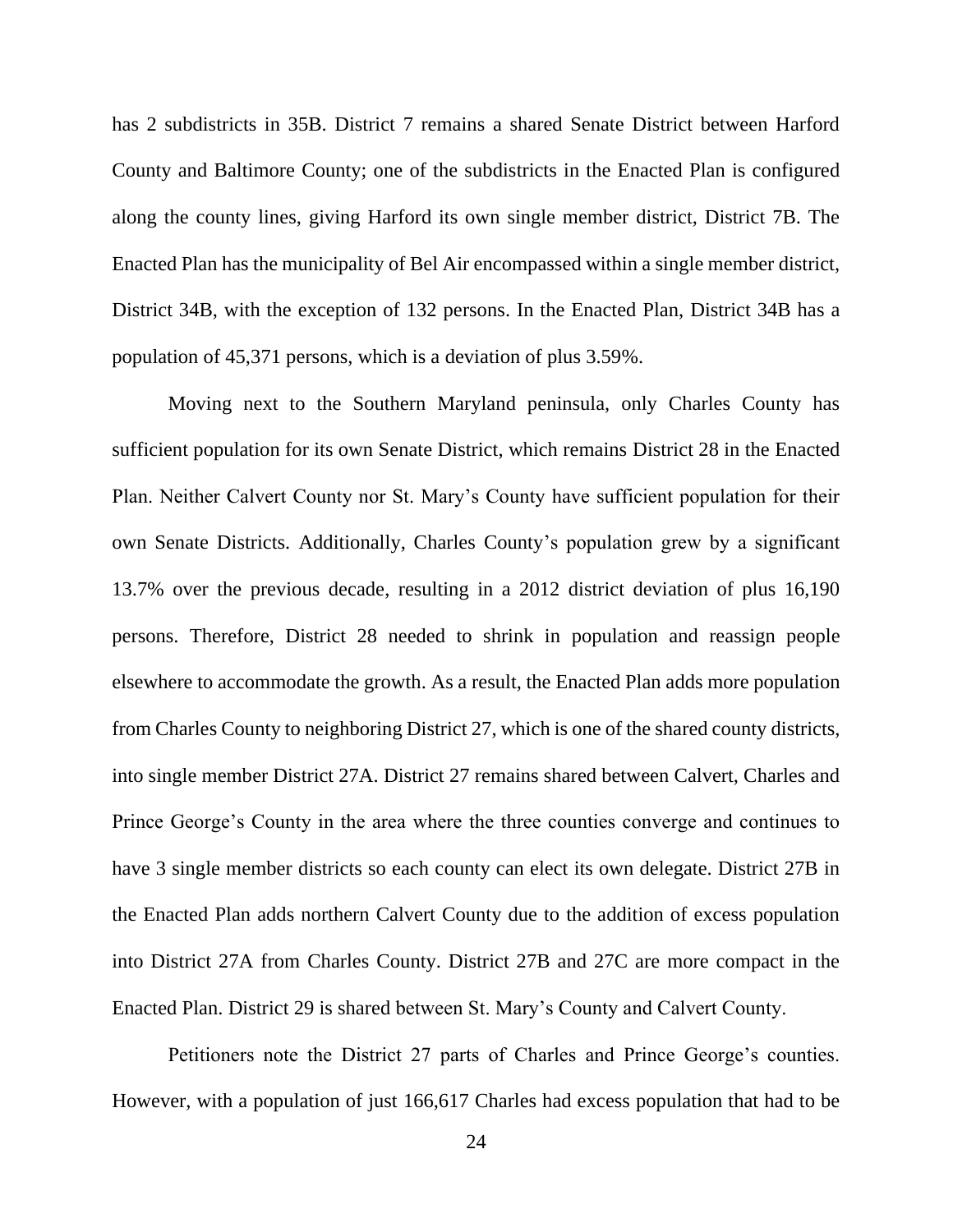included with another county to form a Senate District and Prince George's County with a population of 967,201 likewise had excess population. On the other hand, Calvert's population of 92,783 is well short of a Senate District, so parts of the county had to be included with other counties. Petitioners further claim that some voters would have to drive to a bridge to reach part of the district, although it is not clear why they would have to do so to vote. Petitioners, however, do not claim that the district is non-contiguous.

Petitioners also fail to note that District 27 in the Enacted Plan is a voting rights district. It includes a Black incumbent who was appointed to the seat upon the death of a white Senator, Thomas V. Mike Miller, Jr., the long-time Senate president. The district has a minority VAP of 49.5% and a Black VAP of 37%. District 27B also has a black incumbent and the district is 48.4% minority VAP and 36.4% Black VAP.

Moving toward the center of the State, into Anne Arundel County, population growth there required adjustments. The population of Anne Arundel County grew by 9.4%, and can encompass 4 full Senate Districts, which Anne Arundel County has in the Enacted Plan. The population growth within the county required population moves within the Anne Arundel County-only districts. District 32 had significant growth, resulting in a 13.75% plus population deviation in the 2012 plan district, so that 18,050 persons had to be put into another district. The Enacted Plan moves excess population to neighboring District 33 from overpopulated District 32. Moreover, District 33 in the Enacted Plan has three district subdistricts representing the three contiguous, but very different areas in the district: Broadneck, Odenton, and middle/rural Anne Arundel. The Enacted Plan also adds population from District 21 to District 33. District 21 was in the 2012 plan, and continues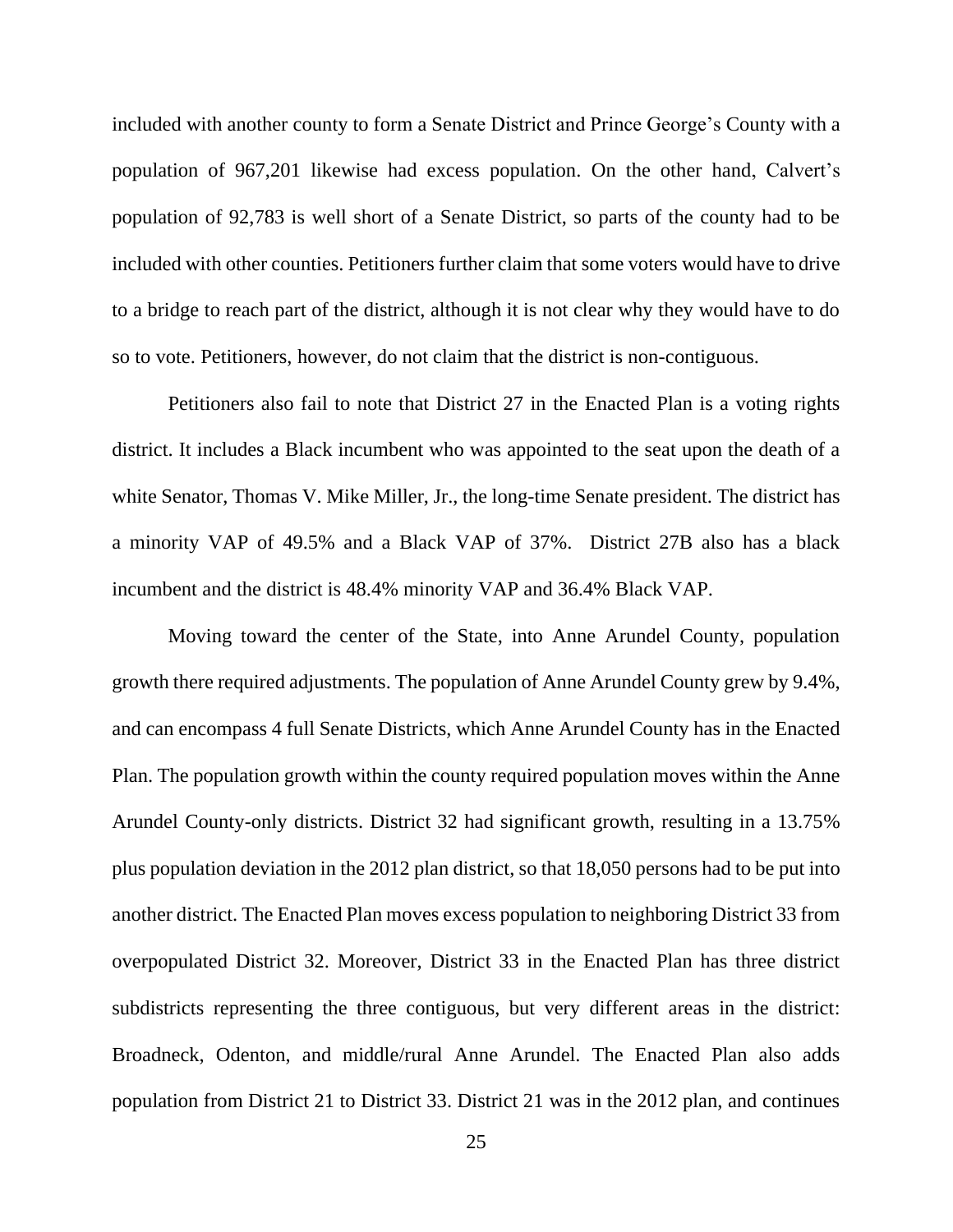to be in the Enacted Plan, a shared Prince George's County/Anne Arundel County District, as it has been since 2002. In the 2012 plan, District 21 had 29,000 Anne Arundel County residents but in the Enacted Plan, fewer Anne Arundel County residents, 15,663, are in District 21.

In Prince George's County, the Enacted Plan splits the municipality of Glenarden between District 22 and District 24; both are Prince George's County-only districts that are majority-minority. This situation illustrates the challenge for keeping a municipality in a single district within a densely populated area, particularly where—as is often the case the municipality boundaries are quite jagged. Glenarden's population is more than 6,000 persons. District 22's population deviation in the Enacted Plan is plus 5,060 persons (3.85%) and District 24's deviation is plus 4,113 (3.13%). Thus, ensuring population equality precluded putting Glenarden in one district.

Hyattsville, with population of more than 22,000, is split in the Enacted Plan between District 22, District 47A and District 47B. The municipal boundaries of Hyattsville are also extremely jagged. District 47A (a two-member district) has a deviation in the Enacted Plan of plus 3,449 persons (3.94%) and District 47B (single member) has a deviation of 1,676 (3.83%). Thus, it presents challenges similar to those faced in Glenarden. Moreover, an additional consideration is that District 47B is a Voting Rights Act district for Hispanic voters; in the Enacted Plan the VAP for Hispanics there is 67.7%, for Blacks 23.44% and for Whites 5.42%. District 47A is also majority-minority in the Enacted Plan (Hispanic 39.86%; Blacks 50.01%; White 8.51%).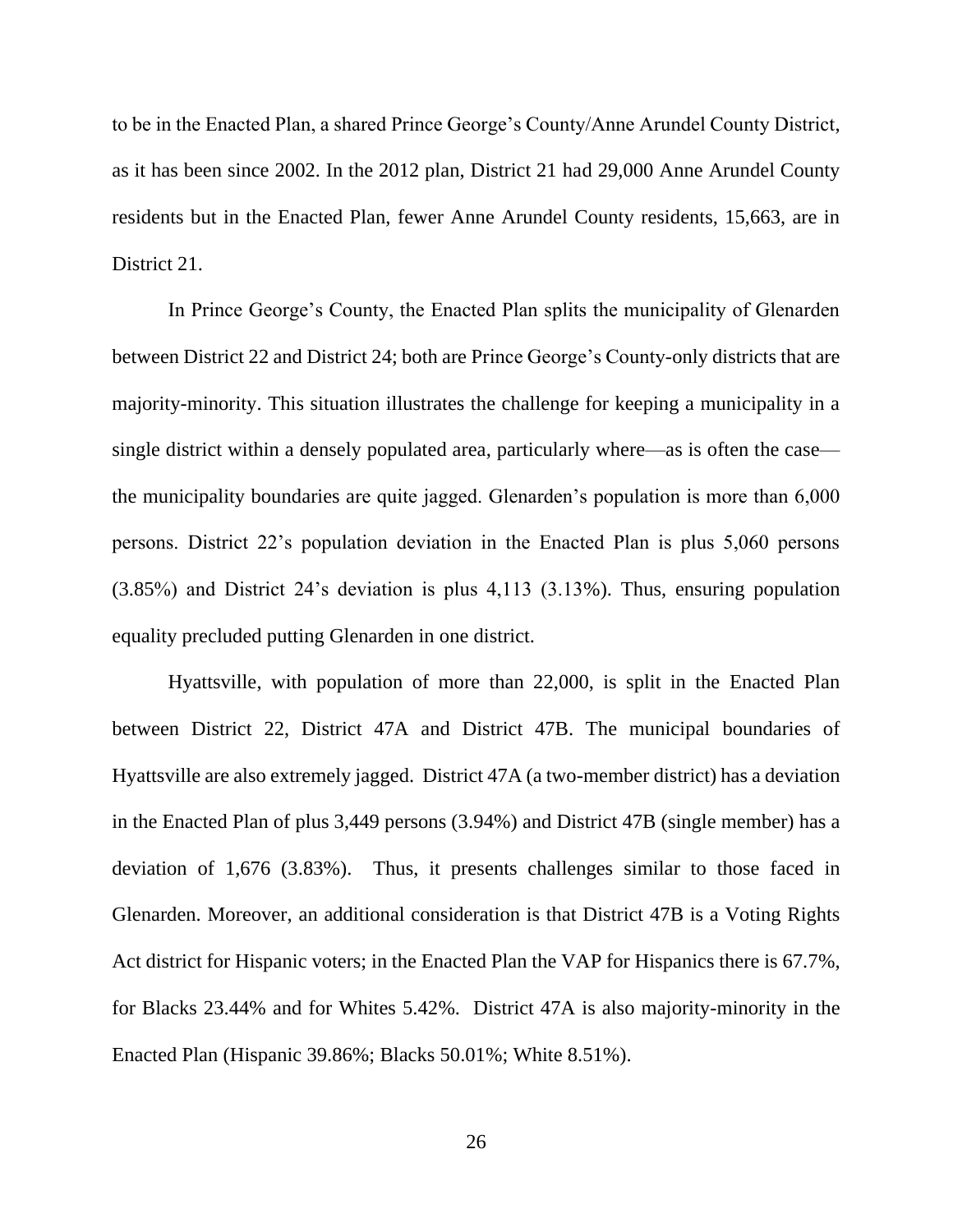Petitioners fail to note that all five Prince George's County districts to which they object in the Enacted Plan are voting rights districts. The districts have overwhelming minority VAP, no less than 80% (District 23). In addition, configuration of these districts has little impact on partisan advantage one way or the other, because of the overwhelming preponderance of Democratic voters residing in both districts. The minimum two-party Democratic registration is 89% (District 23). Had Democrats been seeking partisan advantage it would have benefited the party to unpack Prince George's County districts to expand the Democratic strength in other districts. Prince George's County is 91% Democratic in its two-party registration.

Now coming to the center of the State, there are two other shared districts, District 9 and District 12. District 9 in the 2012 plan was a shared district with Carroll County/Howard County but in the Enacted Plan, it is a shared district between Howard County and Montgomery County. Carroll County is no longer in District 9 in the Enacted Plan. Montgomery County has enough population for 8 full Senate Districts with some excess population. The LRAC received testimony noting the similarities between the District 9 part of Howard County and the northern part of Montgomery County. Shifting 16,004 persons into District 9 from Montgomery County in the Enacted Plan acknowledges that commonality while taking care of the excess population from Montgomery County. This configuration also allows the 2012 District 9 Carroll County population to support the addition of a delegate seat in Carroll County, District 42C in the Enacted Plan.

As for District 12, in the Enacted Plan it is a shared Howard County and Anne Arundel County Senate District, which includes a single member district for the Anne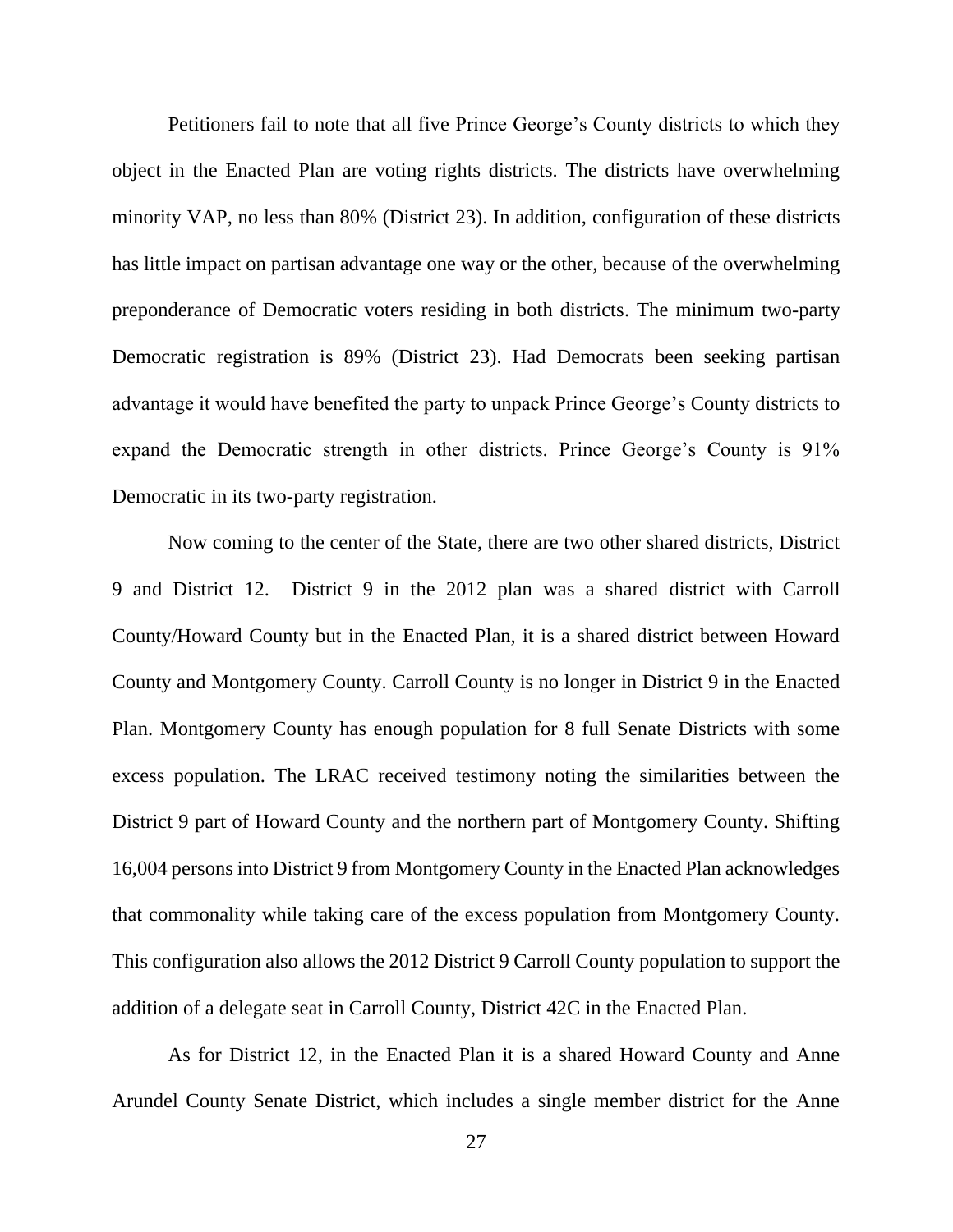Arundel County portion of the district, maintaining due regard for political subdivision boundaries. In the 2012 plan, it was a shared 3-member district with Howard County and Baltimore County. In the Enacted Plan, District 12 no longer includes Baltimore County.

Petitioners do not acknowledge that District 12 is a voting rights district drawn to maintain the incumbency of Asian Senator, one of only two Asian American Senators in Maryland. The other is in District 16. District 12 in the Enacted Plan is almost identical in its racial demography to the 2012 plan District 12, with a 48% minority voting age population.

The representation of minority elected officials in a jurisdiction is one of "Senate Factors" detailed in a report that accompanied the 1982 renewal of the Voting Rights Act by the Senate Committee on the Judiciary and discussed in *Thornburg v. Gingles*, 478 U.S. 30 (1986), as part of the "totality of the circumstances" test for the voting opportunities of minorities.<sup>24</sup> Senate Factor 7 mandates consideration of "the extent to which members of the minority group have been elected to public office in the jurisdiction."<sup>25</sup>

Petitioners additionally object that Senate District 12 crosses the Anne Arundel County line. However, they fail to consider that at least one Senate district must cross the Anne Arundel County line to achieve population equality (within plus or minus 5%). With a population of 588,261 according to the 2020 U.S. Census, Anne Arundel County can

<sup>24</sup> *Thornburg v. Gingles*, 478 U.S. 30, 36-37 (1986) (quoting S. Rep. No. 97-417, at 28-29 (1982), *reprinted in* 1982 U.S.C.C.A.N. 177, 206-07).

<sup>25</sup> *Gingles*, 478 U.S. at 36-37.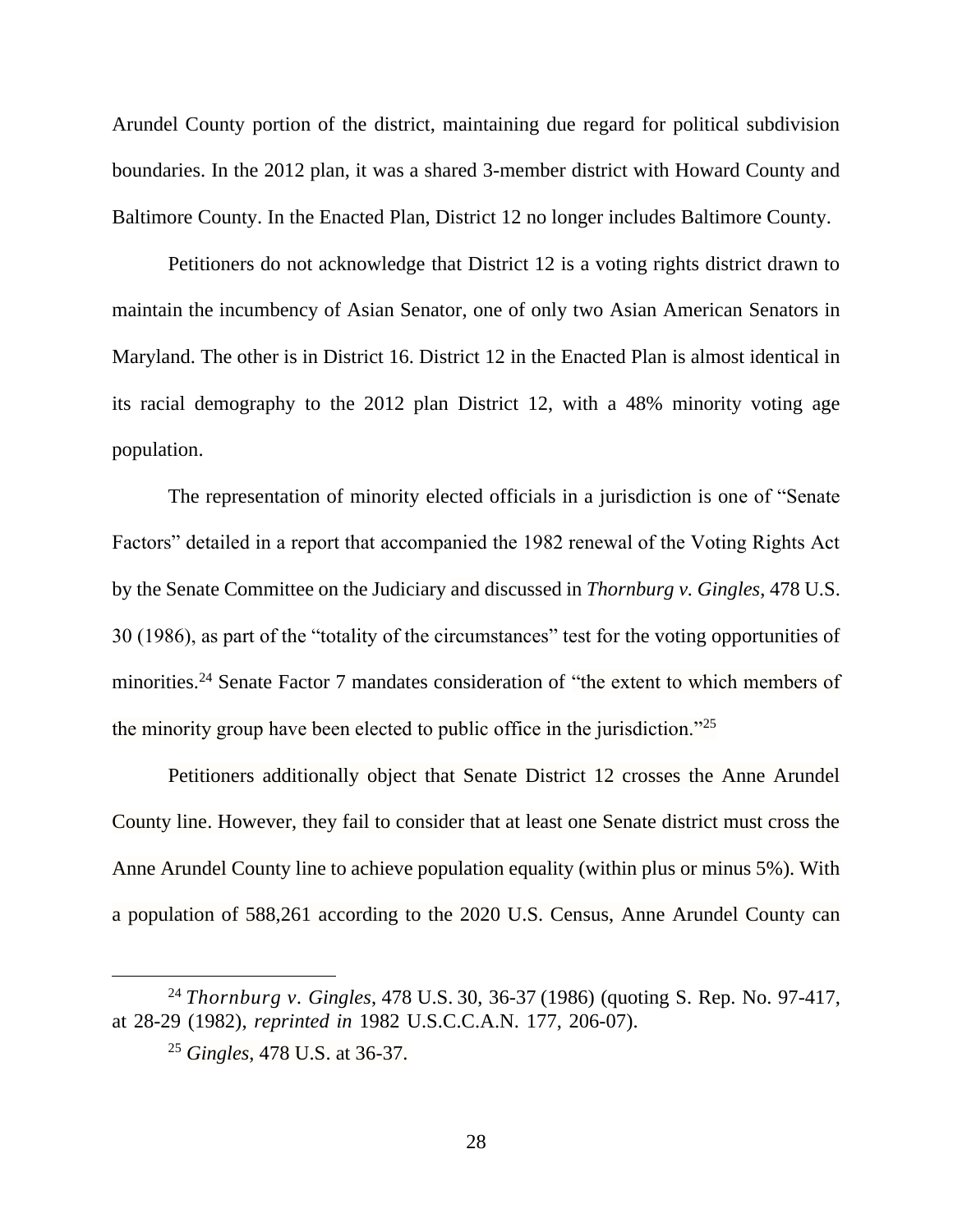sustain only four districts, with a remainder made up of many tens of thousands of persons who must be included in at least one cross-county district.

Petitioners also claim that partisan politics motivated the construction of Senate District 12 under the Enacted Plan, and in so doing they ignore the voting rights rationale for this district. In addition, their specific analysis does not withstand scrutiny. Petitioners claim that the district was configured to assure the "continued election of a Democratic Senator from District 12." In fact, this section of the state is overwhelmingly Democratic and new District 12 has a Democratic two-party registration of 72%. The district was instead configured for voting rights purposes to closely recapitulate the district that elected an Asian American Senator. Similarly, given the large number of wasted Democratic votes in the district, it was not either configured to protect a generic House of Delegates incumbent.

## **III. PETITIONERS FAIL TO STATE A PROPER CHALLENGE UNDER THE DECLARATION OF RIGHTS OR ARTICLE I, § 7 OF THE CONSTITUTION.**

# **A. "Partisan Gerrymandering" Challenges Brought Outside the Framework of Article III, § 4 Are Unavailable As a Matter of Law.**

Petitioners fail to state proper claims premised on unlawful partisan gerrymandering under Articles 7, 24 and 40 of the Declaration of Rights and Article I, § 7 of the Constitution, because such claims are unavailable outside the provisions of Article III, § 4.

The Maryland Constitution provides that "[e]ach legislative district shall consist of adjoining territory, be compact in form, and of substantially equal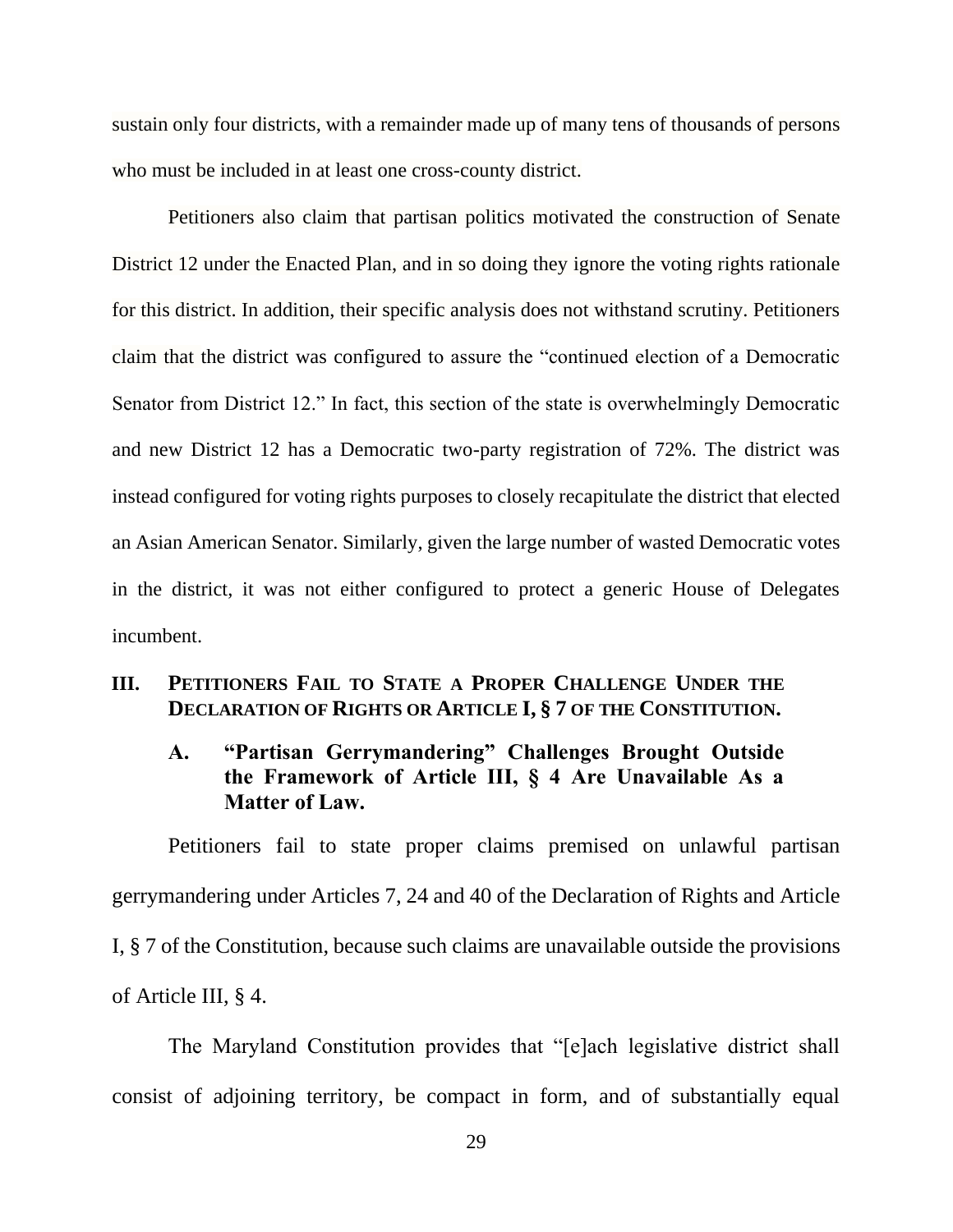population," and that "[d]ue regard shall be given to natural boundaries and the boundaries of political subdivisions" in creating such districts. Md. Const. art. III, § 4. This Court has held that the "compact[ness]" requirement contained in this provision "is intended to prevent political gerrymandering." *1984 Legislative Districting*, 299 Md. at 687. But this Court has also made clear that the restrictions in Article III, § 4 were not intended to foreclose all consideration of political objectives in drawing district lines. For example, this Court has explained that "[o]ddly shaped or irregularly sized districts" do not, by these characteristics alone, violate the "compactness" (or any other) requirement of Article III, § 4, *id.*, because "due consideration" must also be given "to the 'mix' of constitutional and other factors which make some degree of noncompactness unavoidable." *In re Legislative Districting of State*, 370 Md. 312, 361 (2002) ("*2002 Legislative Districting*").

The Court has also recognized that the redistricting process "is in part a political one," and thus the General Assembly may consider "broad political and narrow partisan" objectives in promulgating a legislative districting map under Article III, § 4. *2002 Legislative Districting*, 370 Md. at 321; *see also In re 2012 Legislative Districting ("2012 Legislative Districting")*, 436 Md. 121, 150 (2012) (holding that because the Constitution "commits to the political branches, the Governor and the State Legislature, the task of formulating a legislative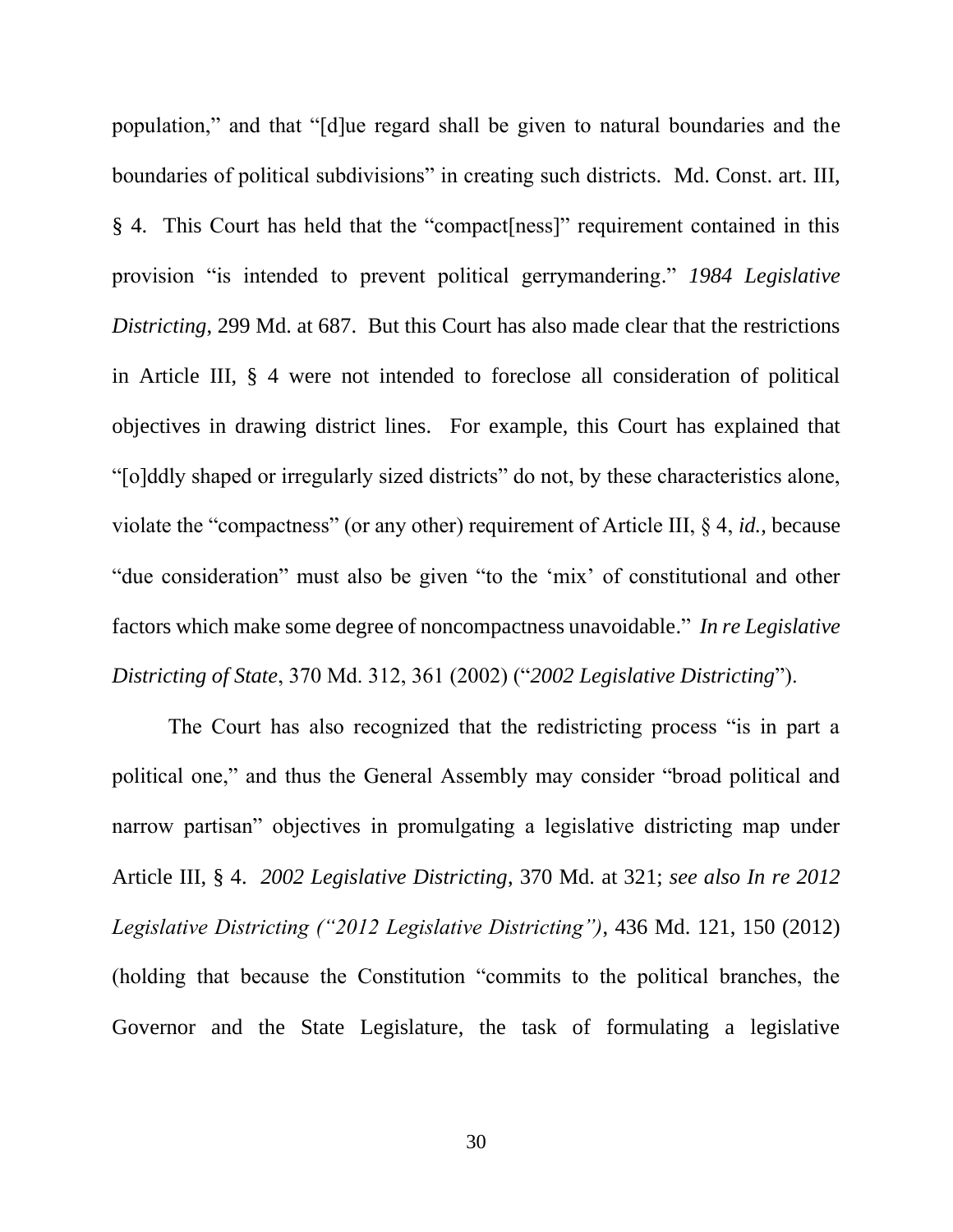apportionment plan," the "political branches are accorded, by law, a great degree of discretion to pursue political considerations in formulating a redistricting plan").

These permissible objectives may even include "to help or injure incumbents or political parties, or to achieve other social or political objectives," which "will not affect [the] validity" of the plan "so long as the plan does not contravene the constitutional criteria." *2002 Legislative Districting*, 370 Md. at 321-22; *see also 2012 Legislative Districting*, 436 Md. at 150 (holding that political officials may legally seek to "help[] or inju[e] incumbents or political parties" in the redistricting process). Thus, when the General Assembly amended Article III, § 4 in 1969 to add a compactness requirement for State legislative districts, *see* 1969 Md. Laws ch. 785, ratified Nov. 3, 1970, it "intended to prevent political gerrymandering," but only insofar as any such "political gerrymandering" gave rise to State legislative districts that did not conform to constitutional "compactness" requirements. *1984 Legislative Districting*, 299 Md. at 687. For this reason, any claim that a legislative district constitutes an unlawful "partisan gerrymander" must establish that it violates the requirements of Article III, § 4, and not some other provision of the Constitution or Declaration of Rights that does not reflect the balance struck by the framers in prohibiting some, but not all, efforts to achieve political goals in redistricting.

This interpretation of Article III, § 4 is supported by the history of its adoption and amendments. In 1964, the Supreme Court held Maryland's county-based system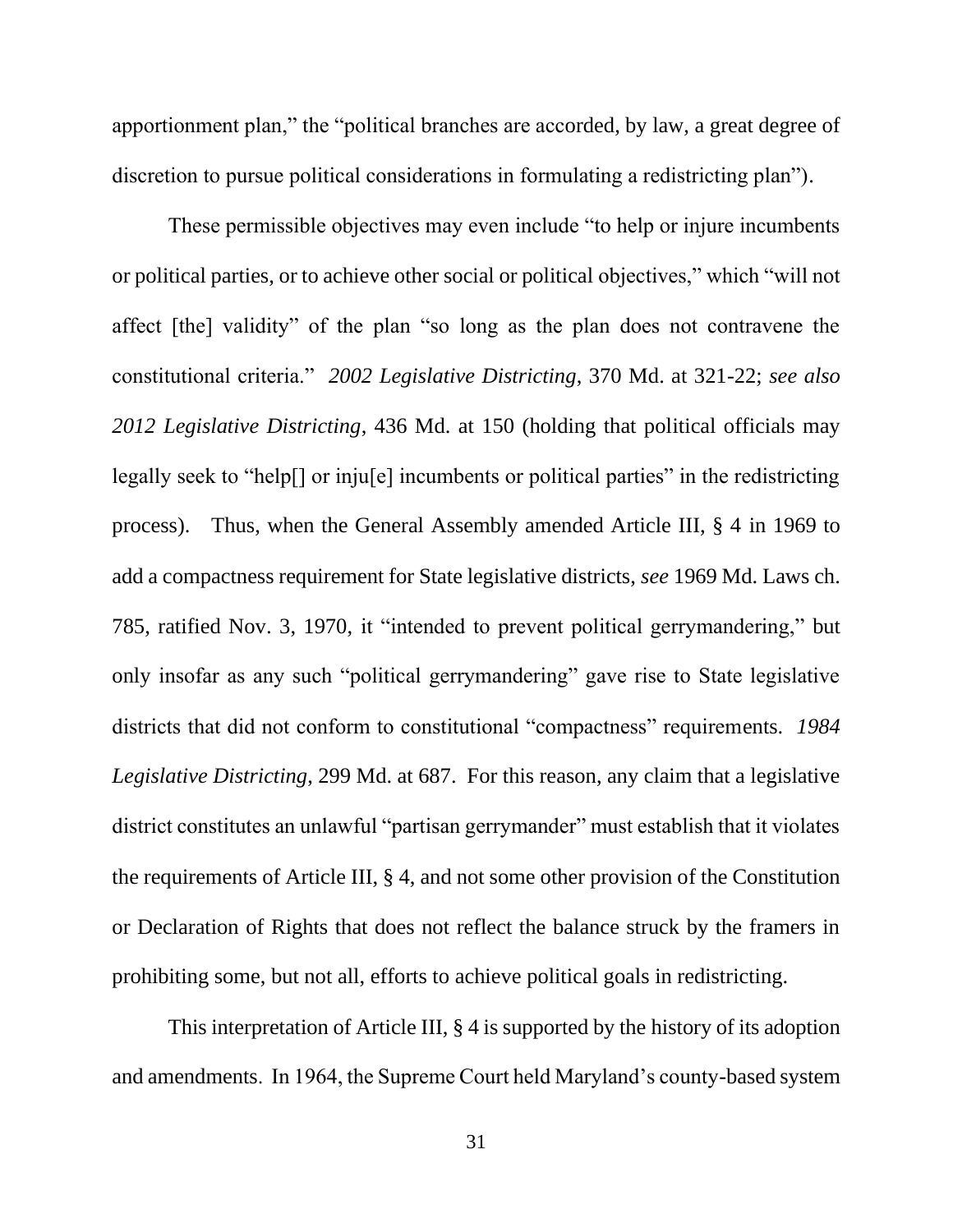of legislative apportionment to be unconstitutional under the Equal Protection Clause of the Fourteenth Amendment, a decision that necessitated reform of the Maryland Constitution. *See Maryland Comm. For Fair Representation v. Tawes*, 377 U.S. 656, 674 (1964). But rather than correct the specific constitutional infirmity via the amendment process, a constitutional convention was convened so that a "complete revision of the Constitution of Maryland" could be undertaken. Dan Friedman, *Magnificent Failure Revisited: Modern Maryland Constitutional Law from 1967 to 1998*, 58 Md. L. Rev. 528, 531 (1999). At the time, Article III, § 4 required only that the "Legislative Districts of the City of Baltimore" be "as near as may be of equal population," but "always consist of contiguous territory." Md. Const. art. III,  $\S$  4 (1966).<sup>26</sup> The proposed Constitution produced by the 1967 Constitutional Convention would have added "compactness," "political boundary," and "natural boundary" requirements to the existing "contiguity" requirement, while removing the limitation to the legislative districts of Baltimore City. *See* Proposed

 $26$  Prior to 1966 Baltimore City was the only jurisdiction in the State in which members of the General Assembly were elected to represent discrete legislative districts. *See* Md. Const. art. III, § 5 (1965) ("The members of the House of Delegates shall be elected by the qualified voters of the Counties, and the Legislative Districts of Baltimore City, respectively . . . ."); *see* 1965 Md. Laws special session, chs. 2, 3 (requiring for the first time that counties allocated more than 8 delegates be divided into districts).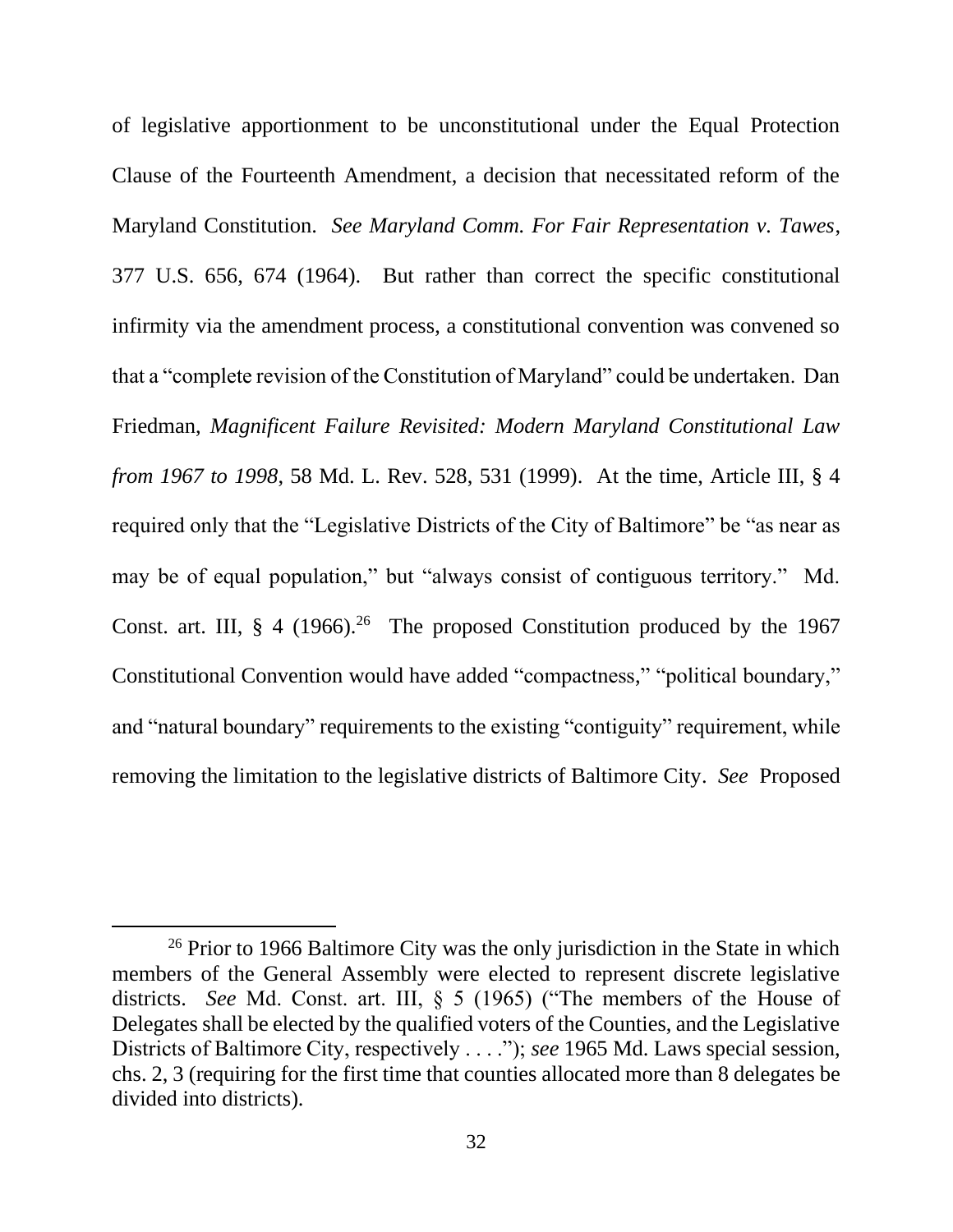Const. of 1967, at § 3.04, *in Maryland State Archives*, Vol. 605, at 10.<sup>27</sup> In presenting a drafting committee's proposal to the Convention, Delegate Francis X. Gallagher explained that the "compactness" and "contiguity" requirements were "designed to eliminate *to some degree* the element of gerrymandering." I *Constitutional Convention of 1967: Debates* 1542 (PD882115, Mar. 9, 1988) (emphasis added), in *Maryland State Archives*, Vol. 104. However, he also noted that the committee "did not follow the example of New York, which had a specific Eleventh Commandment, which was, 'Thou Shalt Not Gerrymander,'" because "[w]e thought that was perhaps carrying do-good too far; that is, to eliminate the practice." *Id.* Thus, the committee proposed—and the Convention ultimately adopted—a proposed constitution that imposed compactness, contiguity, and political and natural boundary restrictions on districting, but did so with the understanding *and intent* that this would not "eliminate the practice" of pursuing political goals in the districting process. *See* Proposed Const. of 1967, § 3.04, *in Maryland State Archives*, Vol. 605, at 9. Though the proposed Constitution ultimately failed to win ratification, the compactness, contiguity (or "adjoining territory"), and political and natural boundary restrictions were instated as

<sup>27</sup> The historical constitutional materials sourced from the *Maryland State Archives* and cited herein are available at the following website: https:/ /msa.maryland.gov/megafile/msa/speccol/sc2900/sc2908/html/conventions.html.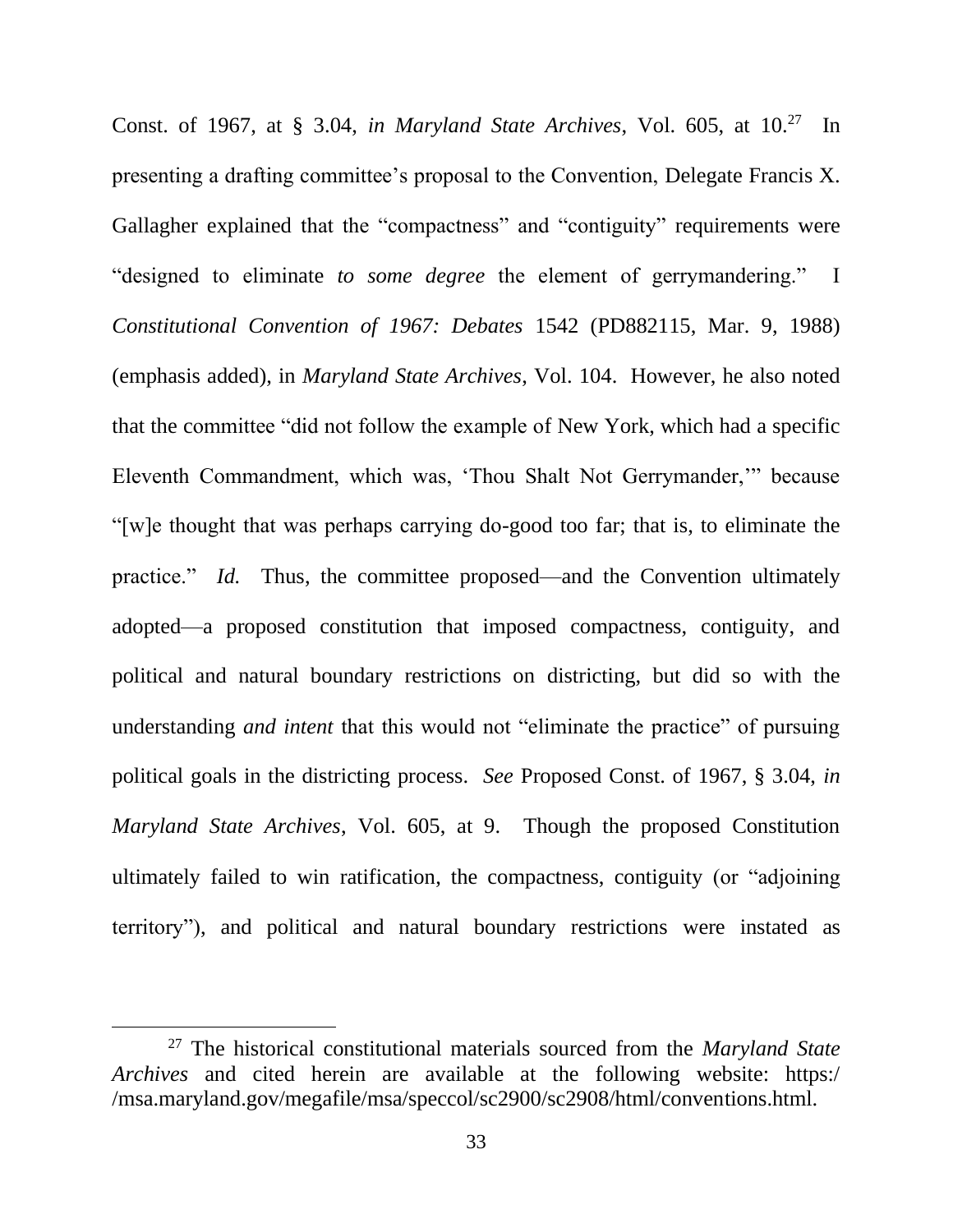amendments that were ratified in 1970 and 1972, without any accompanying effort to "eliminate the practice" of practicing politics in the districting process. Since these amendments "stemmed from the constitution proposed by the Constitutional Convention Commission and that proposed by the Constitutional Convention, the General Assembly must have been aware" of the choices made at the Convention to forego "eliminat[ing] the practice" pursuing political objectives in redistricting, when the General Assembly effectively made the same choices in 1970 and 1972. *State Admin. Bd. of Election L. v. Calvert*, 272 Md. 659, 684 (1974).

In sum, Article III, § 4 in its current form reflects a carefully considered resolution that charts a middle ground between prohibiting political considerations in districting and allowing their unfettered use. Accordingly, the Constitution channels duties concerning the use of politics in drawing districts into Article III, § 4, to the exclusion of other provisions of the Constitution that might be construed to upset the careful balance struck by the framers to restrict some, but not all, considerations of politics in the districting process. An interpretation of the Maryland Constitution that would allow "partisan gerrymandering" challenges to proceed under other provisions of the Constitution or Declaration of Rights would upset the balance embodied by Article III, § 4. *Cf. Lamone v. Capozzi*, 396 Md. 53 (2006) (rejecting claim that Article 7 of the Declaration of Rights required upholding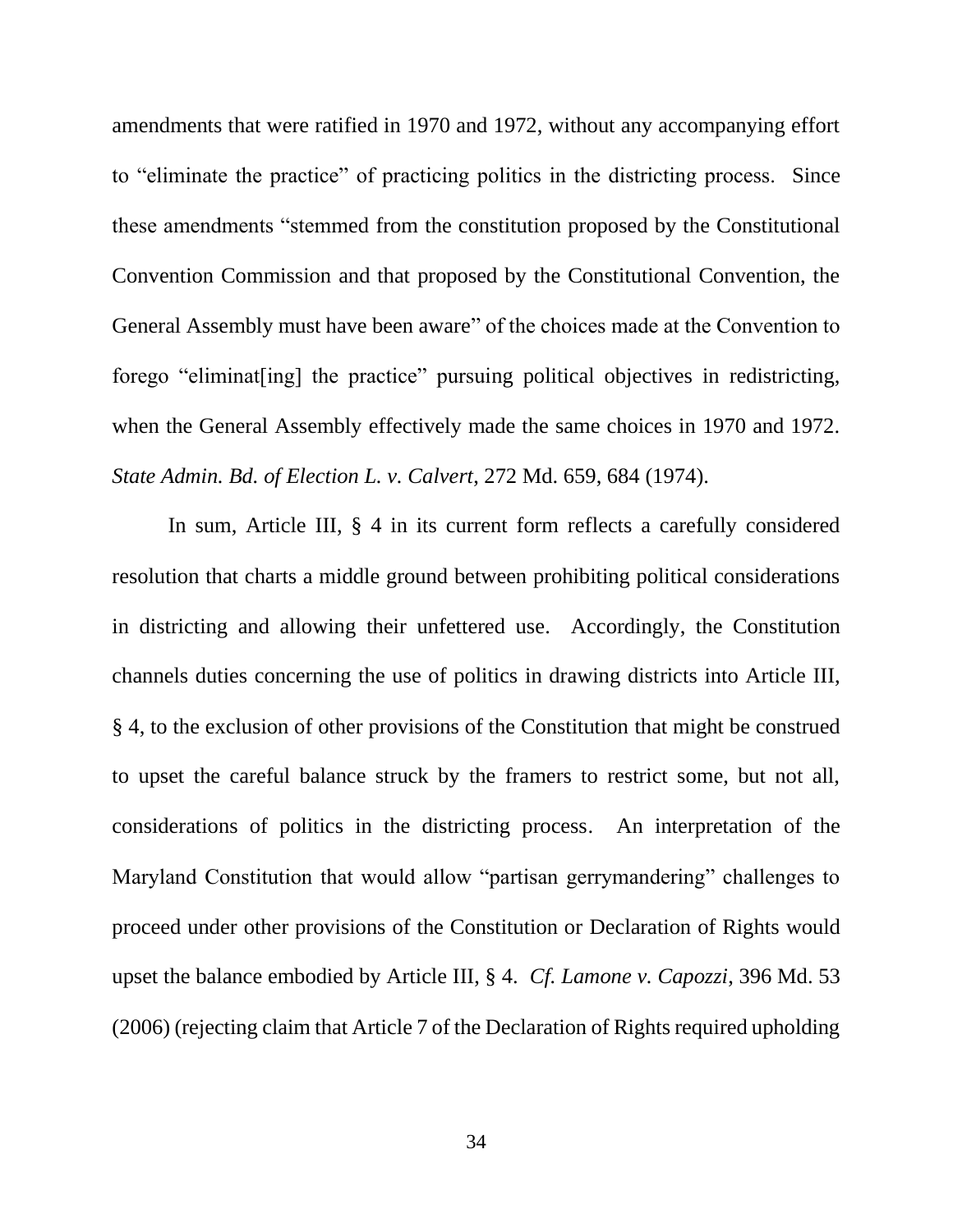early voting statute because it made voting "more convenient and easier," where other provisions of the Constitution expressly foreclosed early voting).

Thus, under the Maryland Constitution, a claim that a particular districting process was characterized by too much politics is unavailable outside the boundaries of Article III, § 4. Petitioners' claims under those provisions should be dismissed.

## **B. Article 7 of the Declaration of Rights Does Not Protect Rights Associated with Petitioners' Challenge to the 2022 Plan.**

Even if Petitioners' Article 7 claim were not foreclosed by the choice made by the drafters of Article III, § 4, it fails to state a claim upon which relief can be granted for separate and independent reasons, because the rights claimed by Petitioners in this case—the right not to be placed into districts for partisan purposes—are not of the sort that Article 7 has been held to protect, nor could they have been among those intended to be protected by the framers of Article 7.

Article 7 of the Declaration of Rights provides "That the right of the People to participate in the Legislature is the best security of liberty and the foundation of all free Government; for this purpose, elections ought to be free and frequent; and every citizen having the qualifications prescribed by the Constitution, ought to have the right of suffrage." Md. Decl. of Rights art. 7. Article 7 has its origins in the Constitution of 1776, where it appeared as Article 5 of the Declaration of Rights in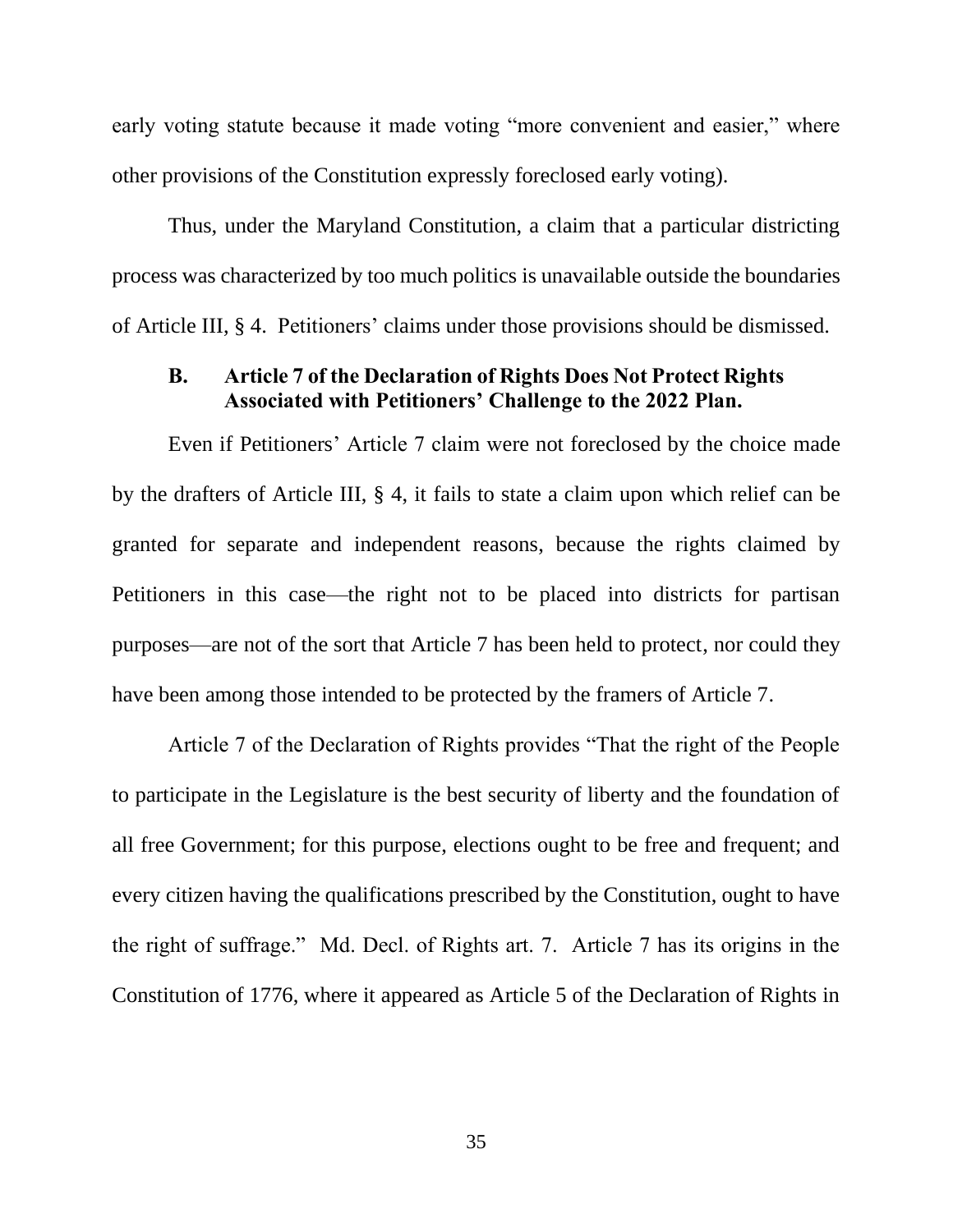substantially the same form.<sup>28</sup> At the time of its promulgation, Maryland did not have legislative districts; under the original Constitution of 1776, Delegates represented and were elected by eligible voters residing within the counties at large. See Const. of 1776 art. 2.<sup>29</sup> Thus, the framers' directive that elections should be "free and frequent" could not have had any reference to what was then a non-existent legislative districting process.

Moreover, the guarantees of Article 7 have not been interpreted to encompass rights that are implicated by Petitioners' challenge. At bottom, Petitioners' complaint is that the 2022 Plan makes it less likely that they will be able to *elect*  their preferred congressional candidates. *See, e.g.*, Pet. ¶ 72 (contending that Article 7 protects the "right to an equally effective power to select the legislative representatives of their choice"). Article 7 has never been interpreted to guarantee the kind of outcome-based "rights" demanded by Petitioners in this case.

This Court has held that Article 7 "embodies the same principles" represented in Article I, § 1 of the Constitution. *Snyder*, 435 Md. at 60; *see* Dan Friedman, *The* 

 $28$  Article 5 of the Declaration of Rights of 1776 stated, in full (with emphasis added): "That the right in the people to participate in the legislature is the best security of liberty, and the foundation of all free government; for this purpose, *elections ought to be free and frequent*, and every man having property in, a common interest with, and attachment to the community, ought to have a right of suffrage."

<sup>29</sup> Senators were not directly elected under the Constitution of 1776. *See*  Const. of 1776 arts. 14-15.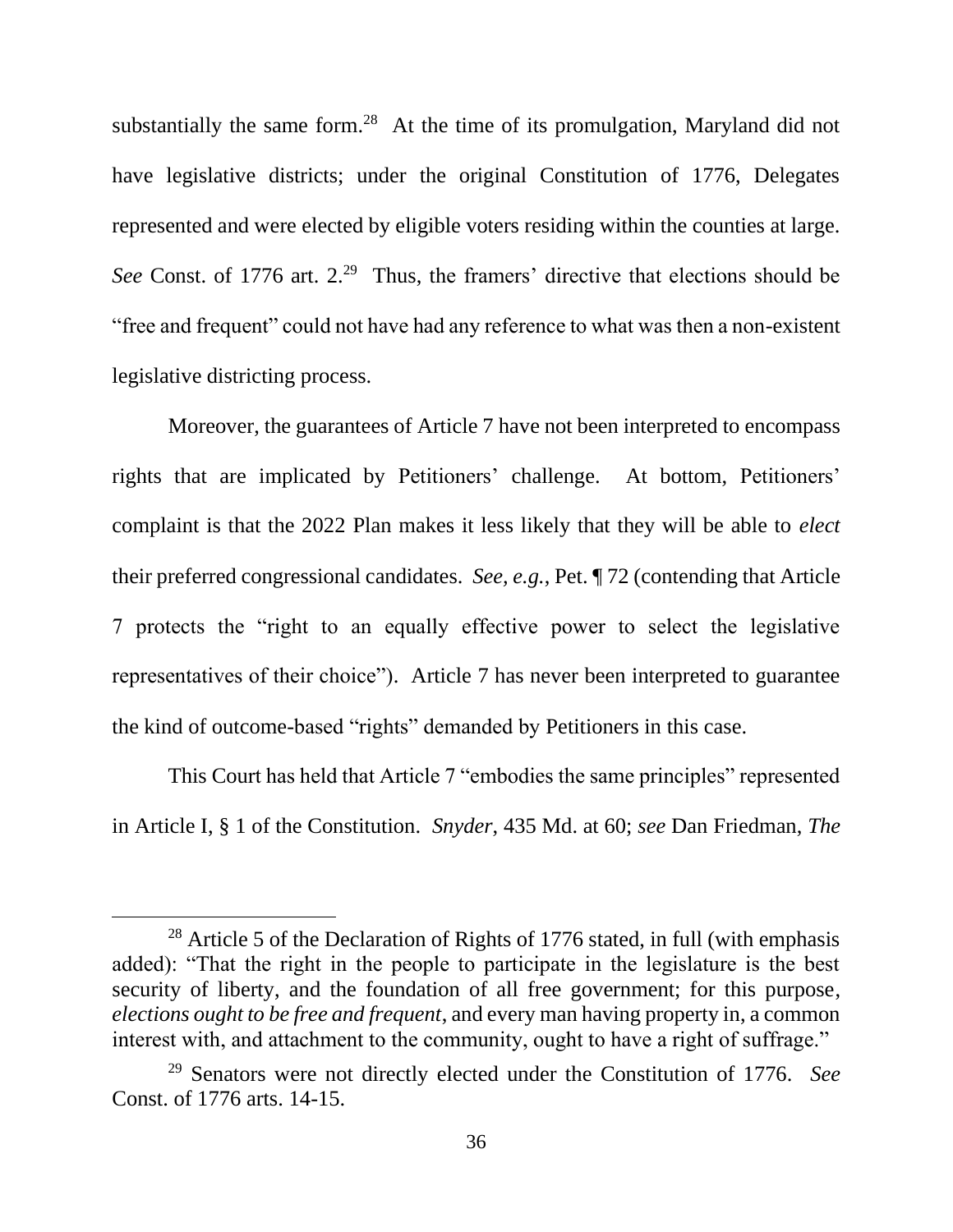*Maryland State Constitution: A Reference Guide* 50 (Praeger 2006) (noting that Article 7 of the Declaration of Rights "describes the policy that animates" Article I of the Constitution) ("*The Maryland State Constitution*"). Article I, § 1 provides, in relevant part, that "[a]ll elections shall be by ballot," and that "every citizen of the United States, of the age of 18 years or upwards, who is a resident of the State as of the time of the closing of registration next preceding the election, shall be entitled to vote." Art. I, § 1. This provision was promulgated as part of the 1851 Constitution "as a 'democratizing reform' to preserve the secrecy and independence of voters from the State's aristocratic classes who dominated Maryland politics at the time." *Snyder*, 435 Md. at 60 (quoting Friedman, *The Maryland State Constitution*, at 50- 51). Thus, as Article I, § 1 makes clear, the rights embodied by Article 7 relate to the right of citizens to participate in elections.

In this regard, it is noteworthy that the draft Constitution of 1967 eliminated the "free and frequent" and "right of suffrage" provisions from the Declaration of Rights altogether. *See generally* Proposed Const. of 1967, *in Maryland State Archives*, Vol. 605. Prior to the Constitutional Convention, the members of the Constitutional Convention Commission sought to whittle down the Declaration of Rights so that it "state[d] with all possible clarity and simplicity those essential rights which the people wish to hold free from governmental interference." *See Report of the Constitutional Convention Commission* 19 (State of Md. 1967) ("*1967*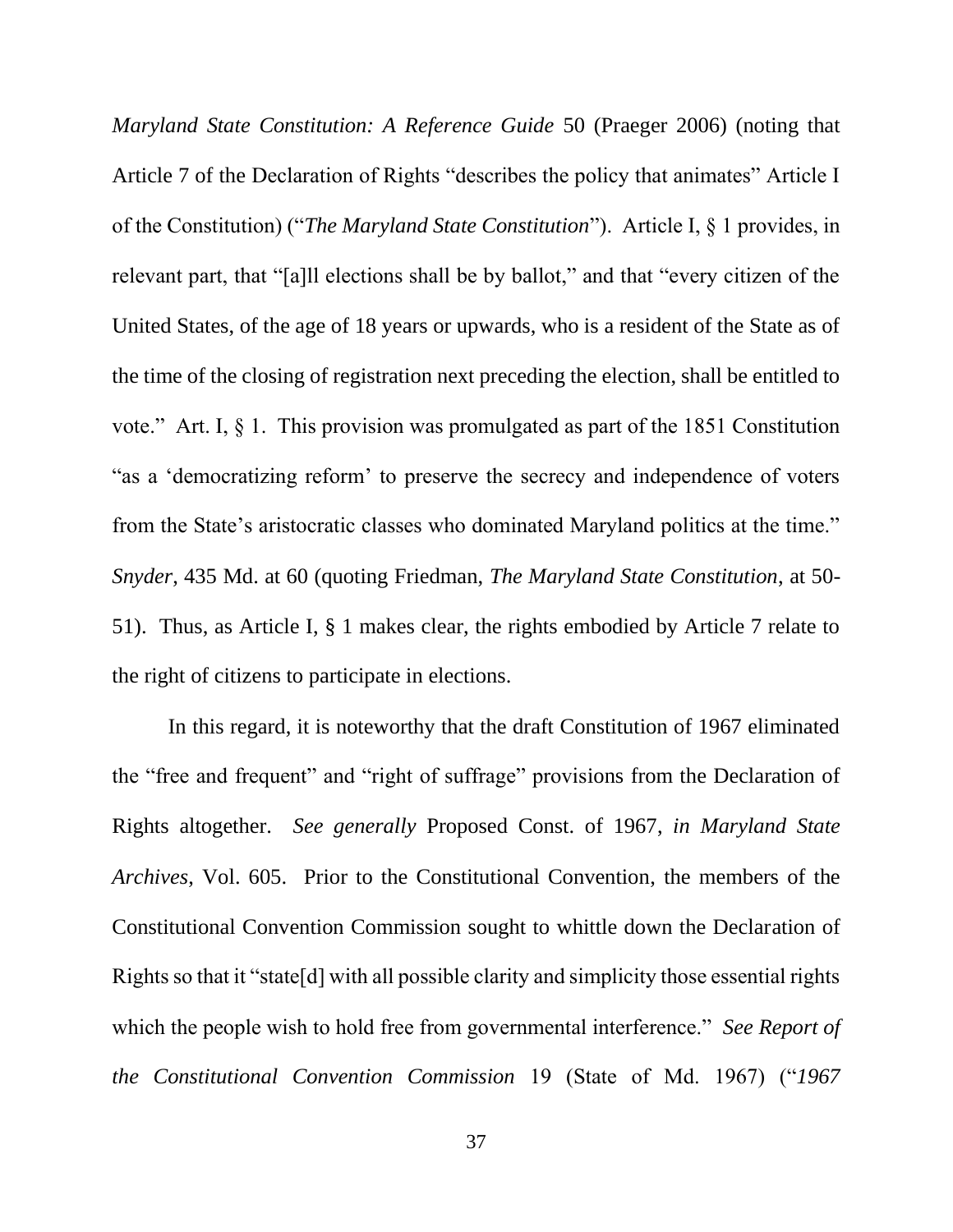*Commission Report*"). Accordingly, Article 7 (along with Articles 1, 4, and 6) was to be subsumed into a broad guarantee that "All political power originates in the people and all government is instituted for their liberty, security, benefit and protection." *Id.* at 99 (draft Commission Constitution of 1967, §1.01). A minority of the Commission members would have preferred language that "preserve[d] as much as possible of the traditional language and phrasing" that appeared in the original Declaration of Rights of 1776, *id.*, but all agreed that the minority alternative presented differences "of style rather than of substance," *id.* at 100.<sup>30</sup> Ultimately, the Constitution that was approved by the Convention incorporated what had been the draft section 1.01 into the Constitution's preamble. *See* Proposed Const. of 1967 preamble, *in Maryland State Archives*, Vol. 605, at 1. This history confirms the understanding that Article 7's guarantee of "free and frequent" elections conferred a right to participate in elections, not a right to obtain any particular outcome or to reside in a legislative district of any particular shape, size, or make-up.

This Court's decisions interpreting Article 7 are consistent with this historical analysis. In *Snyder*, the Court held that 17-year-olds who will have turned 18 by the close of voter registration preceding the general election were entitled to vote in the

 $30$  The minority version of section 1.01 would have restated what was encompassed by Article 7 as follows: "The right of the People to participate in the Government is the best security of liberty and the foundation of all free Government." *1967 Commission Report* at 99.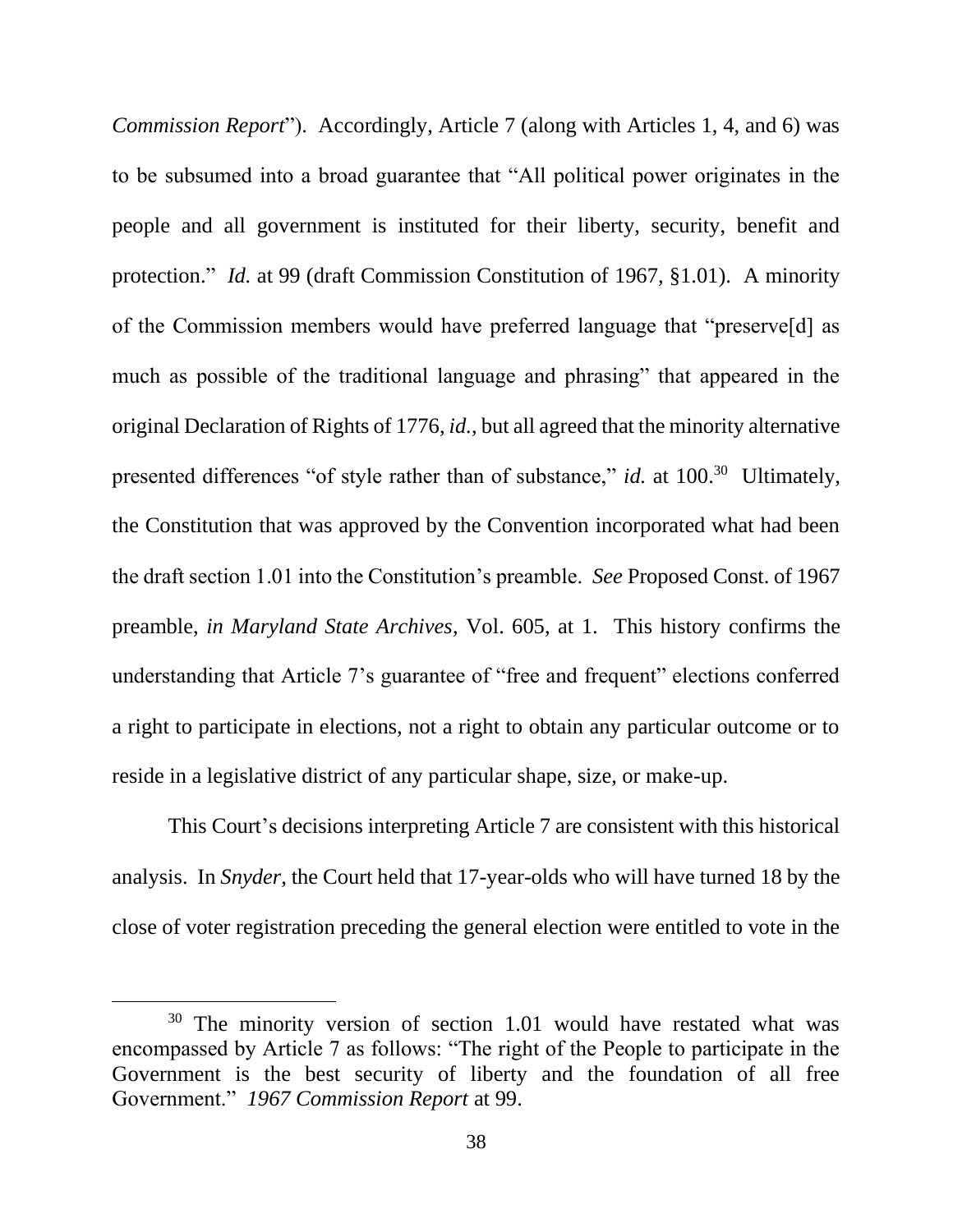antecedent primary election under the principles of Article I, § 1 of the Constitution and Article 7 of the Declaration of Rights. 435 Md. 30 at 60. In *Maryland Green Party* and *Nader for President 2004*, the Court considered the eligibility of certain voters' petition signatures to be counted in the face of statutes that required the exclusion of signatures by voters deemed "inactive" (though eligible), *see Maryland Green Party*, 377 Md. at 139-53, and by voters who signed a petition in a county other than that of their registration, *see Nader for President 2004*, 399 Md. at 683- 84. And in *Jackson*, the Court declared void a contract for the procurement of voting machines for use in Baltimore City because the machines did not allow voters to cast a "write in" vote for an unlisted candidate; the Court reasoned that the Maryland Constitution guaranteed that right because it had been available "[b]efore and at the time of the adoption of the Constitution of 1867." 173 Md. at 594, 598.

The first step in any "analysis of a constitutional challenge" in the elections context "is to determine, in a realistic light, the extent and nature of the burden imposed on voters by the challenged enactments." *Burruss v. Board of Cty. Comm'rs of Frederick Cty.*, 427 Md. 231, 264 (2012). But the Court of Appeals' precedents confirm that the rights protected by Article 7 relate to the rights of eligible citizens to participate directly in the electoral process—rights that are not implicated by the boundaries of a legislative district in which a voter finds herself. In other words, Petitioners' rights to "free and frequent elections" and to "suffrage" under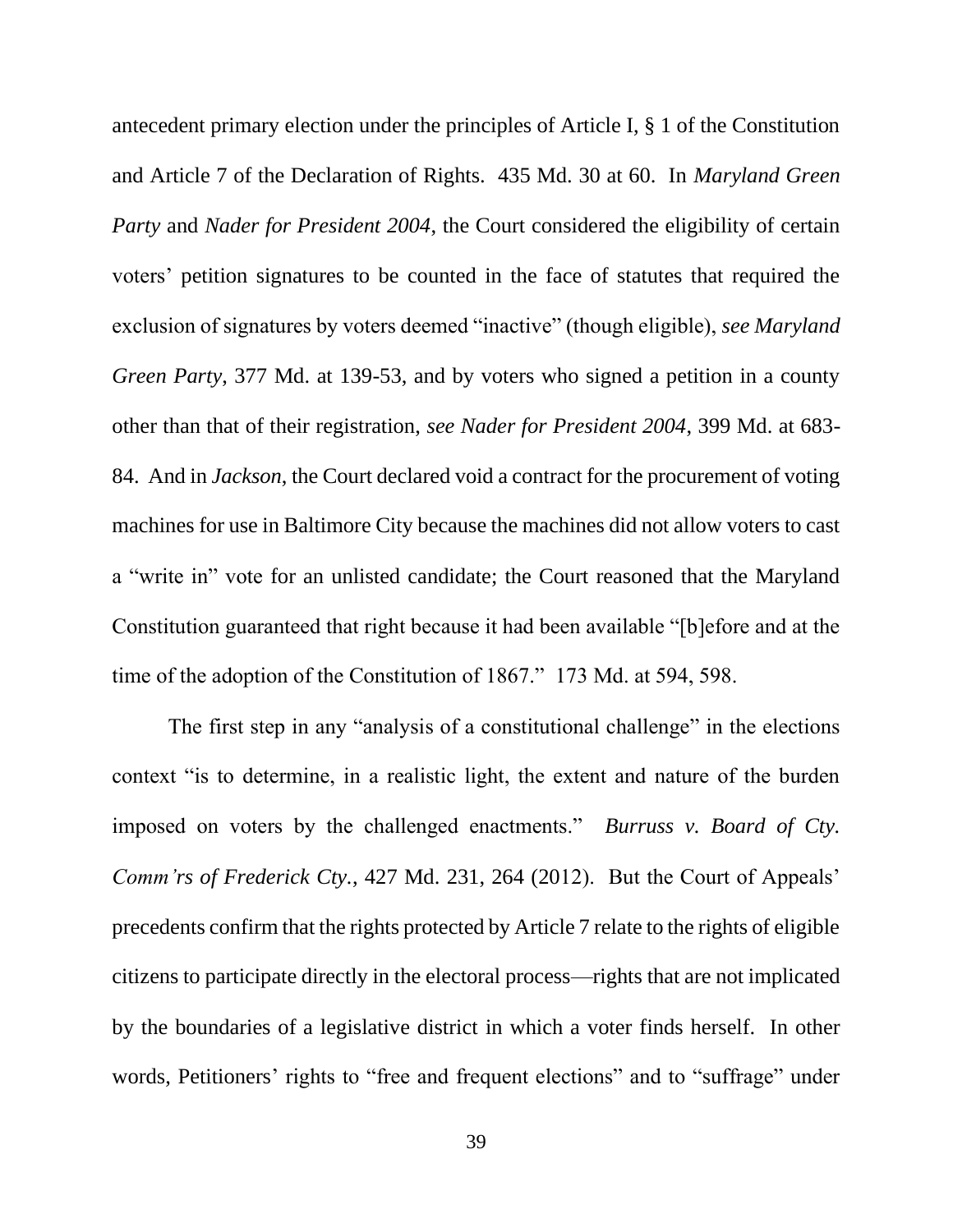Article 7 are not burdened by the 2022 Plan. *Suessman v. Lamone*, 383 Md. 697, 731-33 (2004) (construing Md. Const. art. 1, § 1 and Articles 7 and 24 of the Declaration of Rights and holding that a prohibition against unaffiliated voters voting in party primary elections did not implicate "fundamental right" to vote). Petitioners' claims under Article 7 should be rejected.

# **C. Article I, § 7 Is a Mandate to the General Assembly to Act to Protect Election Administration, Not a Limitation On the General Assembly's Authority When It Engages in Such Activities.**

The Court should similarly dismiss Petitioners' claims under Article I, § 7, which directs the General Assembly to "pass Laws necessary for the preservation of the purity of Elections." Md. Const. art. I, § 7. This provision and its interpretation have evolved since it first appeared in the Constitution of 1951. But to this day, Article I, § 7 has only ever been interpreted to constitute an exclusive mandate directed to the General Assembly to establish the mechanics of administering elections in a manner that ensures that those who are entitled to vote are able to do so, free of corruption or fraud. It has never been interpreted as a restraint on the General Assembly's authority to act, as the Petitioners would ask the Court to do in this case. Because Petitioners' claims—if accepted—would take article I, § 7 far afield from this framework, they should be rejected as a matter of law.

The original incarnation of this provision was found in Article III of the Constitution of 1851, and did not even refer to the preservation of the "purity" of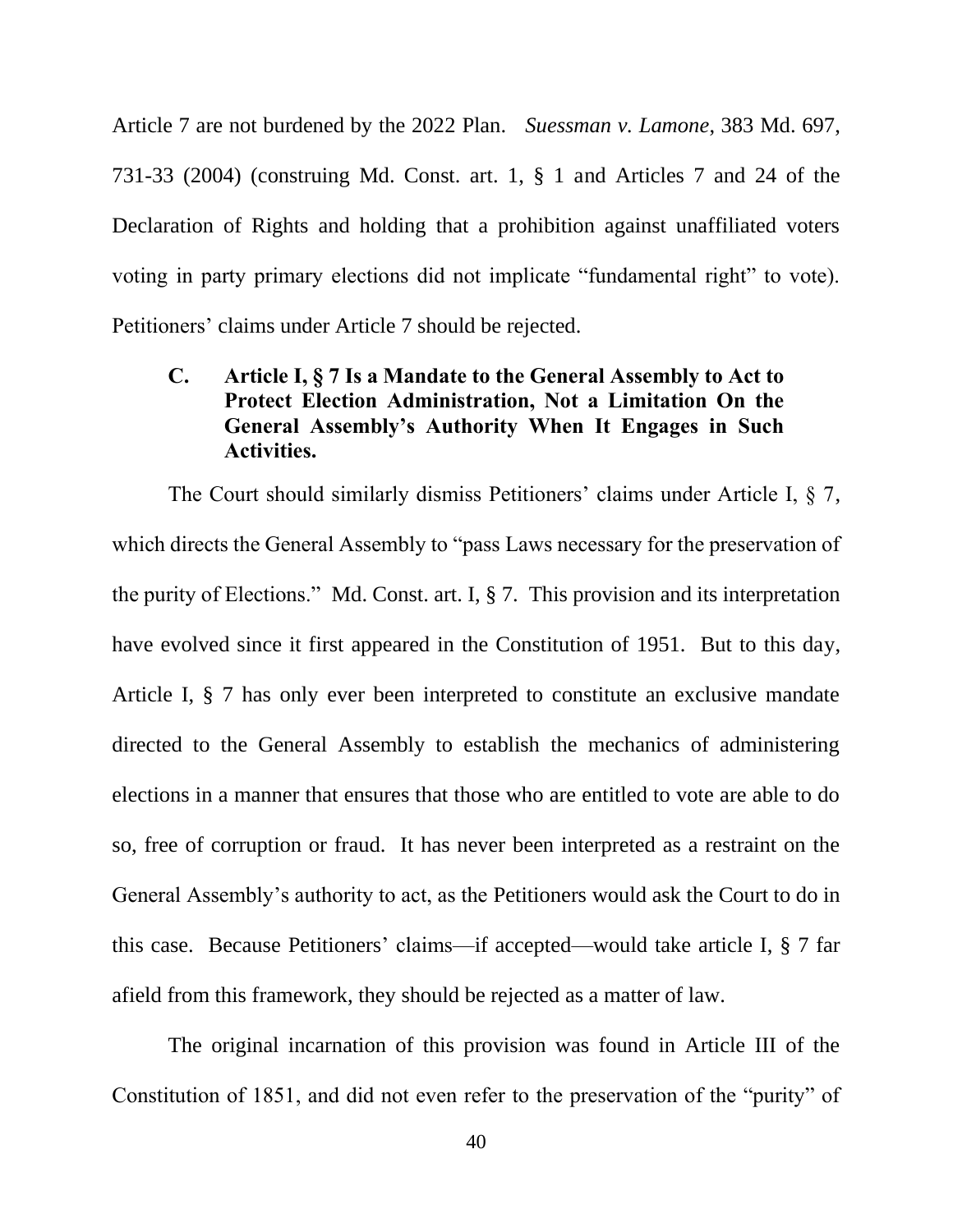elections. Instead, it provided that the General Assembly "shall have full power to exclude form the privilege of voting at elections, or of holding any civil or military office in this State, any person who may thereafter be convicted of perjury, bribery, or other felony, unless such person shall have been pardoned by the Executive." Md. Const. of 1851, art. III, § 33; *see* Friedman, *The Maryland State Constitution*, at 55. Thus, the provision authorized the General Assembly—in addition to exclusions already required by the Constitution<sup>31</sup>—to identify additional crimes that would make a citizen ineligible to participate in the franchise.

The 1864 Constitution introduced the language directing the General Assembly to preserve the "purity of elections," Md. Const. of 1864 art. III, § 41, and coupled that directive with the new requirement elsewhere in the Constitution to establish a uniform "registration of the names of voters in th[e] State," *id.* art. I, § 2 (requiring the General Assembly to "provide by law for a uniform registration of the names of voters in this State"). Thus, the new article III, § 41 of the Constitution of 1864 directed the General Assembly to "pass laws for the preservation of the purity of elections by the registration of voters, and by such other means as may be deemed expedient." It also removed the 1851 Constitution's provision authorizing the

<sup>31</sup> Article 1, §§ 2 and 5 of the Constitution of 1851 specifically excluded persons who were convicted of providing a bribe or reward to any other person to induce a voting decision, or who were "convicted of larceny or other infamous crime" from being entitled to vote, respectively.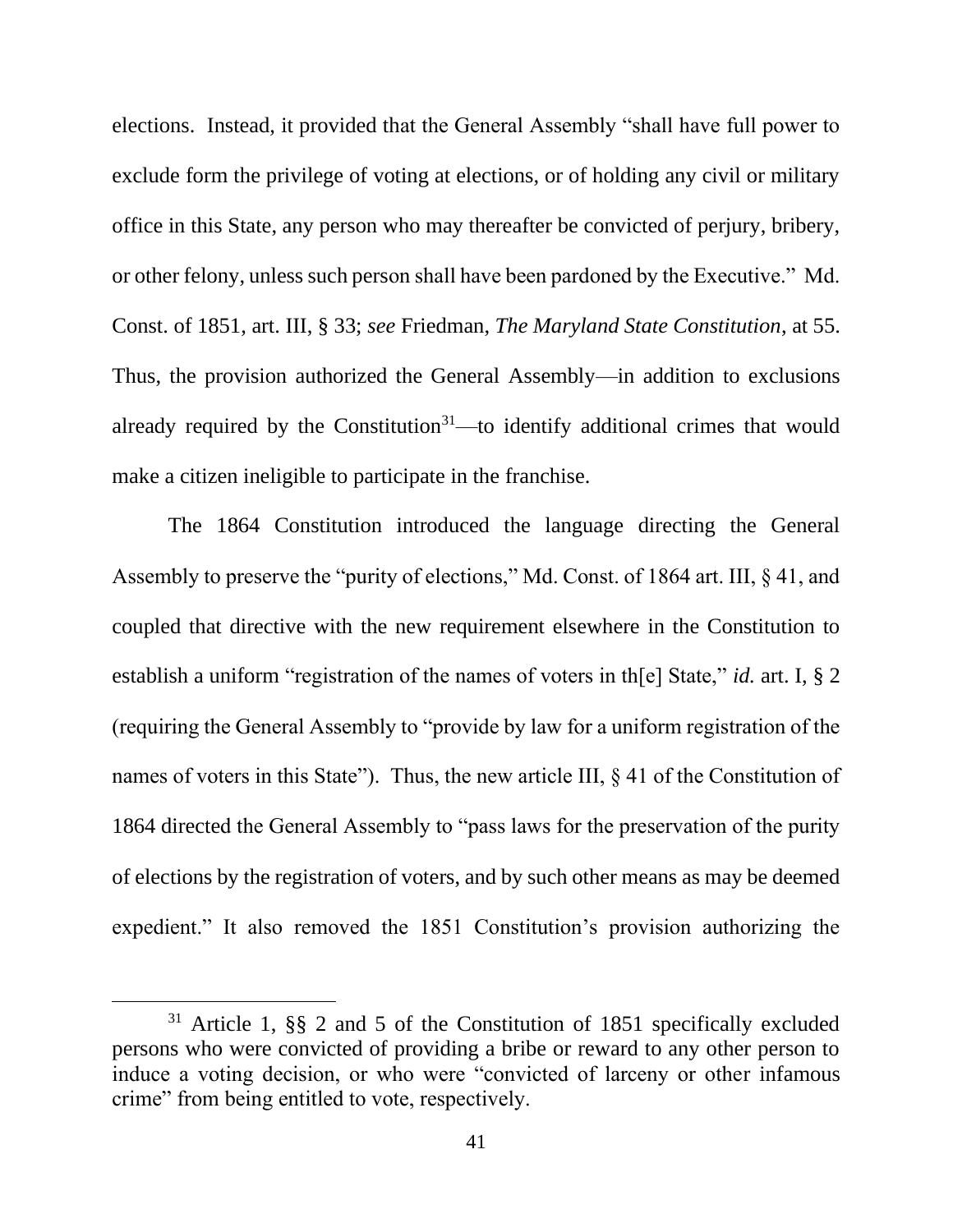General Assembly, to expand the list of crimes that would make a citizen ineligible to vote, in favor of a directive to "make effective the provisions of the Constitution disenfranchising certain persons or disqualifying them from holding office" found elsewhere in the Constitution. Md. Const. of 1864 art. III, § 41.<sup>32</sup> In this formulation, the framers linked "preservation of purity" to registering voters so that only those eligible were able to vote, and prohibiting those who were proscribed from voting from doing so. And the debates on the proposed constitution confirm this reading, as references to the voter registration requirement and exclusions from the franchise of ineligible individuals were frequently described as supporting the "purity" of the ballot. *See* I *The Debates of the Constitutional Convention of the State of Maryland, Assembled in the City of Annapolis* 813, 1381, 1745, 1754 (Richard P. Bayly 1864), in *Maryland State Archives*, Vol. 102. For example, Delegate Henry Stockbridge offered an amendment to the provision, which was accepted, that changed the clause "*or* by such other means" to "*and* by such other means," in order to underscore that the registration of voters was "the only mode of preserving the purity of elections." *Id.* at 813. Elsewhere, Delegate Stockbridge

<sup>&</sup>lt;sup>32</sup> The 1864 Constitution expanded the categories of persons ineligible to vote to include persons who had been in "armed hostility to the United States" or given aid or comfort to anyone who had been so engaged, or served in the Confederate Army, or refused to swear an oath disclaiming having engaged in any such activities upon offering themselves to vote. *See* Md. Const. of 1864 art. I, § 4.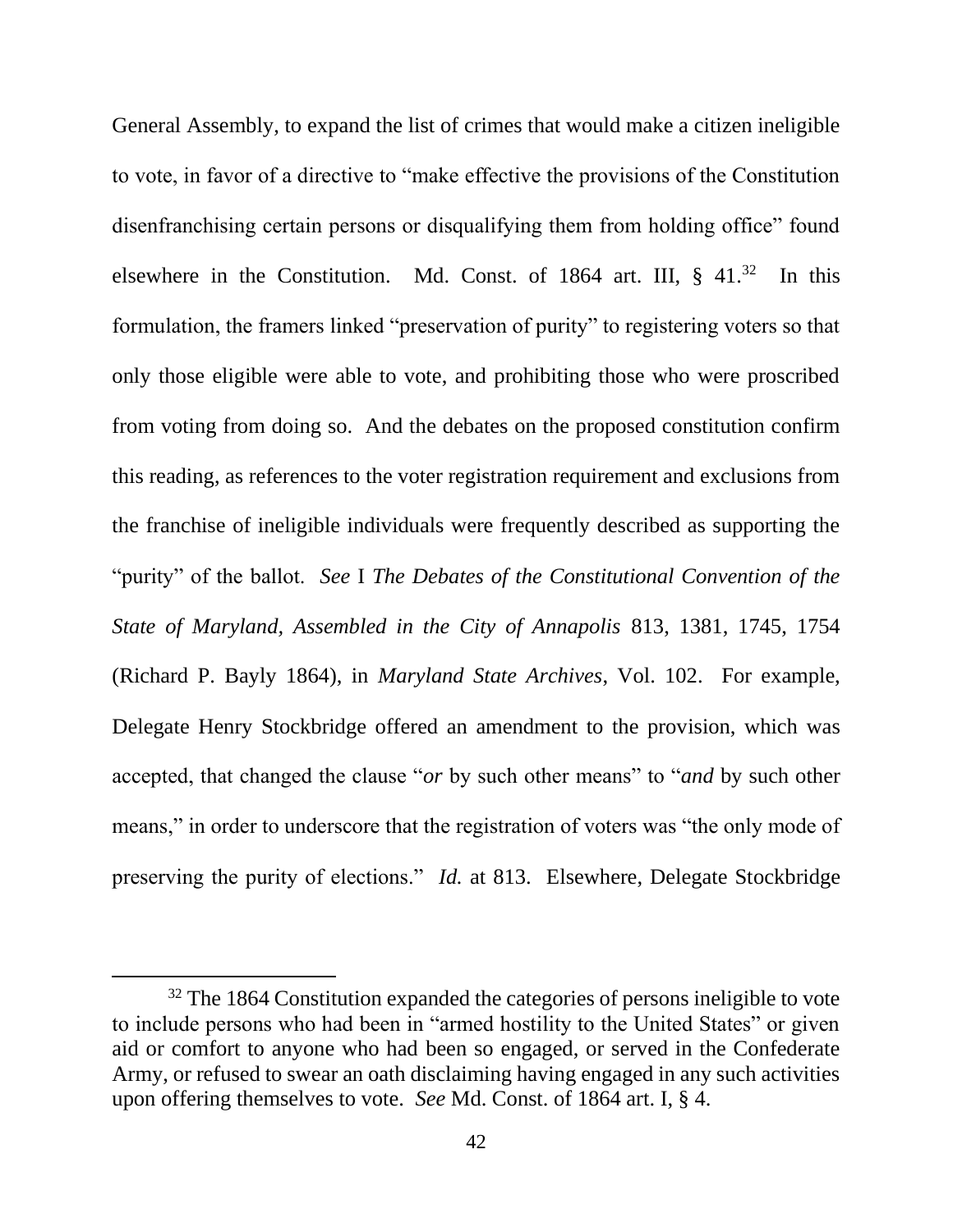described the provision which became Article I, § 6 in the 1864 Constitution that "provide[d] a penalty against any bribe, present, reward or promise" as a "guaranty for the purity of elections." *Id.* at 1381. And both Delegate John Smith and William Daniel spoke of "contaminat [ing]" or "corrupt [ing]" the "purity of the ballot-box" by allowing the franchise to those who sympathized with or actively supported the Confederacy. *Id.* at 1745, 1754.

The 1867 Constitution simplified the "purity" clause, by removing any reference to the registration of voters, or to the charge to "make effective the provisions of the Constitution disenfranchising" certain persons.<sup>33</sup> Instead, the new provision read as it does today: "The General Assembly shall pass Laws necessary for the preservation of the purity of Elections." Md. Const., art. III, § 42 (1867) (now art. I,  $\S$  7, by amendment).<sup>34</sup>

<sup>&</sup>lt;sup>33</sup> Elsewhere, the Constitution of 1867 eliminated the Constitution of 1864's provisions prohibiting voting by members of the Confederacy or those who aided it, but retained the requirement that the State establish a registry of voters, as well as the prohibitions of voting by persons convicted of "larceny, or other infamous crime," and of bribery to induce a vote. *See* Md. Const. art. I, §§ 2, 3, 5 (1867). Eventually, these prohibitions were combined into a single provision, and the General Assembly was given authority to determine that persons convicted would be barred from the franchise. *See* 1972 Md. Laws ch. 378. The provision is currently found in Article I, § 4 of the Constitution.

<sup>&</sup>lt;sup>34</sup> In 1977, this provision was moved and renumbered by amendment to Article I, § 7 "as part of an overall 'clean up' of the State Constitution." Friedman*, The Maryland State Constitution*, at 55 & n.32 (citing 1977 Md. Laws ch. 681, ratified Nov. 7, 1978).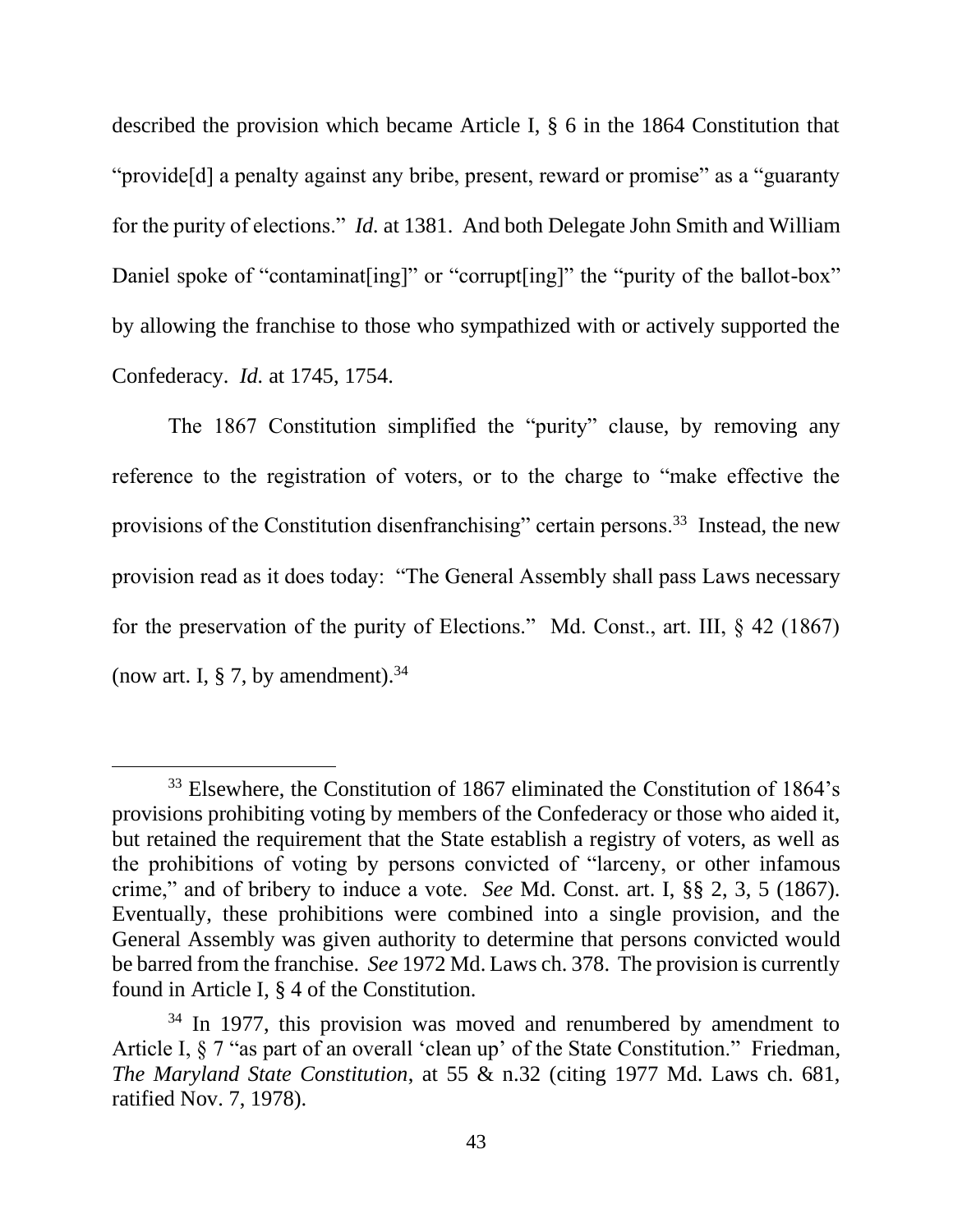This Court has rarely been called on to interpret what is now article I, § 7. But when it has, it has made clear that article I, § 7 does not constitute either a restriction or an independent grant of authority, but rather "'a mandate to execute a power implicitly assumed to exist independently of the mandate.'" 61 Md. Op. Att'y Gen. 254, 256 (1976) (quoting *Hennegan v. Geartner*, 186 Md. 551, 555 (1945)). In other words, the General Assembly's authority to pass laws to "preserve the purity of elections" exists independently of this provision. *See Kenneweg v. Allegany Cty. Comm'rs*, 102 Md. 119 (1905) ("The power to legislate in regard to elections primary or general—if unrestrained by the Constitution itself, is inherent in the General Assembly, and the provision just cited, instead of conferring the power, is a mandate to execute a power implicitly assumed to exist independently of the mandate."). Thus, article I, § 7 must be read as imposing an affirmative "*duty* upon the legislature to pass such laws," *Maryland Constitutional Law*, Alfred S. Niles (Hepbron & Haydon 1915), rather than a restriction on the General Assembly's authority when it does so act.

Consistent with this interpretation, this Court has held that the General Assembly's "creat[ion of] boards of canvassers" while "giv[ing] them explicit directions how to collect and count votes, and carefully limit[ing] their authority to the performance of that function," were examples of legislation fulfilling this duty. *Lamb v. Hammond*, 308 Md. 286, 303 (1987). Similarly, this Court has held that the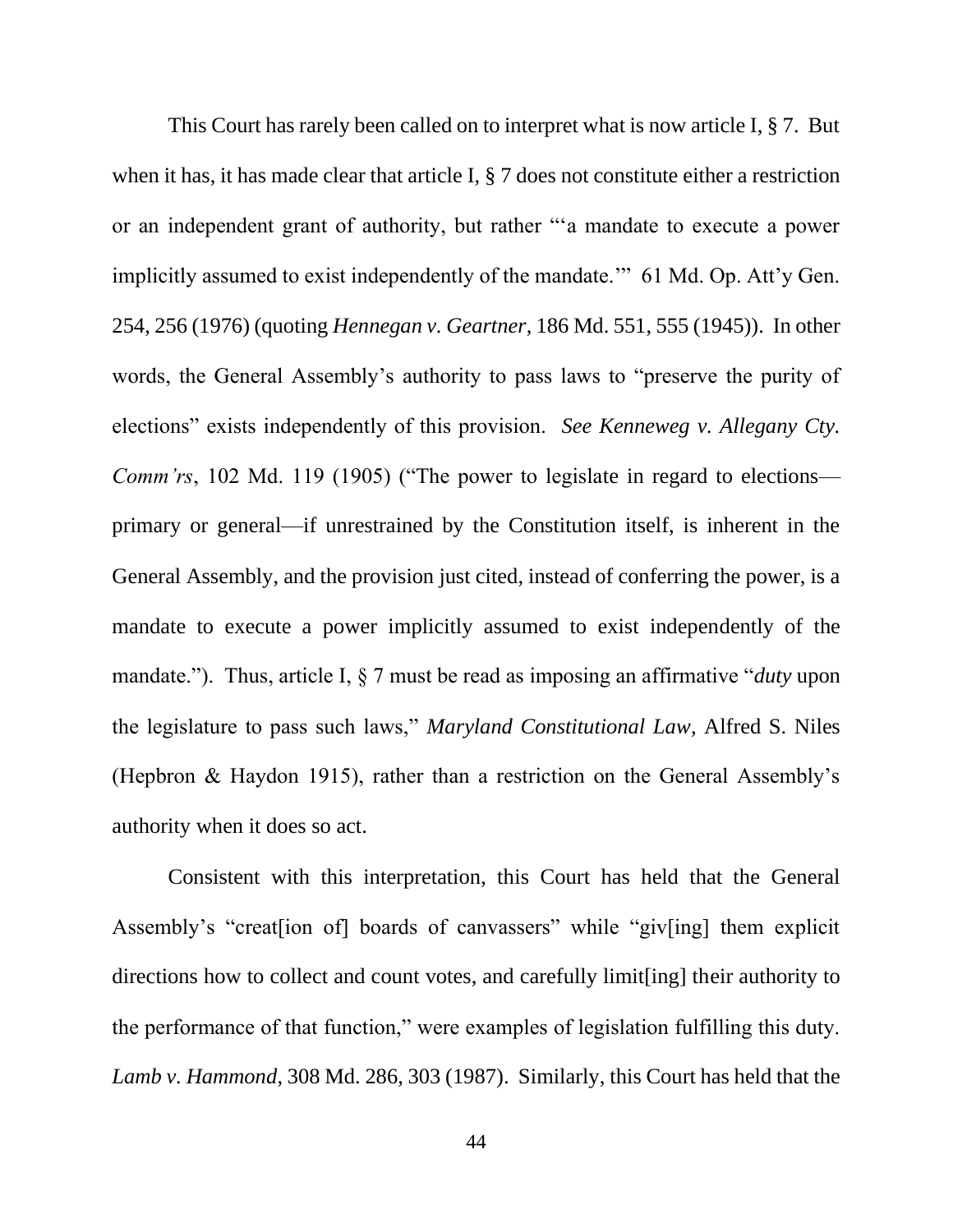promulgation of election-related anti-corruption statutes served the purposes of article I, § 7, *see Smith v. Higinbothom*, 187 Md. 115, 128-34 (1946), and that the express directive to the General Assembly to pass such laws signified an exclusive grant that preempted local legislative efforts in this space, *see, e.g.*, *County Council for Montgomery Cty. v. Montgomery Ass'n, Inc.*, 274 Md. 52, 60-65 (1975) (holding that the "purity of elections" clause, among others, "demonstrate[s] that the General Assembly is obligated to enact . . . a comprehensive plan for the conduct of elections in Maryland," thereby preempting local legislative efforts to regulate campaign finance activities). Thus, this Court has interpreted Article I, § 7, to require the General Assembly to prescribe the mechanics of elections, and to embody those mechanics with protections against corruption or fraud.

What this Court has *never* done is what Petitioners would have it do: interpret Article I, § 7 as a *restriction* on the General Assembly's authority, rather than a mandate to act, and find the 2022 Plan to be an unconstitutional exercise of authority that contravenes the Constitution's directive to the General Assembly to "preserve the purity of elections." Nothing in the legislative history of this provision or the case law interpreting it supports the interpretation advanced by Petitioners. Their claims under article I, § 7 should be dismissed.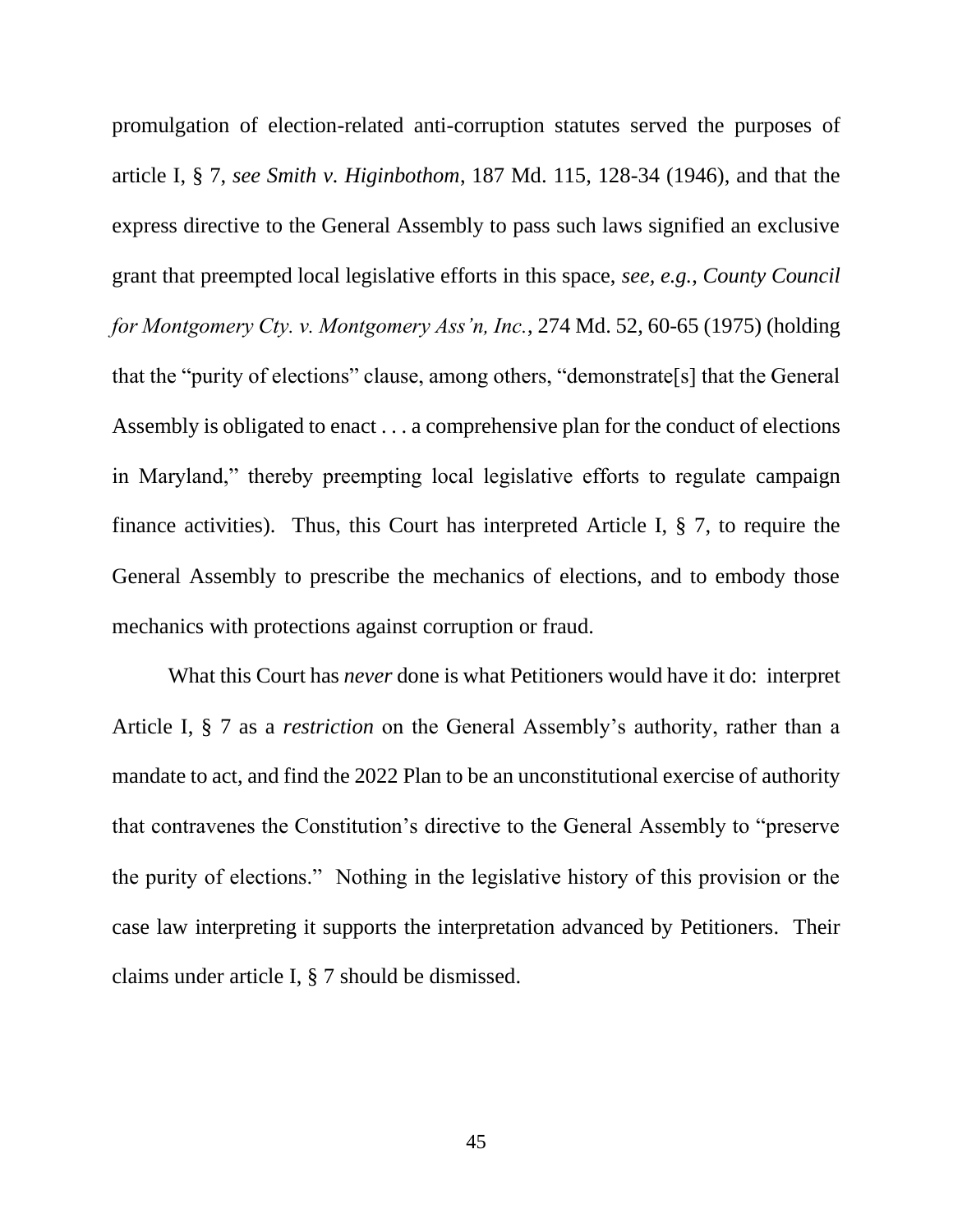# **D. Petitioners' Claims under Articles 24 and 40 Should Be Dismissed for the Same Reasons that the Supreme Court Has Rejected Similar Challenges Under Analogous Provisions of the Federal Constitution.**

Finally, Petitioners' claims under Articles 24 and 40 of the Declaration of Rights should be dismissed, because they state claims that the Supreme Court's most recent precedent has rejected as nonjusticiable political questions under the analogous provisions of the United States Constitution. To the extent this Court has addressed similar claims, whether under the federal Constitution or the Maryland Declaration of Rights, it has consistently followed Supreme Court guidance. *See Legislative Redistricting Cases*, 331 Md. 574, 610-11 (1993) (applying as dispositive of petitioners' partisan gerrymandering claims the analysis in *Davis v. Bandemer,* 478 U.S. at 109, and noting that "[i]n *Davis,* only six justices found the question of partisan political gerrymandering to represent a justiciable controversy"); *2012 Legislative Districting*, 436 Md. at 182 (holding that in considering and rejecting "the political gerrymander iteration" of petitioners' "one person, one vote" claim brought under both the federal Constitution and Article 24 of the Declaration of Rights, the Special Master "applied, and properly so, the Supreme Court's political gerrymander cases"); *see* Report of the Special Master, *In re Legislative Districting*, Misc. Nos. 1, 2, 3, 4, 5, 9 (Sept. 2012) (Wilner, J.) at 49- 50 & n.20, available at https://www.courts.state.md.us/coappeals/highlightedcases (discussing the Supreme Court's uncertainty about the justiciability of partisan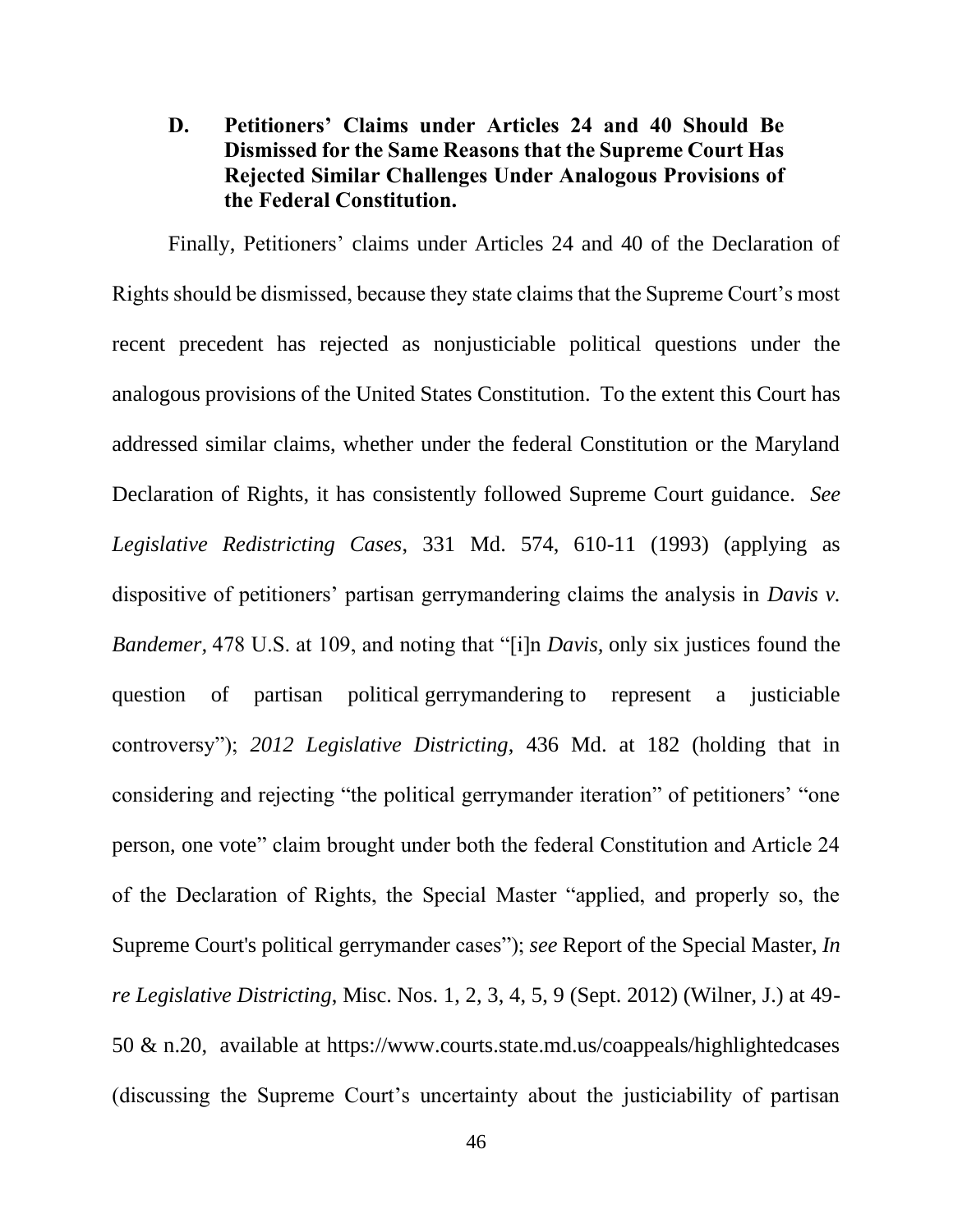gerrymandering claims as reflected in *Davis*, 478 U.S. at 109, *Vieth*, 541 U.S. at 267, and *League of United Latin American Citizens v. Perry*, 548 U.S. 399 (2006), and surmising "[t]he net effect seems to be that political gerrymandering remains, in theory, a justiciable issue, but no clear standards exist for adjudicating that issue, and, if history is a guide, no judicial relief on that ground is likely."). Given this Court's precedent, Petitioners' challenge cannot survive the Supreme Court's categorical rejection of claims alleging the improper resort to political considerations in drawing district lines.

In 2019, the Supreme Court considered similar challenges under the First Amendment and the Equal Protection Clause of the Fourteenth Amendment attacking the congressional maps adopted by the States of North Carolina and Maryland. *See Rucho*, 139 S. Ct. at 2484. For years the Court had entertained such claims, but had failed to "find a justiciable standard" for resolving them. *Id.* at 2498; *see id.* at 2494 (noting that "[a]mong the political question cases" that are nonjusticiable and thus beyond the jurisdiction of the federal courts "are those that lack 'judicially discoverable and manageable standards for resolving [them]." (quoting *Baker*, 369 U.S. at 217)). The Court's efforts to discover the elusive standard led only to frustration due to an insoluble problem: "while it is illegal for a jurisdiction to depart from the one-person, one-vote rule, or to engage in racial discrimination in districting, 'a jurisdiction may engage in constitutional political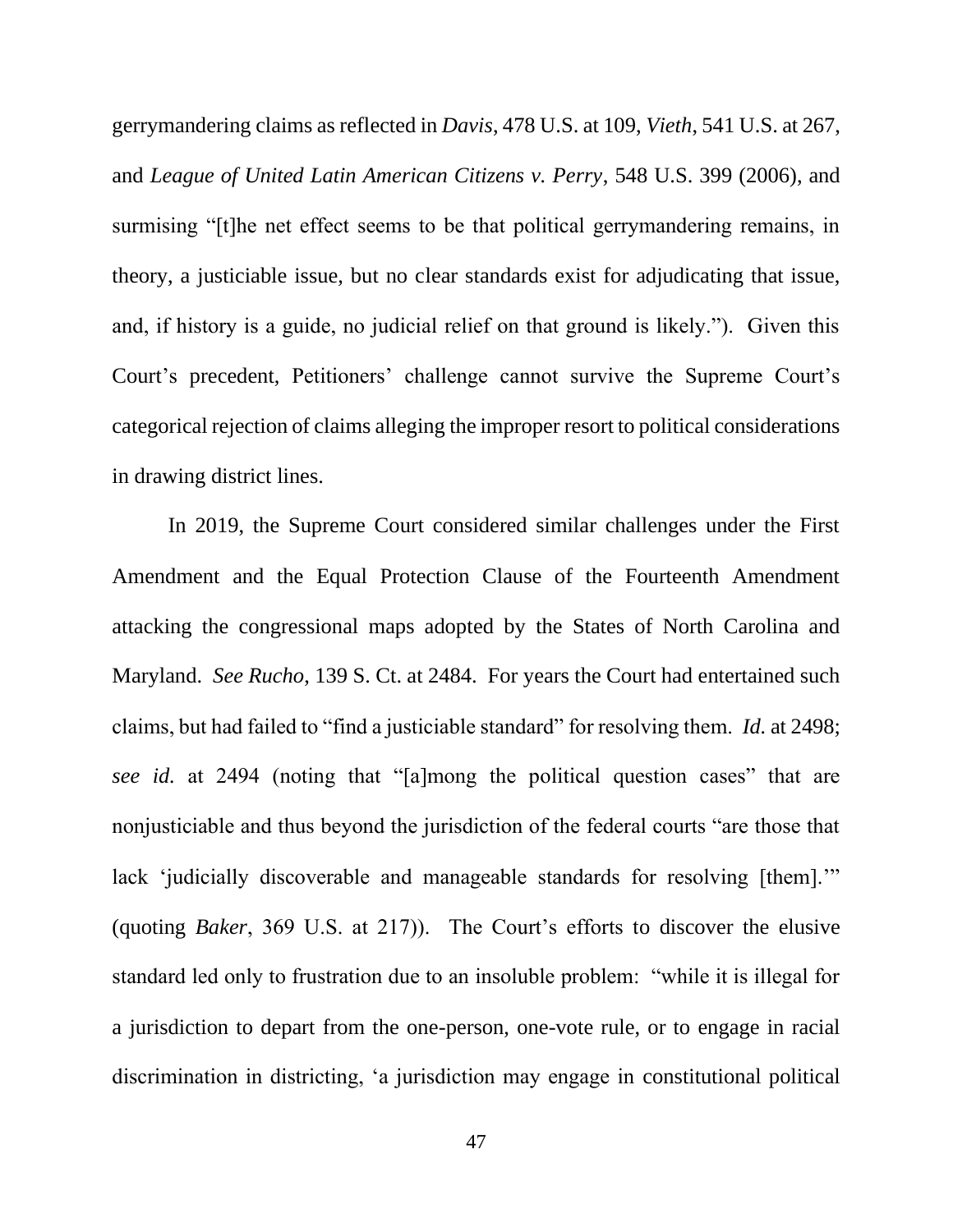gerrymandering.'" *Rucho*, 139 S. Ct. at 2497 (quoting *Hunt v. Cromartie*, 526 U.S. 541, 551 (1999)). To hold that legislators "cannot take partisan interests into account when drawing district lines would essentially countermand the Framers' decision to entrust districting to political entities." *Id.* Accordingly, the "central problem" the Supreme Court has faced "is not determining whether a jurisdiction has engaged in partisan gerrymandering," but rather "determining when political gerrymandering has gone too far." *Rucho*, 139 S. Ct. at 2497 (quoting *Vieth*, 541 U.S. at 296 (plurality opinion)).

In *Rucho*, the Court finally resolved this question by concluding that "partisan gerrymandering claims present political questions beyond the reach of the federal courts." *Rucho*, 139 S. Ct. at 2506-07. The Court rejected "proportionality" as a workable standard—that is, that the legislature in drawing district lines should come "as near as possible to allocating seats to the contending parties in proportion to what their anticipated statewide vote will be," *id.* at 2499 (quoting *Davis*, 478 U.S. at 130)—because it was evident that the Founders did not believe proportionality was required. The Court then rejected "fairness" as a workable standard, because it was not clear whether "fairness" should mean maximizing competitive contests, allocating "safe" districts to the parties in proportion to their respective levels of statewide support, or adherence to "traditional districting criteria" such as maintaining political subdivisions and keeping communities of interest together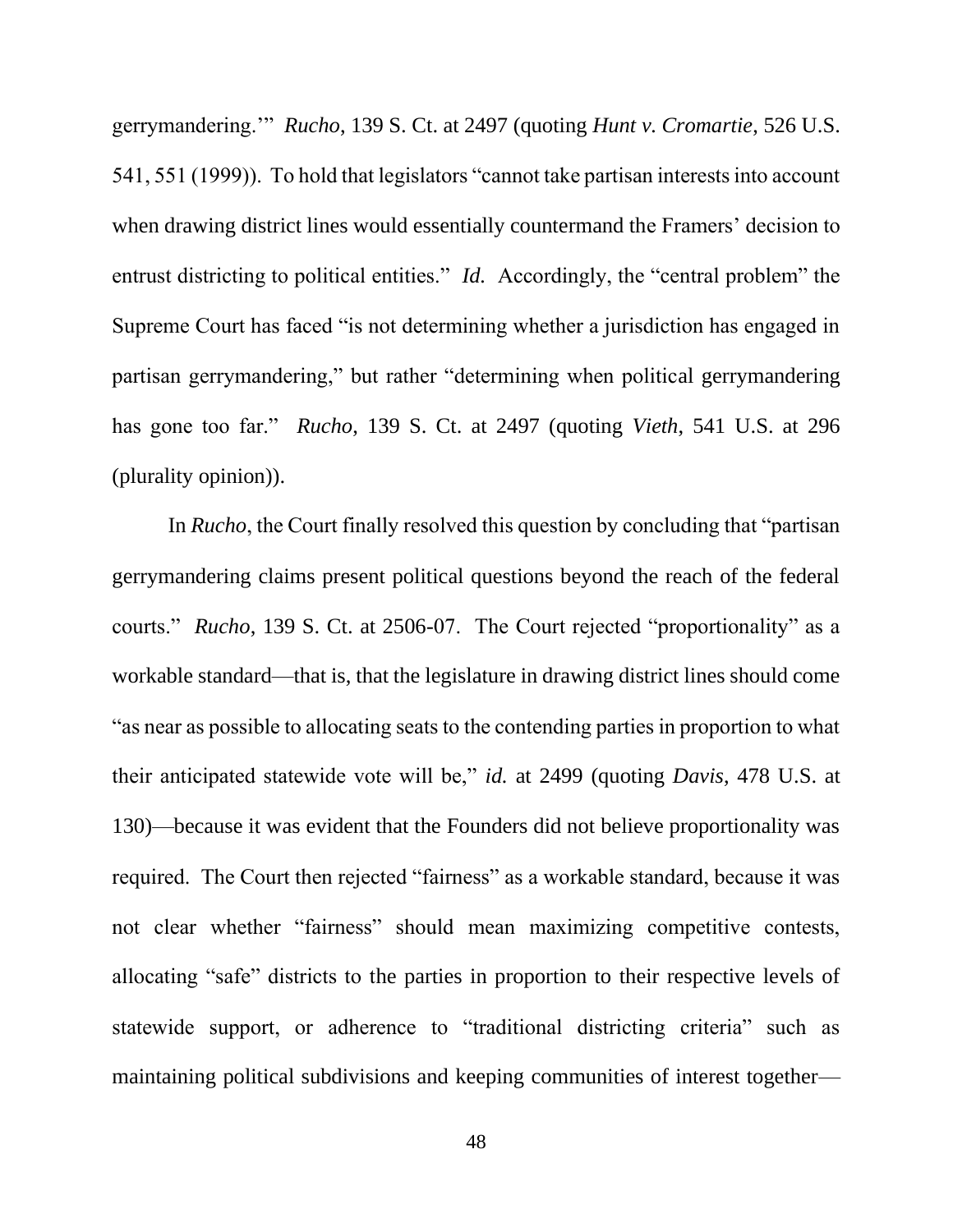all of which would "unavoidably have significant political effect[s]" of their own. *Id.* at 2499-2501. The Court went on to conclude that its one-person, one-vote and racial gerrymandering jurisprudence could not be imported into the partisan gerrymandering context, because the former "is relatively easy to administer as a matter of math" (in stark contrast to the inherent complexity of the partisan gerrymandering conundrum), *id.* at 2501, while the latter looks to whether *any* racial gerrymandering occurred and seeks to eliminate it entirely, whereas analogous eradication of partisanship from the districting process would be impossible due to both practical and constitutional constraints, *id.* at 2502 ("A partisan gerrymandering claim cannot ask for the elimination of partisanship.").

In evaluating the claim specifically under the Equal Protection Clause, the Court concluded that the district court's three-prong test pursuant to which it had found a constitutional violation was unworkable. *See Rucho*, 139 S. Ct. at 2502-04. The first prong asked whether the map-drawer's "predominant purpose in drawing the lines of a particular district was to 'subordinate adherents of one political party and entrench a rival party in power.'" *Id.* at 2502. But this first prong foundered, according to the Supreme Court, because "[a] permissible intent—securing partisan advantage—does not become constitutionally impermissible, like racial discrimination, when that permissible intent 'predominates.'" *Id.* at 2502-03; *accord 2002 Legislative Districting*, 370 Md. at 322 (noting that redistricting is "in part . . .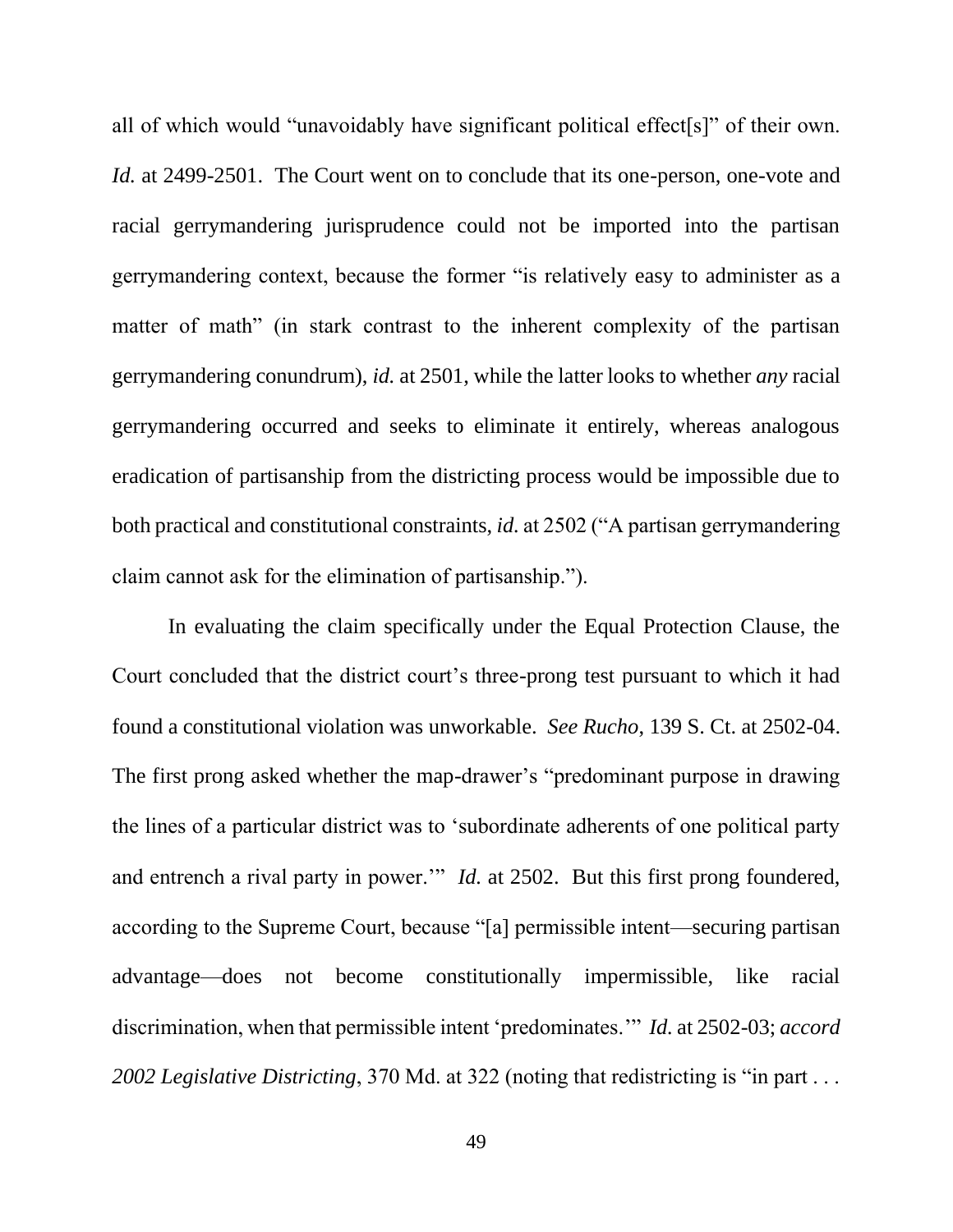political" and acknowledging that the General Assembly may constitutionally consider "broad political and narrow partisan" objectives in promulgating a legislative districting map). Meanwhile, the second prong "required a showing that the dilution of the votes of supporters of a disfavored party in a particular district by virtue of cracking or packing—is likely to persist in subsequent elections such that an elected representative from the favored party in the district will not feel a need to be responsive to constituents who support the disfavored party." *Id.* at 2502. But this prong would require courts to "forecast with unspecified certainty whether a prospective winner will have a margin of victory sufficient to permit him to ignore the supporters of his defeated opponent (whoever that may turn out to be)," when history has shown that picking electoral winners in future contests (to say nothing of the margins of victory) is fraught with uncertainty. *Id.* at 2503. And finally, the third prong would have shifted the burden to defendants to show that any discriminatory effects were due to a "legitimate districting objective," but given that the first prong would have already required a finding that the intent to create a partisan advantage predominated, it was not clear to the Court why the question was even being asked. *Id.* at 2504.

The Court also rejected the tests devised by the lower courts for evaluating the Petitioners' First Amendment claims. *See Rucho*, 139 S. Ct. at 2504-05. Here, too, the lower courts settled on three-part tests that demanded " $[(i)]$  proof of intent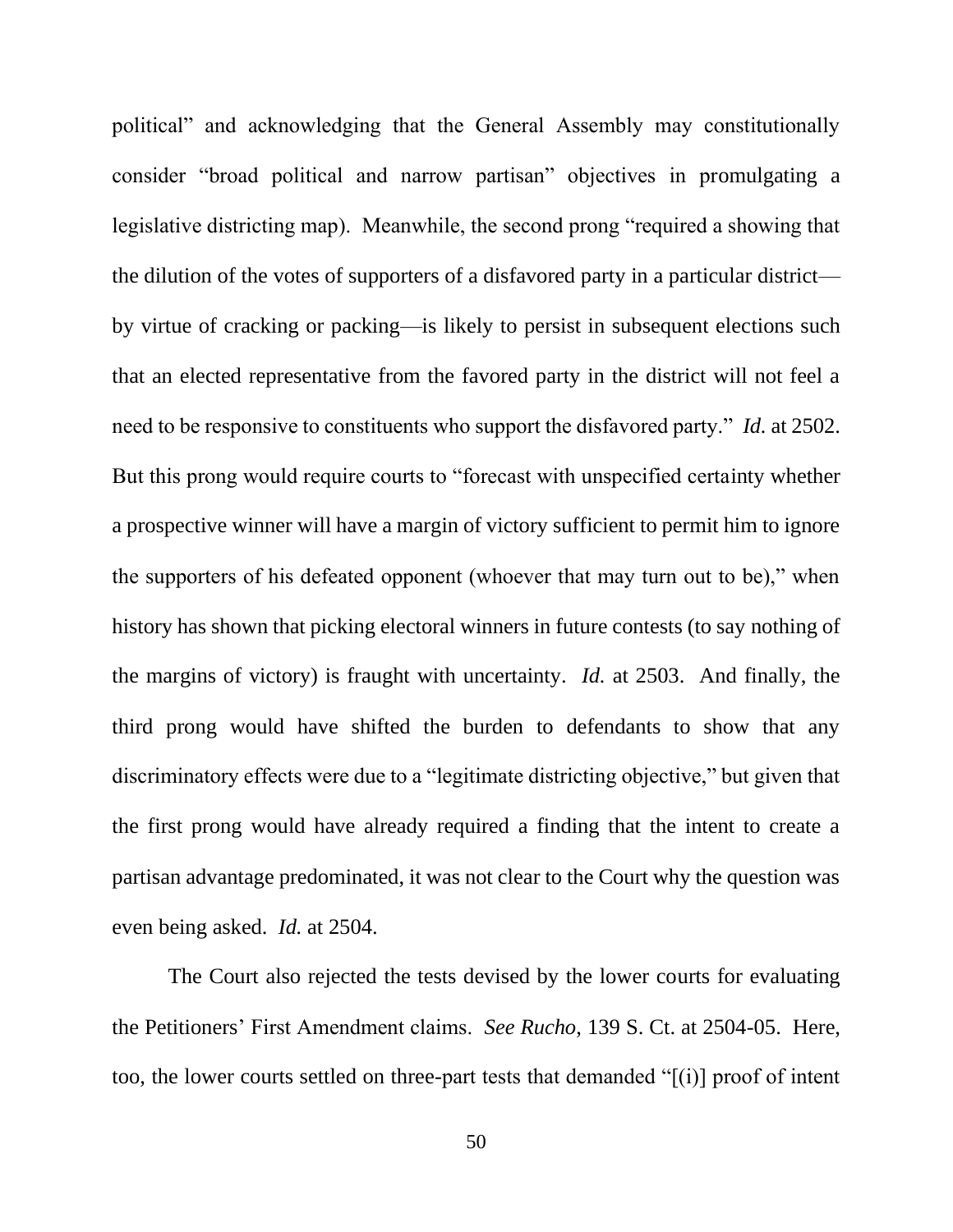to burden individuals based on their voting history or party affiliation; [ii] an actual burden on political speech or associational rights; and [iii] a causal link between the invidious intent and actual burden." *Id.* at 2504. But the Supreme Court observed that "there [we]re no restrictions on speech, association, or any other First Amendment activities in the districting plans at issue." *Id.* And if any "intent" to burden individuals based on their voting history or party affiliation were sufficient to meet the first prong, then "any level of partisanship in districting would constitute an infringement of their First Amendment rights," in contravention of the Court's precedents. *Id.* The "actual burden" prong, too, was problematic, because the "slight anecdotal evidence" found to be sufficient by the lower courts raised questions about how significant the burden actually was. *See id.*

If applicable law regarding partisan gerrymandering claims is to be applied as this Court has in its past decisions, then the Supreme Court's decision in *Rucho*  dictates the outcome in this case. Article 24 of the Declaration of Rights provides "[t]hat no man ought to be taken or imprisoned or disseized of his freehold, liberties or privileges, or outlawed, or exiled, or, in any manner, destroyed, or deprived of his life, liberty or property, but by the judgment of his peers, or by the Law of the land." Md. Decl. or Rights art. 24. Although there is no express "equal protection clause" set forth in this provision, this Court has held that the due process or "Law of the Land" clause in this article "embodies the concept of equal protection of the laws to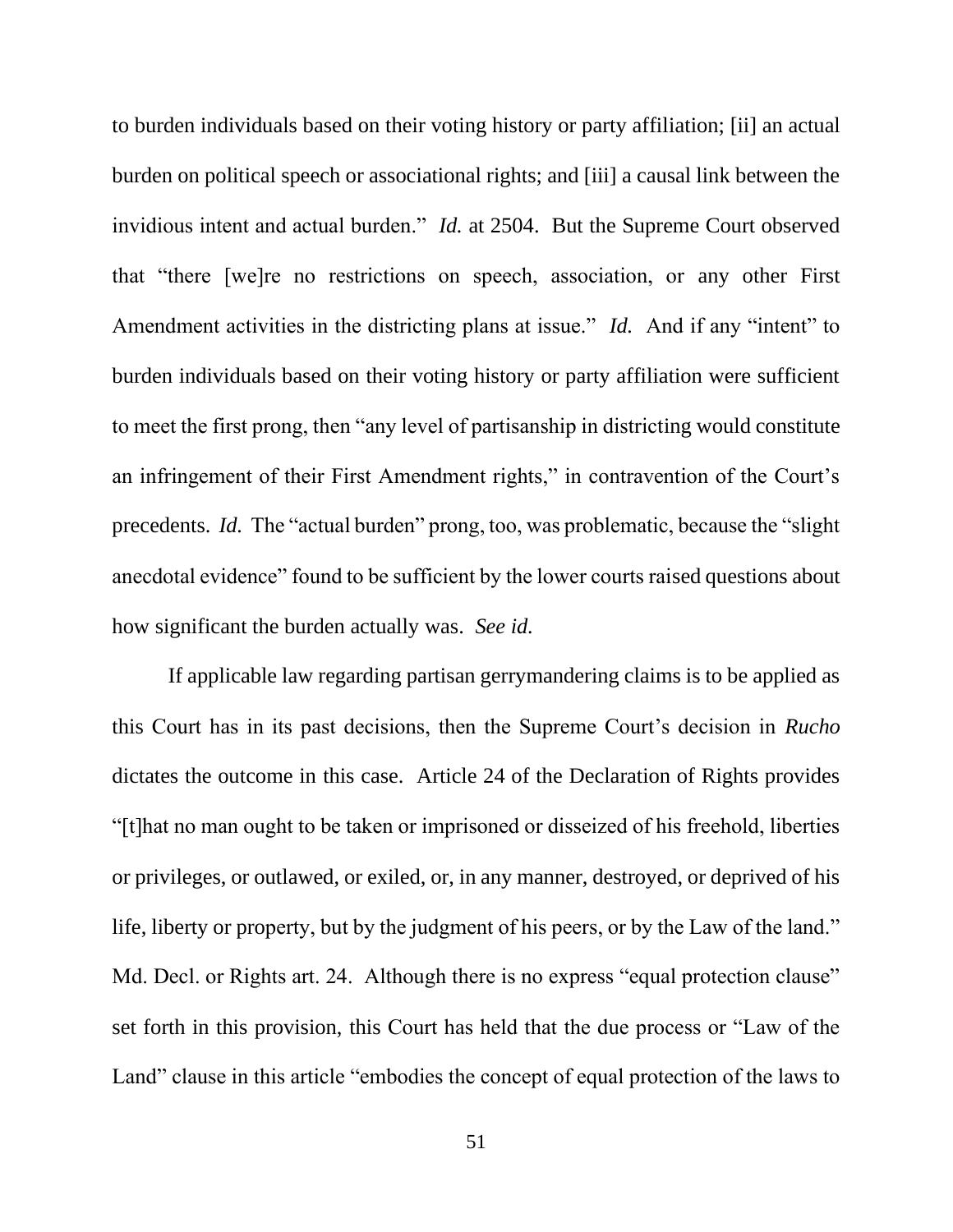the same extent as the Equal Protection Clause of the Fourteenth Amendment." *Murphy v. Edmonds*, 325 Md. 342, 353 (1992); *see 2012 Legislative Districting*, 436 Md. at 159 n.25 (equating the standard for evaluating petitioners' "political" discrimination" claim under Article 24 with "the Federal right"). Moreover, this Court has "long recognized that decisions of the Supreme Court interpreting the Equal Protection Clause of the federal Constitution are persuasive authority in cases involving the equal treatment provisions of Article 24." *Hornbeck v. Somerset Cty. Bd. of Educ.*, 295 Md. 597, 640 (1983).

This Court has taken a similar approach vis-à-vis the United States Constitution with regard to claims under Article 40 of the Declaration of Rights, which guarantees (in relevant part) "that every citizen of the State ought to be allowed to speak, write and publish his sentiments on all subjects, being responsible for the abuse of that privilege." Md. Decl. of Rights art. 40. Although this Court "has sometimes held out the possibility that Article 40 could be construed differently from the First Amendment in some circumstances, the Court has generally regarded the protections afforded by Article 40 as 'coextensive' with those under the First Amendment." *Clear Channel Outdoor, Inc. v. Director, Dep't of Fin. of Baltimore City*, 472 Md. 444, 457 (2021).

Nothing in the Petition suggests that this Court should depart "from the general rule" that the Supreme Court's rejection of the First Amendment and Equal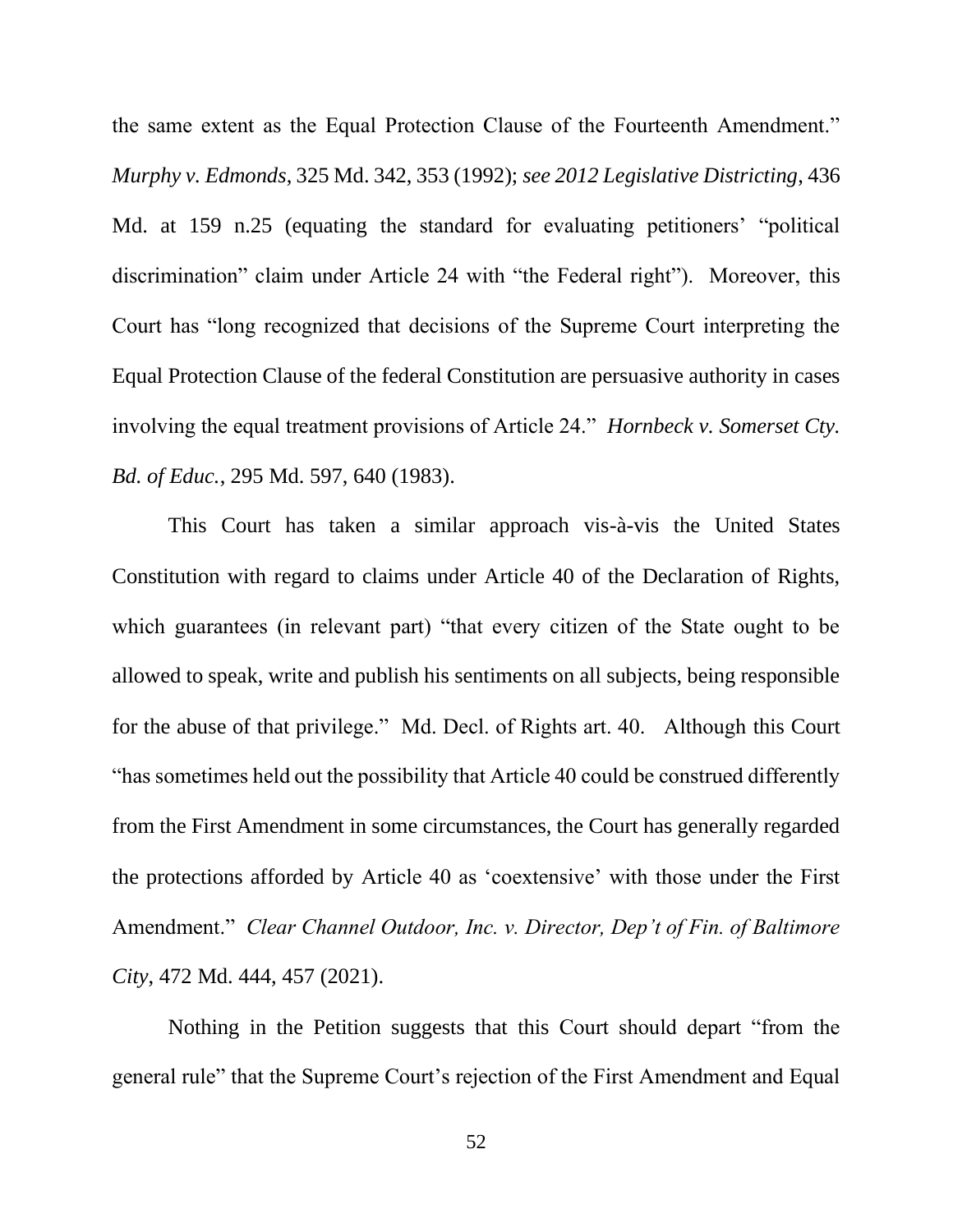Protection Clause challenges to partisan gerrymandering in *Rucho* "appl[ies] equally to the same issues under" Articles 24 and Article 40. *Clear Channel Outdoor, Inc.*, 472 Md. at 457. The Petitioners' equal protection theory under Article 24 is virtually identical to a theory found to be nonjusticiable by the Supreme Court under the Equal Protection Clause. *Compare* Pet. ¶ 79 (alleging that "the 202[2] Plan intentionally discriminates against Republican voters by diluting the weight of their votes based on party affiliation and depriving them of the opportunity for full and effective participation in the election of their legislative representatives"), *with Rucho*, 139 S. Ct. at 2502 (noting that first prong of district court's test for evaluating equal protection clause theory was determining whether the "legislative mapdrawer's predominant purpose in drawing the lines of a particular district was to 'subordinate adherents of one political party and entrench a rival party in power'"). The same is true of Petitioners' freedom of speech and association theory under Article 40. *Compare* Pet. *¶* 83 (alleging that the 2022 Plan burdens speech by targeting certain voters "based on political viewpoint"), *with Rucho*, 139 S. Ct. at 2504 (describing the plaintiffs' theory under the First Amendment as "partisanship in districting should be regarded as simple discrimination against supporters of the opposing party on the basis of political viewpoint").

This Petition presents the same concerns that led the *Rucho* Court to conclude that there existed no "limited and precise standard that is judicially discernable and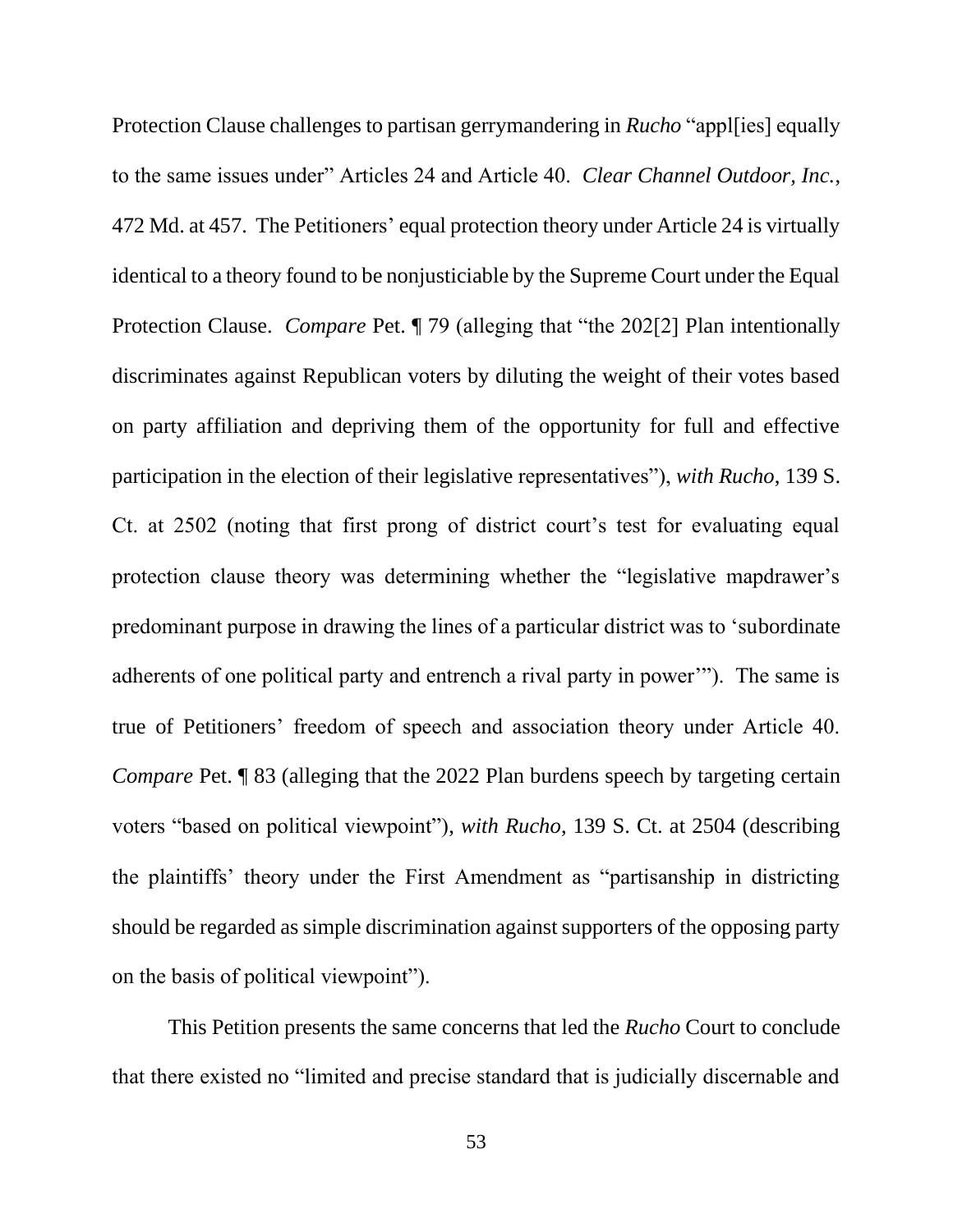manageable" to adjudicate First Amendment and Equal Protection Clause challenges to political gerrymandering. *Rucho*, 139 S. Ct. at 2502. Petitioners' Article 24 challenge asserts that the 2022 Plan "systemic[ally] dilute[s]  $\ldots$  the weight of Republican voters" in at least 12 of Maryland's legislative districts "across the State—from Calvert County to the Pennsylvania border," Pet. ¶¶ 80, 69. Meanwhile, their Article 40 challenge is premised on the theory that any use of voters' party affiliation or voting history to draw district lines is constitutionally infirm, *id.* ¶¶ 83- 86—a premise contradicted not only by federal precedents but by the expressed intent of the framers of the Maryland Constitution, as well. As in *Rucho*, Petitioners' theories are broad enough to condemn any resort to political considerations in what is essentially a political endeavor and would put courts in the uncertain position of speculating about a party's future political performance as they evaluate the "fairness" or propriety of challenged maps. Petitioners are unable to provide and have not ventured an answer to the question that has bedeviled the Supreme Court for decades and that ultimately proved to be the *Rucho* plaintiffs' undoing: "How much political motivation and effect is too much?" *Rucho*, 139 S. Ct. at 2505 (quoting *Vieth*, 541 U.S. at 296-97). Petitioners' claims under Articles 24 and 40 of the Declaration of Rights should be dismissed.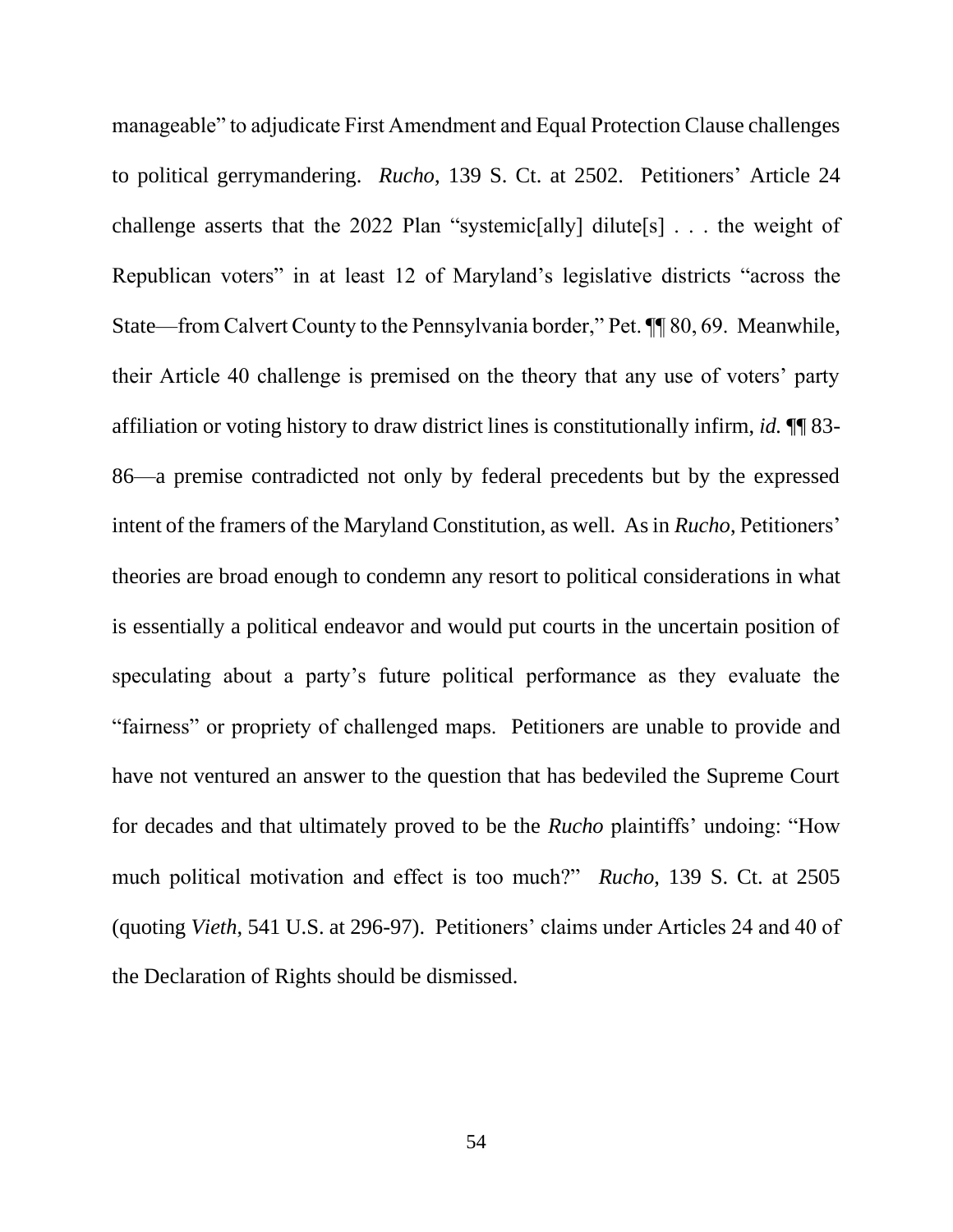### **CONCLUSION**

The motion to dismiss should be granted.

Respectfully submitted,

BRIAN E. FROSH Attorney General of Maryland

\_\_\_\_\_\_\_\_\_\_\_\_\_\_\_\_\_\_\_\_\_\_\_\_\_\_\_\_\_\_\_\_\_

/s/ Steven M. Sullivan

STEVEN M. SULLIVAN Attorney No. 9706260005 ANDREA W. TRENTO Attorney No. 0806170247 Assistant Attorney General Office of the Attorney General 200 Saint Paul Place, 20th Floor Baltimore, Maryland 21202 ssullivan@oag.state.md.us (410) 576-6325 (410) 576-6955 (facsimile)

February 15, 2022 Attorneys for Respondent